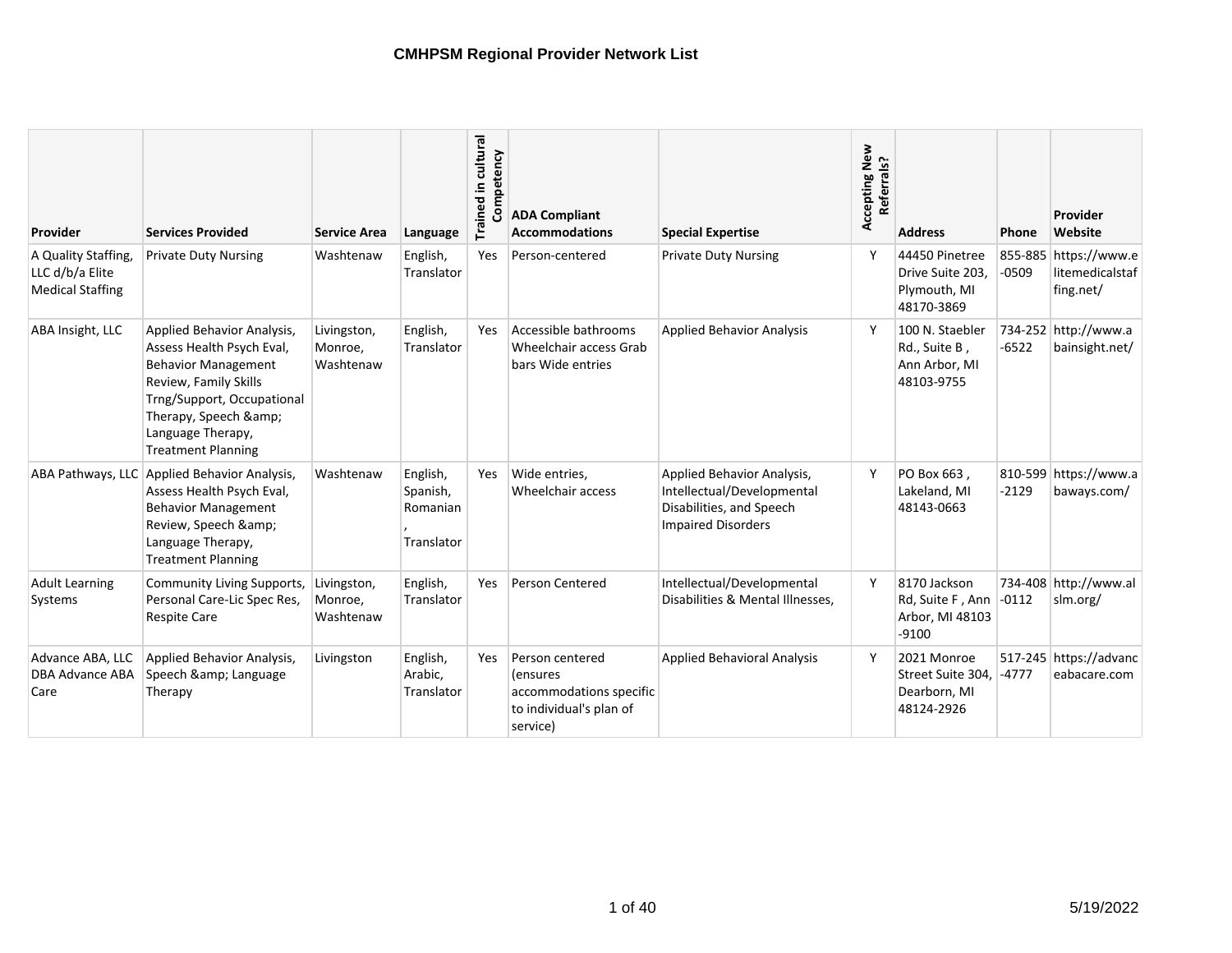| Provider                                                    | <b>Services Provided</b>                                                                                       | <b>Service Area</b> | Language                                        | Trained in cultural<br>petency<br>Comp | <b>ADA Compliant</b><br><b>Accommodations</b>                                                                                                                                                           | <b>Special Expertise</b>                                                                                                                                                                                            | Accepting New<br>Referrals? | <b>Address</b>                                                    | Phone   | Provider<br>Website                                                                                 |
|-------------------------------------------------------------|----------------------------------------------------------------------------------------------------------------|---------------------|-------------------------------------------------|----------------------------------------|---------------------------------------------------------------------------------------------------------------------------------------------------------------------------------------------------------|---------------------------------------------------------------------------------------------------------------------------------------------------------------------------------------------------------------------|-----------------------------|-------------------------------------------------------------------|---------|-----------------------------------------------------------------------------------------------------|
| Advanced<br>Therapeutic<br>Solutions, LLC                   | Physical Therapy                                                                                               | Washtenaw           | English,<br>Translator                          | <b>Yes</b>                             | <b>Person Centered</b>                                                                                                                                                                                  | Anxiety Disorders, Attention &<br>Disruptive Behavior Disorders,<br>Intellectual/Developmental<br>Disabilities, Impulse-Control<br>Disorders, Learning Disorders,<br>Motor Skill Disorders, Tic<br><b>Disorders</b> | Y                           | 7794 Paint<br>Creek Drive,<br>Ypsilanti, MI<br>48197-6139         | $-5462$ | 734-547 http://www.a<br>dvancedthera<br>peuticsolution<br>smi.com                                   |
| Arc of Livingston                                           | <b>Family Skills Trng/Support</b>                                                                              | Livingston          | English,<br>Translator                          | <b>Yes</b>                             | Person centered<br><i>(ensures)</i><br>accommodations specific<br>to individual's plan of<br>service)<br>Wide entries,<br>Wheelchair access,<br>Accessible rooms,<br>Accessible bathrooms,<br>Grab bars | Advocacy                                                                                                                                                                                                            | Y                           | 2980 Dorr Road<br>Brighton, MI<br>48116-9459                      | $-1228$ | 517-546 https://www.a<br>rclivingston.or<br>g/                                                      |
| Arkay,<br>Incorporated                                      | Community Living Supports,<br>Respite Care, Skill Building<br>Assistance, Supported<br><b>Employment Srvcs</b> | Monroe              | English,<br>Translator                          | Yes                                    | Person centered<br><i>(ensures)</i><br>accommodations specific<br>to individual's plan of<br>service)                                                                                                   | Intellectual / Developmental<br><b>Disabilities</b>                                                                                                                                                                 | Y                           | 15221 Eureka,<br>Southgate, MI<br>48195-2647                      | -3999   | 734-782 https://www.<br>miarkay.org/                                                                |
| Autism Spectrum<br>Therapies, LLC.<br>dba Total<br>Spectrum | Applied Behavior Analysis,<br>Assess Health Psych Eval,<br><b>Treatment Planning</b>                           | Washtenaw           | English,<br>Spanish,<br>Translator              | <b>Yes</b>                             | <b>Person Centered</b>                                                                                                                                                                                  | <b>Applied Behavior Analysis</b>                                                                                                                                                                                    | Y                           | 2550 N.<br>Hollywood Way<br>Ste 102,<br>Burbank, CA<br>91505-5031 | -8274   | 866-727 https://www.t<br>otalspectrumc<br>are.com/michi<br>gan-aba/?<br>gclid=EAIaIQo<br><b>bCh</b> |
| <b>Avalon Housing</b>                                       | <b>Housing Assistance</b>                                                                                      | Washtenaw           | English,<br>Spanish,<br>Japanese,<br>Translator | <b>Yes</b>                             | Person-Centered                                                                                                                                                                                         | Anxiety Disorders, D.B.T., Mood<br>Disorders, Motivational<br>Interviewing, Personality<br>Disorders, Schizophrenia &<br>Other Psychotic Disorders,<br>Substance Abuse Related<br><b>Disorders</b>                  | Y                           | 1327 Jones<br>Drive, Ann<br>Arbor, MI 48105<br>$-1894$            | -5858   | 734-663 https://www.a<br>valonhousing.<br>org/                                                      |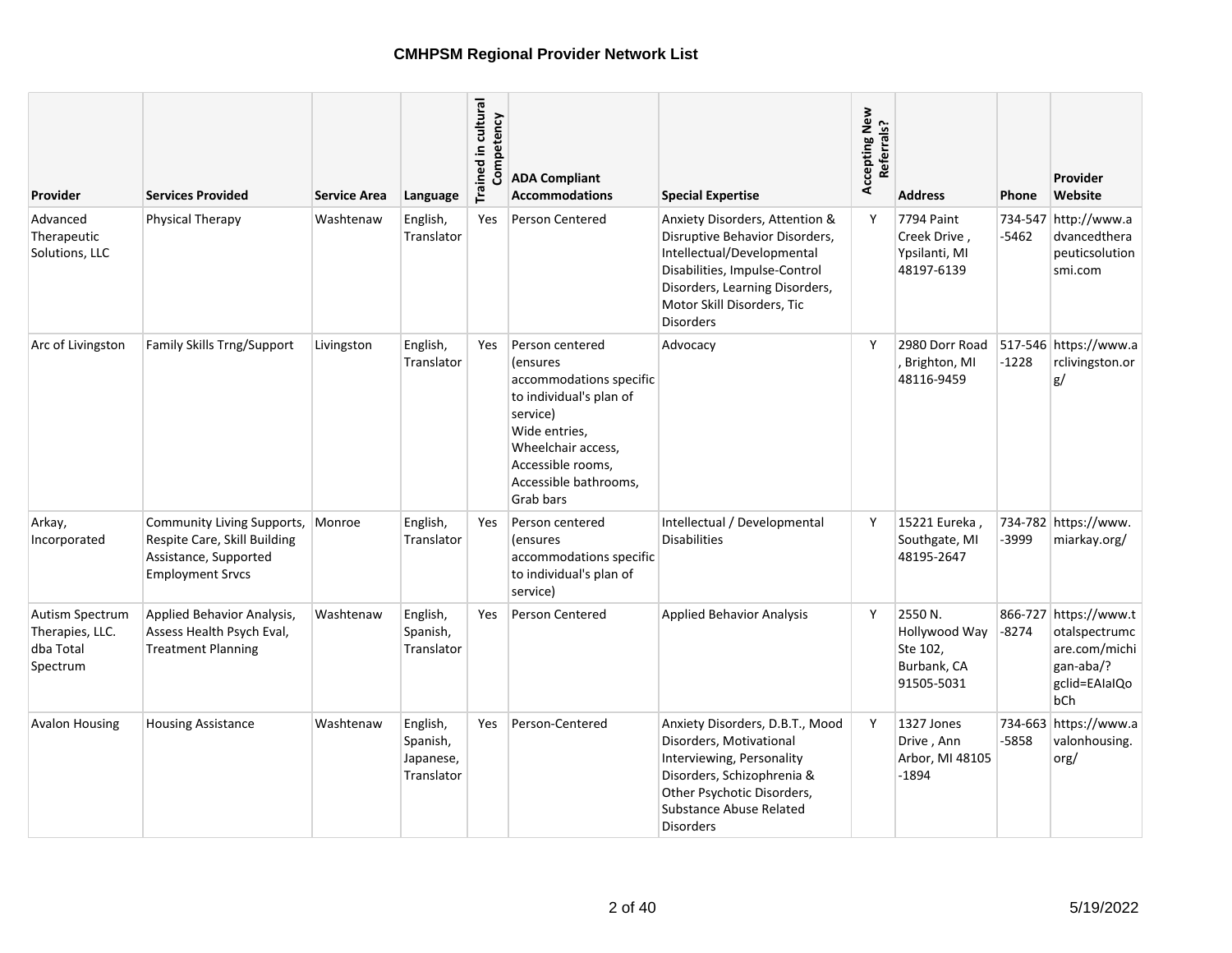| Provider                                   | Services Provided                                                                                                                                                                                                                                                                                                                                               | <b>Service Area</b>                                                                         | Language               | Trained in cultural<br>Competency | <b>ADA Compliant</b><br><b>Accommodations</b>                                                        | <b>Special Expertise</b>                                                                                                                                                                                                                                                                                                                                                                                                                                                                     | Accepting New<br>Referrals? | <b>Address</b>                                                 | Phone   | Provider<br>Website                               |
|--------------------------------------------|-----------------------------------------------------------------------------------------------------------------------------------------------------------------------------------------------------------------------------------------------------------------------------------------------------------------------------------------------------------------|---------------------------------------------------------------------------------------------|------------------------|-----------------------------------|------------------------------------------------------------------------------------------------------|----------------------------------------------------------------------------------------------------------------------------------------------------------------------------------------------------------------------------------------------------------------------------------------------------------------------------------------------------------------------------------------------------------------------------------------------------------------------------------------------|-----------------------------|----------------------------------------------------------------|---------|---------------------------------------------------|
| <b>DBA BCA</b><br><b>StoneCrest Center</b> | BCA of Detroit, LLC   Inpatient Psyc. Hospl Adm,<br>Revenue for Inptnt Hos Anc Livingston,                                                                                                                                                                                                                                                                      | Lenawee,<br>Monroe,<br>Washtenaw                                                            | English,<br>Translator | Yes                               | Wide entries,<br>Wheelchair accessible<br>rooms, accessible<br>bathrooms, grab bars.                 | <b>Psychiatric Inpatient Services</b>                                                                                                                                                                                                                                                                                                                                                                                                                                                        | Y                           | 15000 Gratiot<br>Ave, Detroit, MI -3067<br>48205-1973          |         | 313-423 https://www.s<br>tonecrestcent<br>er.com/ |
| Living Services Inc                        | Beacon Specialized Assess Health Psych Eval,<br><b>Behavior Management</b><br>Review, Community Living<br>Supports, Crisis Residental<br>Services, Medication<br>Administration, Outpatient,<br>Personal Care-Lic Spec Res,<br>Physician Srvcs-Mental Hlth,<br><b>Targeted Case</b><br>Management, Therapy,<br>Mntl Hlth Chd/Adlt,<br><b>Treatment Planning</b> | Lenawee,<br>Livingston,<br>Monroe,<br>Washtenaw                                             | English,<br>Translator | Yes                               | Person centered<br><i>(ensures</i><br>accommodations specific<br>to individual's plan of<br>service) | <b>Anxiety Disorders, Applied</b><br>Behavior Analysis, Attention &<br>Disruptive Behavior Disorders,<br>D.B.T., Delirium, Dementia &<br>other Cognitive Disorders,<br>Hearing Impaired Consumers,<br>Impulse-Control Disorders,<br>Learning Disorders, Mental<br>Disorders due to General<br>Medical Condition, Mood<br>Disorders, Motivational<br>Interviewing, Personality<br>Disorders, Schizophrenia &<br>Other Psychotic Disorders, and<br><b>Speech Impaired Consumers</b>            | Y                           | 890 N 10th<br>Street Suite 110.<br>Kalamazoo, MI<br>49009-6192 | $-0012$ | 888-527 https://beaco<br>nspecialized.o<br>rg/    |
| Bear River Health                          | Assessment, Outpatient,<br>Residental detoxification,<br>Residential treatment                                                                                                                                                                                                                                                                                  | Lenawee,<br>Livingston,<br>Monroe SUD -<br>CMHPSM,<br>Washtenaw<br>$SUB -$<br><b>CMHPSM</b> | English,<br>Translator | Yes                               | Wide entries,<br>Wheelchair access,<br>Accessible rooms,<br>Accessible bathrooms,<br>Grab bars       | Anxiety Disorders, Co-Occurring<br>Capable Services, Criminal<br>Justice (Parolee/Probationer)<br>Population, D.B.T.,<br>Developmental Disabilities,<br>Learning Disorders, Medication<br>Assisted Treatment, Speech<br>Impaired Consumers, Substance<br>Abuse Related Disorders,<br>Trauma Informed Treatment,<br>Visually Impaired Consumers,<br>Motivational Interviewing,<br>Physical/Sexual Abuse, Sexual &<br>Gender Identity Disorders,<br>Women's Specific Substance<br>Use Services | Y                           | 2594 Springvale<br>Rd., Boyne<br>Falls, MI 49713-<br>9684      | $-2822$ | 231-535 https://www.b<br>earriverhealth.<br>com/  |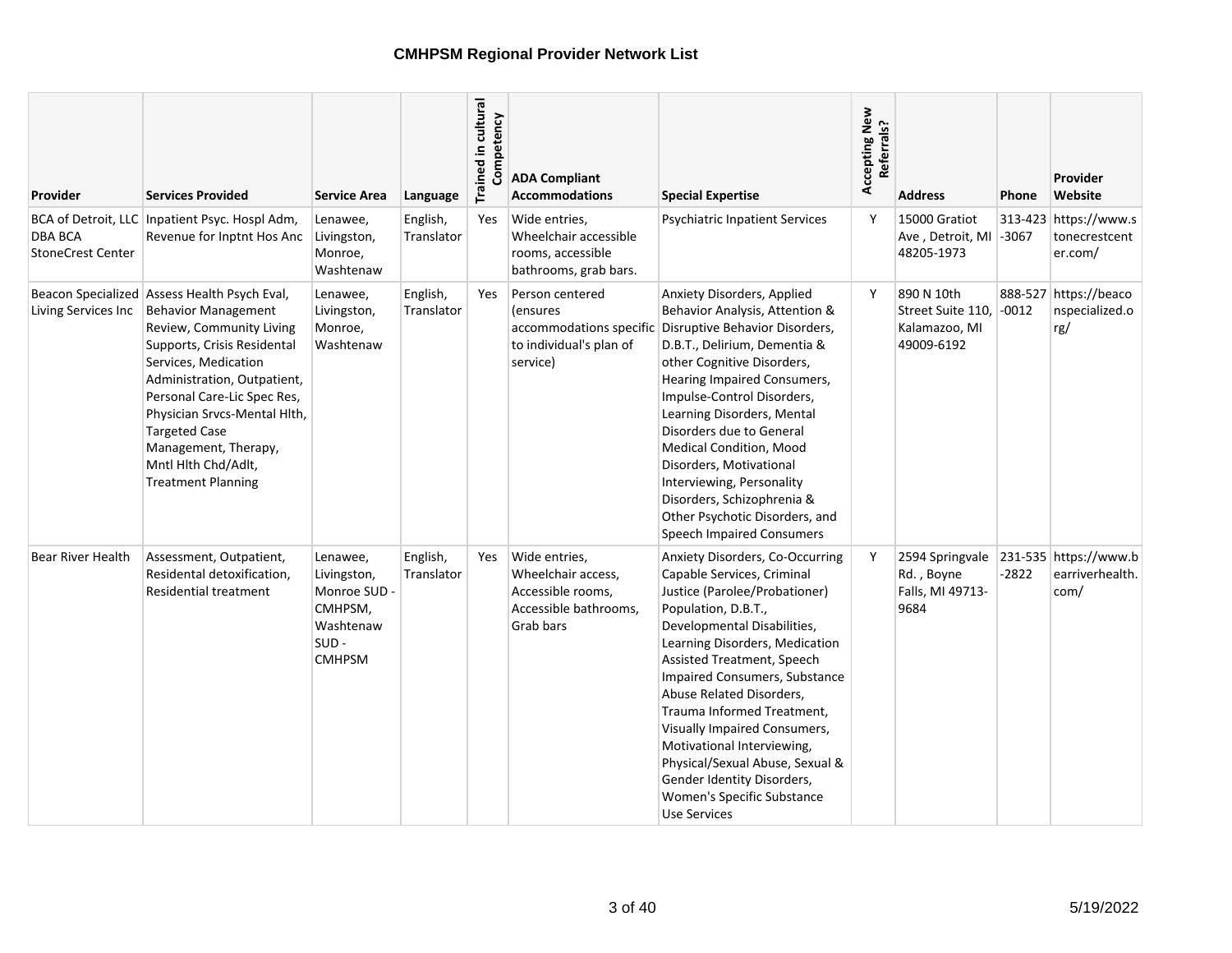| Provider                                                                                 | <b>Services Provided</b>                                                   | <b>Service Area</b>      | Language                                                | Trained in cultural<br>mpetency<br>ర్రె | <b>ADA Compliant</b><br><b>Accommodations</b>                                                                 | <b>Special Expertise</b>                                                                                                                                                                                                                                                                                                                                                                   | Accepting New<br>Referrals? | <b>Address</b>                                                 | <b>Phone</b> | Provider<br>Website                                                                          |
|------------------------------------------------------------------------------------------|----------------------------------------------------------------------------|--------------------------|---------------------------------------------------------|-----------------------------------------|---------------------------------------------------------------------------------------------------------------|--------------------------------------------------------------------------------------------------------------------------------------------------------------------------------------------------------------------------------------------------------------------------------------------------------------------------------------------------------------------------------------------|-----------------------------|----------------------------------------------------------------|--------------|----------------------------------------------------------------------------------------------|
| Behavioral<br>Outcomes<br>Management dba<br>ExpertCare<br>Management<br>Service          | Community Living Supports,<br>Respite Care                                 | Livingston,<br>Washtenaw | English,<br>ASL,<br>Translator                          | Yes                                     | Person-Centered Person<br>centered (ensures<br>accommodations specific<br>to individual's plan of<br>service) | Intellectual/Developmental<br>Disabilities, Mental Disorders<br>due to General Medical<br>Condition, Motor Skill Disorders,<br><b>Speech Impaired Consumers</b>                                                                                                                                                                                                                            | Y                           | 210 Town<br>Center Drive,<br>Troy, MI 48084-<br>1774           | $-8900$      | 248-643 https://expert<br>care.com/                                                          |
| Communities Inc.-<br>Master                                                              | Bethesda Lutheran Community Living Supports,<br>Personal Care-Lic Spec Res | Monroe                   | English,<br>Translator                                  | Yes                                     | Accessible bathrooms.<br>Wide entries,<br>Wheelchair access                                                   | Intellectual / Developmental<br><b>Disabilities</b>                                                                                                                                                                                                                                                                                                                                        | Y                           | 210 Mayer Rd,<br>Frankenmuth,<br>MI 48734-1322                 |              | https://bethes<br>dalc.org/                                                                  |
| <b>Board of Trustees</b><br>of Michigan State<br><b>University DBA</b><br><b>MSU CMS</b> | Physical Therapy                                                           | Washtenaw                | English,<br>Translator                                  | Yes                                     | Person Centered Person<br>centered (ensures<br>accommodations specific<br>to individual's plan of<br>service) | Music Therapist for Child Waiver<br>clients                                                                                                                                                                                                                                                                                                                                                | Y                           | 4930 S.<br>Hagadorn Rd.,<br>East Lansing, MI<br>48823-5312     | $-4827$      | 517-884 https://cms.m<br>su.edu/                                                             |
| <b>CABB Community</b><br>Supports, LLC.                                                  | Community Living Supports,<br>Respite Care                                 | Washtenaw                | English,<br>Arabic,<br>French,<br>Yoruba,<br>Translator | Yes                                     | Person-Centered                                                                                               | Adjustment Disorders, Anxiety<br>Disorders, Attention &<br>Disruptive Disorders, D.B.T.,<br>Delirium, Dementia & Other<br>Cognitive Disorders,<br>Intellectual/Developmental<br>Disorders, Dissociative<br>Disorders, Eating Disorders,<br>Impulse-Control Disorders,<br>Learning Disorders, Mood<br>Disorders, Personality Disorders,<br>and Schizophrenia & Other<br>Psychotic Disorders | Y                           | 3060 Packard<br>Street Suite G.<br>Ann Arbor, MI<br>48108-3324 | $-2053$      | 734-262 https://b-<br>m.facebook.co<br>m/CABB-<br>Community-<br>Supports-LLC-<br>19989739870 |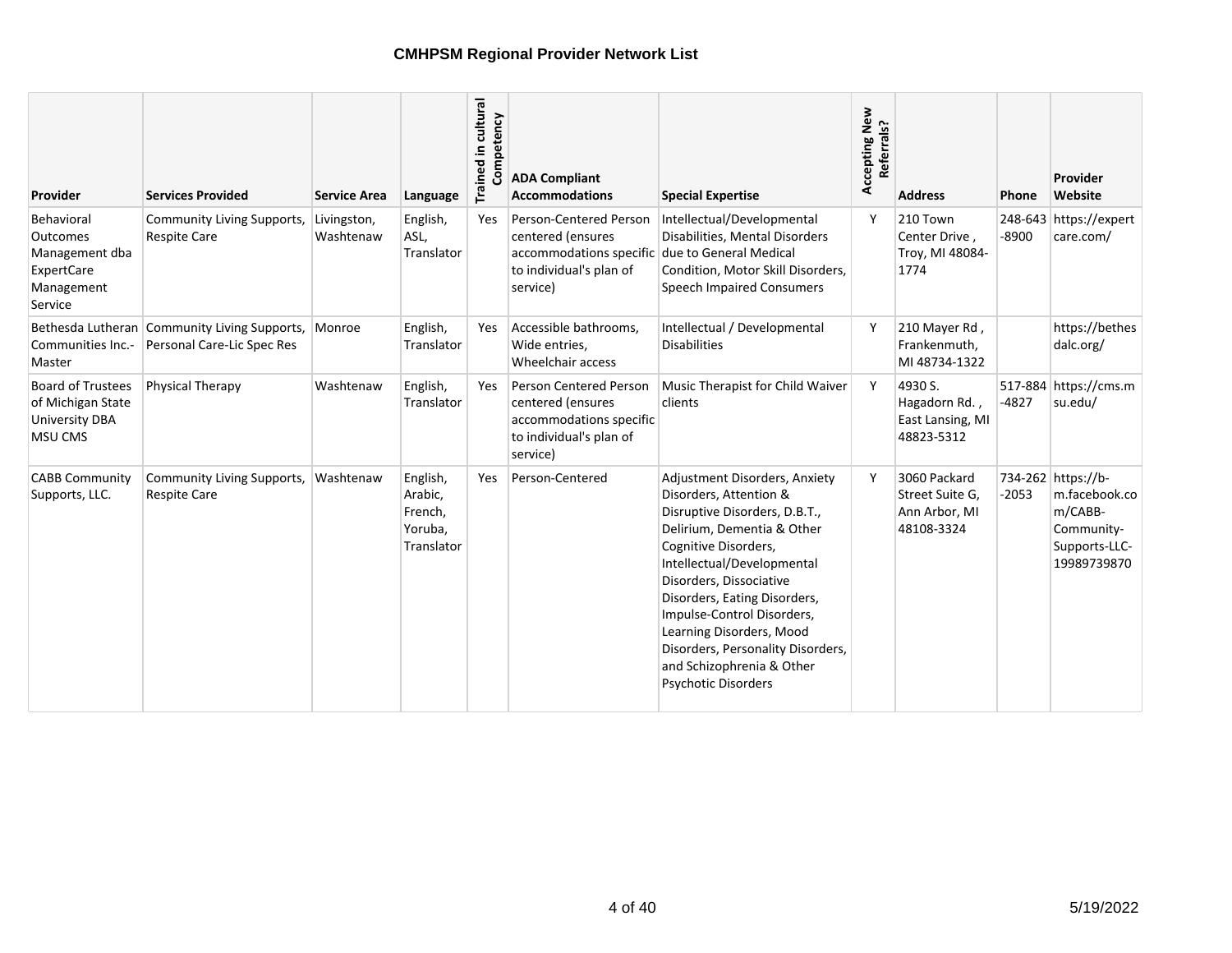| Provider                                                                             | <b>Services Provided</b>                                                                                                                                                                | <b>Service Area</b>                                              | Language                           | Trained in cultural<br>Competency | <b>ADA Compliant</b><br><b>Accommodations</b>                                                  | <b>Special Expertise</b>                                                                                                                                                                                                                                                                   | Accepting New<br>Referrals? | <b>Address</b>                                                            | <b>Phone</b> | Provider<br>Website                   |
|--------------------------------------------------------------------------------------|-----------------------------------------------------------------------------------------------------------------------------------------------------------------------------------------|------------------------------------------------------------------|------------------------------------|-----------------------------------|------------------------------------------------------------------------------------------------|--------------------------------------------------------------------------------------------------------------------------------------------------------------------------------------------------------------------------------------------------------------------------------------------|-----------------------------|---------------------------------------------------------------------------|--------------|---------------------------------------|
| <b>Catholic Charities</b><br>Of Jackson,<br>Lenawee and<br><b>Hillsdale Counties</b> | Assess Health Psych Eval,<br>Assessment, Case<br>Management, Medication<br>Review, Outpatient,<br>Physician Srvcs-Mental Hlth,<br>Therapy, Mntl Hlth<br>Chd/Adlt, Treatment<br>Planning | Lenawee                                                          | English,<br>Translator             | Yes                               | Wide entries,<br>Wheelchair access,<br>Accessible rooms,<br>Accessible bathrooms.<br>Grab bars | Adjustment Disorders, Anxiety<br>Disorders, Criminal Justice<br>(Parolee/Probationer)<br>Population, Substance Abuse<br>Related Disorders, Trauma<br>Informed Treatment, Mood<br>Disorders, Motivational<br>Interviewing, Personality<br>Disorders, Physical/Sexual<br>Abuse               |                             | 199 North Broad 517-263 https://www.c<br>Street, Adrian,<br>MI 49221-2762 | $-2191$      | atholiccharitie<br>silhc.org/         |
| <b>Catholic Charities</b><br>of Southeast<br>Michigan                                | Assessment, Outpatient,<br>Peer Directed & Op<br>Supp Ser, Physician Srvcs-<br>Mental Hith, Residental<br>detoxification                                                                | Monroe SUD -<br>CMHPSM,<br>Washtenaw<br>$SUB -$<br><b>CMHPSM</b> | English,<br>Translator             | Yes                               | Wide entries,<br>Wheelchair access.<br>Accessible rooms,<br>Accessible bathrooms,<br>Grab bars | Adolescent Substance Use<br><b>Disorder Services Anxiety</b><br>Disorders Co-Occurring Capable<br><b>Services Gambling Disorders</b><br>Substance Abuse Related<br>Disorders Trauma Informed<br>Treatment, Motivational<br>Interviewing, Women's Specific<br><b>Substance Use Services</b> | Y                           | 15945 Canal Rd.<br>Clinton<br>Township, MI<br>48038-1610                  | $-3850$      | 734-240 https://ccsem.<br>org/        |
| <b>Catholic Social</b><br>Services of<br>Washtenaw Co                                |                                                                                                                                                                                         |                                                                  | English,<br>Spanish,<br>Translator | Yes                               | Wide entries,<br>Wheelchair access.<br>Accessible rooms,<br>Accessible bathrooms,<br>Grab bars |                                                                                                                                                                                                                                                                                            |                             | 4925 Packard<br>Road, Ann<br>Arbor, MI 48108 x311<br>$-1521$              | $-9781$      | 734-971 https://csswas<br>htenaw.org/ |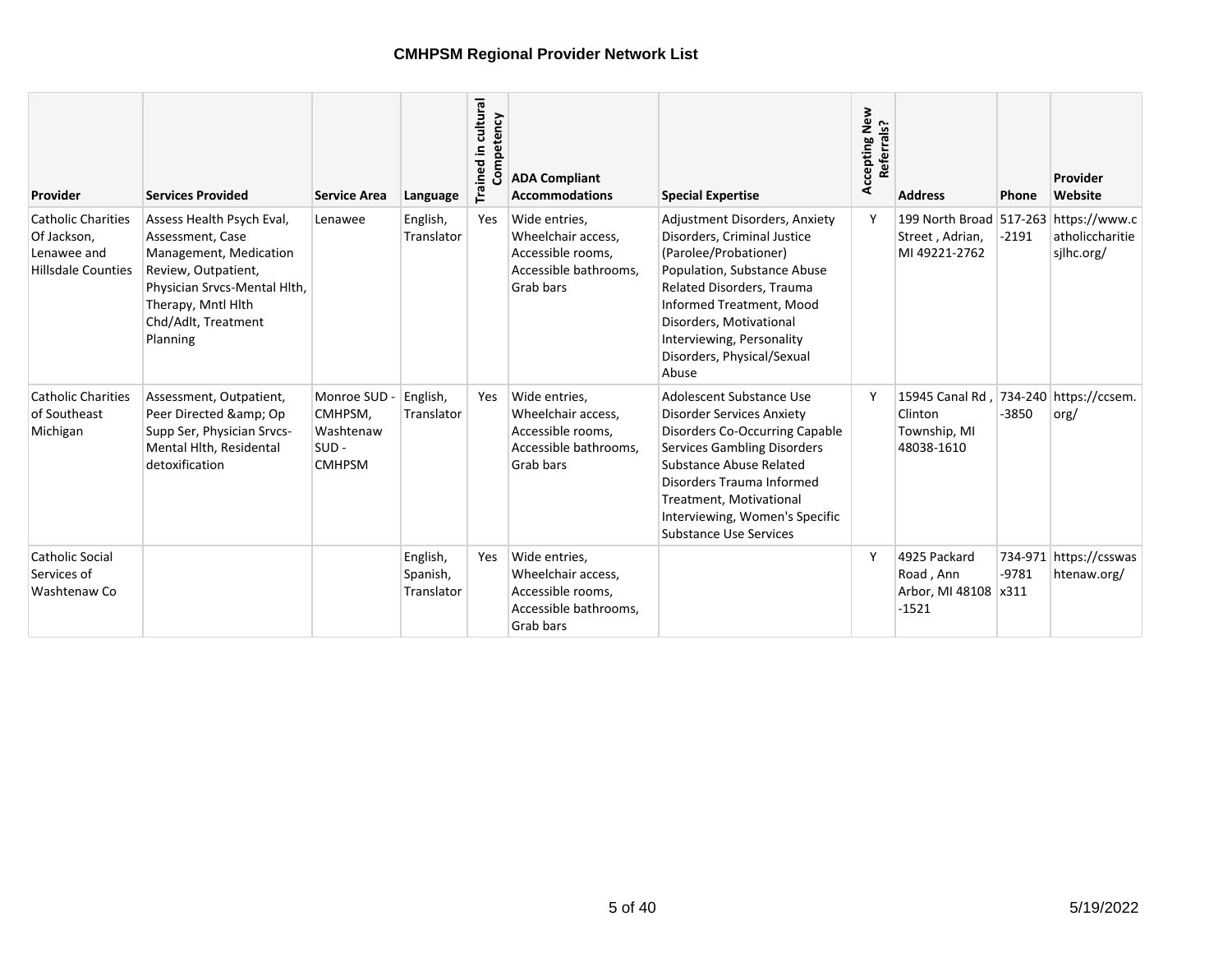| Provider                                                  | <b>Services Provided</b>                                 | <b>Service Area</b>                                         | Language               | Trained in cultural<br>Competency | <b>ADA Compliant</b><br><b>Accommodations</b>                                                                          | <b>Special Expertise</b>                                                                                                                                                                                                                                                                                                                                                                                                                                                                                                                                                                                                                                                                                                                                                                                                                                                                                                           | Accepting New<br>Referrals? | <b>Address</b>                                                     | <b>Phone</b> | <b>Provider</b><br>Website            |
|-----------------------------------------------------------|----------------------------------------------------------|-------------------------------------------------------------|------------------------|-----------------------------------|------------------------------------------------------------------------------------------------------------------------|------------------------------------------------------------------------------------------------------------------------------------------------------------------------------------------------------------------------------------------------------------------------------------------------------------------------------------------------------------------------------------------------------------------------------------------------------------------------------------------------------------------------------------------------------------------------------------------------------------------------------------------------------------------------------------------------------------------------------------------------------------------------------------------------------------------------------------------------------------------------------------------------------------------------------------|-----------------------------|--------------------------------------------------------------------|--------------|---------------------------------------|
| Catholic Social<br>Services of<br>Washtenaw<br>County SUD | Assessment, Outpatient                                   | Monroe SUD<br>CMHPSM,<br>Washtenaw<br>SUD-<br><b>CMHPSM</b> | English,<br>Translator | Yes                               | Wide entries,<br>Wheelchair access,<br>Accessible rooms,<br>Accessible bathrooms,<br>Grab bars                         | Adolescent Substance Use<br>Disorder Services, Adjustment<br>Disorders, Anxiety Disorders,<br>Co-Occurring Enhanced<br>Services, Co-Occurring Capable<br>Services, Criminal,<br>Justice (Parolee/Probationer)<br>Population, D.B.T., Delirium,<br>Dementia, & Other Cognitive<br>Disorders, Developmental<br>Disabilities, Dissociative<br>Disorders, Eating Disorders,<br>otivational Interviewing,<br><b>Gambling Disorders, Hearing</b><br>Impaired Consumers, Learning<br>Disorders, Medication Assisted<br>Treatment, Speech Impaired<br>Consumers, Substance, buse<br>Related Disorders, Trauma<br>Informed Treatment, Visually<br><b>Impaired Consumers, Mood</b><br>Disorders, Motivational<br>Interviewing, Motor Skill<br>Disorders, Personality Disorders,<br>Physical/Sexual Abuse,<br>Schizophrenia & Other Psychotic<br>Disorders, Sexual & Gender<br>Identity Disorders, Women's<br>Specific Substance Use Services | Y                           | 4925 Packard<br>Road, Ann<br>Arbor, MI 48108<br>$-1521$            | $-0159$      | 734-926 https://csswas<br>htenaw.org/ |
| <b>CBI Rehabilitative</b><br>Services Inc                 | Community Living Supports,<br>Personal Care-Lic Spec Res | Washtenaw                                                   | English,<br>Translator | Yes                               | Person-Centered Person<br>centered (ensures<br>accommodations specific Injuries<br>to individual's plan of<br>service) | Intellectual/Developmental<br>Disabilities & Traumatic Brain                                                                                                                                                                                                                                                                                                                                                                                                                                                                                                                                                                                                                                                                                                                                                                                                                                                                       | Y                           | 3446 E Lake<br>Lansing Rd, East -6975<br>Lansing, MI<br>48823-1511 |              | 517-349 https://www.c<br>birehab.com/ |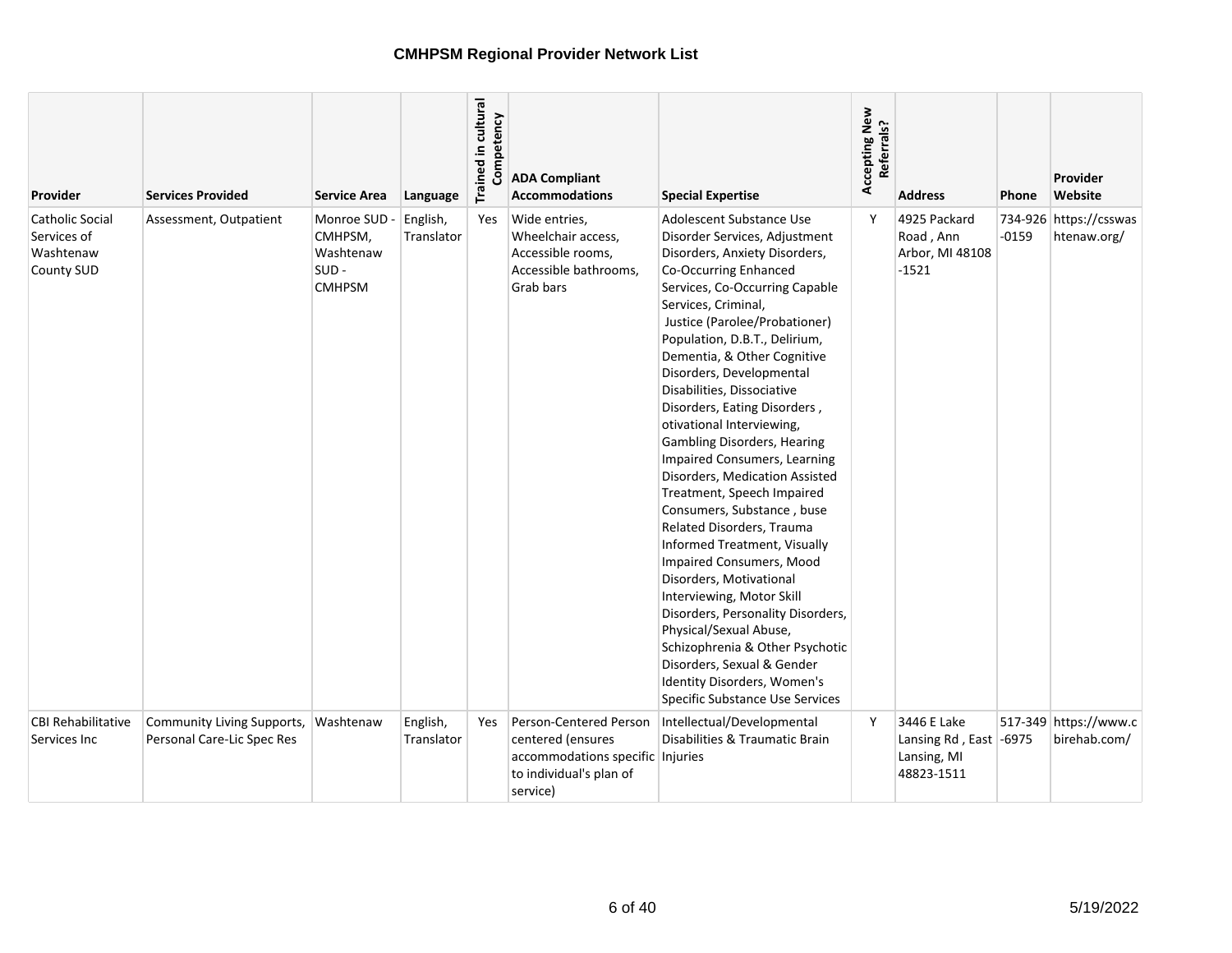| Provider                       | <b>Services Provided</b>                                                                                                                                                                                                                                                                                                                                                                      | <b>Service Area</b>                             | Language                                      | Trained in cultural<br>petency | <b>ADA Compliant</b><br><b>Accommodations</b>                                                                                                                            | <b>Special Expertise</b>                                                                                                                          | Accepting New<br>Referrals? | <b>Address</b>                                                             | Phone                   | Provider<br>Website                                                                      |
|--------------------------------|-----------------------------------------------------------------------------------------------------------------------------------------------------------------------------------------------------------------------------------------------------------------------------------------------------------------------------------------------------------------------------------------------|-------------------------------------------------|-----------------------------------------------|--------------------------------|--------------------------------------------------------------------------------------------------------------------------------------------------------------------------|---------------------------------------------------------------------------------------------------------------------------------------------------|-----------------------------|----------------------------------------------------------------------------|-------------------------|------------------------------------------------------------------------------------------|
|                                | Centria Healthcare Applied Behavior Analysis,<br>Assess Health Psych Eval,<br><b>Behavior Management</b><br>Review, Crisis Stab.<br>Serv/Responses, Family<br>Skills Trng/Support, Home<br><b>Based Services,</b><br>Occupational Therapy,<br>Physical Therapy, Private<br>Duty Nursing, Respite Care,<br>Speech & Language<br>Therapy, Therapy, Mntl Hlth<br>Chd/Adlt, Treatment<br>Planning | Lenawee,<br>Livingston,<br>Monroe,<br>Washtenaw | English,<br>Spanish,<br>Arabic,<br>Translator | Yes                            | Person-Centered                                                                                                                                                          | Applied Behavioral Analysis,<br><b>Private Duty Nursing</b>                                                                                       | Y                           | 27777 Inkster<br>Road Suite 100.<br>Farmington<br>Hills, MI 48334-<br>5326 | $-1655$                 | 877-299 https://centria<br>healthcare.co<br>m/healthcare-<br>services/autis<br>m-service |
| <b>Chitter Chatter</b><br>P.C. | Applied Behavior Analysis,<br>Assess Health Psych Eval,<br><b>Behavior Management</b><br>Review, Crisis Stab.<br>Serv/Responses, Family<br>Skills Trng/Support,<br>Occupational Therapy, Skill<br><b>Building Assistance, Speech</b><br>& Language Therapy,<br>Therapy, Mntl Hlth Chd/Adlt                                                                                                    | Monroe                                          | English,<br>Translator                        | Yes                            | Wide entries,<br>Wheelchair access,<br>Accessible bathrooms,<br>Grab bars, Person<br>centered (ensures<br>accommodations specific<br>to individual's plan of<br>service) | <b>Applied Behavioral Analysis</b><br>Attention & Disruptive Behavior<br><b>Disorders Communication</b><br>Disorders Speech Impaired<br>Consumers | Y                           | 1360 Porter St.<br>Lower Level,<br>Dearborn, MI<br>48124-1928              | $-2525$                 | 917-535 https://www.c<br>hitterchatterp<br>c.com/                                        |
| <b>Choices with Self</b>       | Community Living Supports,<br>Determination LLC   Fiscal Intermediary Services,<br>Out of Home Non-Voc Hab.,<br>Skill Building Assistance,<br>Supported Employment<br>Srvcs, Supports<br>Coordination, Targeted Case<br>Management                                                                                                                                                            | Monroe                                          | English,<br>Translator                        | Yes                            | Person centered<br><i>(ensures)</i><br>accommodations specific<br>to individual's plan of<br>service)                                                                    | Intellectual / Developmental<br><b>Disabilities</b>                                                                                               | Y                           | 3400 East<br>Territorial Rd,<br>Camden, MI<br>49232-9035                   | 517-254 None<br>$-4458$ |                                                                                          |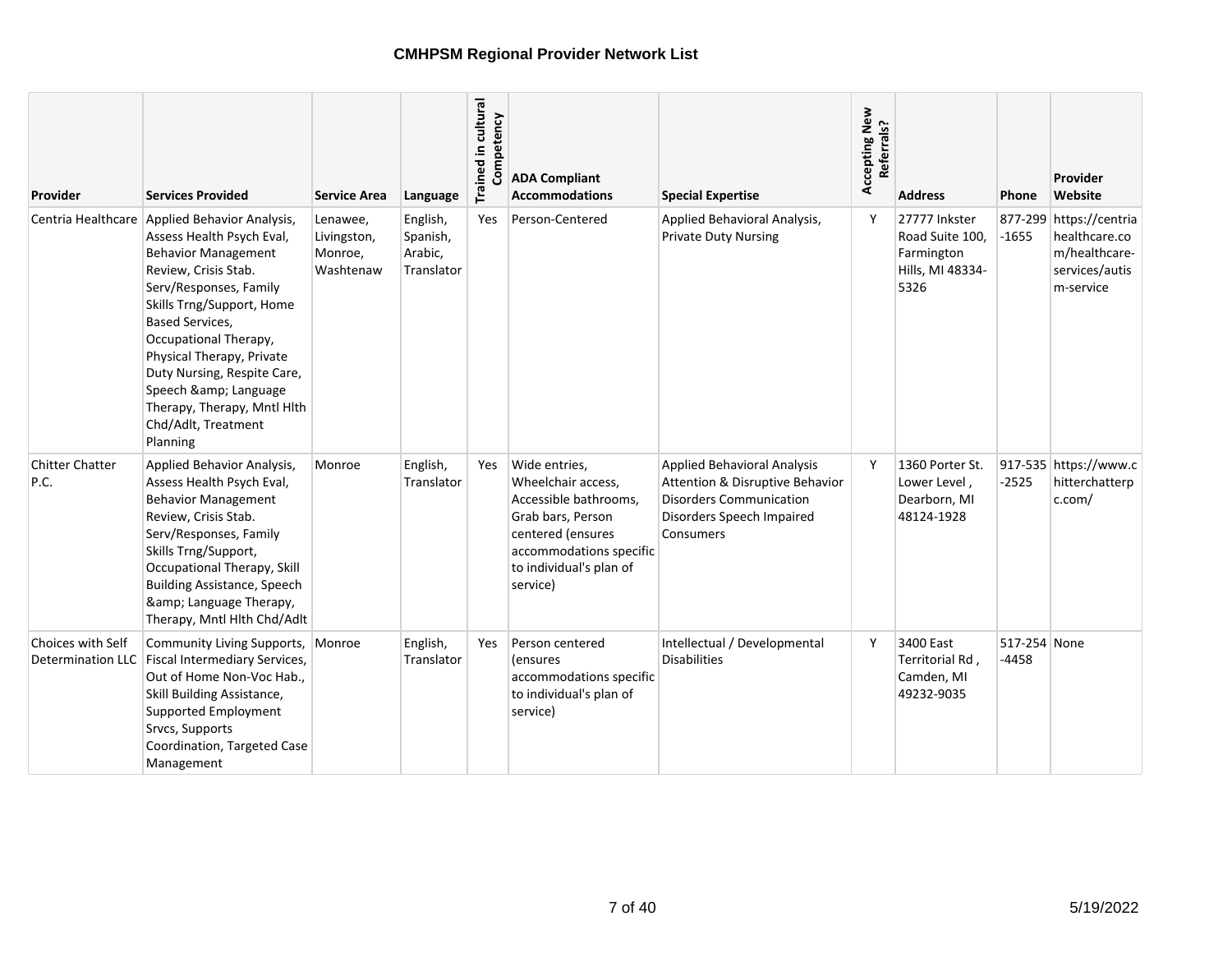| Provider                                                    | <b>Services Provided</b>                                                                                                                                                                       | <b>Service Area</b>                 | Language                       | Trained in cultural<br>Competency | <b>ADA Compliant</b><br><b>Accommodations</b>                                                         | <b>Special Expertise</b>                                                                                                                                                                                                                                                                                  | Accepting New<br>Referrals? | <b>Address</b>                                                           | <b>Phone</b>          | Provider<br>Website                               |
|-------------------------------------------------------------|------------------------------------------------------------------------------------------------------------------------------------------------------------------------------------------------|-------------------------------------|--------------------------------|-----------------------------------|-------------------------------------------------------------------------------------------------------|-----------------------------------------------------------------------------------------------------------------------------------------------------------------------------------------------------------------------------------------------------------------------------------------------------------|-----------------------------|--------------------------------------------------------------------------|-----------------------|---------------------------------------------------|
| <b>Christ Centered</b><br>Homes Inc.                        | <b>Community Living Supports,</b><br>Personal Care-Lic Spec Res                                                                                                                                | Lenawee,<br>Washtenaw               | English,<br>ASL,<br>Translator | Yes                               | Person centered<br>(ensures<br>accommodations specific<br>to individual's plan of<br>service)         | intellectual/Developmental<br>Disabilities, Eating Disorders,<br>Hearing Impaired Consumers,<br>Mental Disorders due to<br>General Medical Condition,<br>Schizophrenia & Other Psychotic<br>Disorders, and Visually Impaired<br>Consumers                                                                 | ۷                           | 327 W. Monroe<br>Street, Jackson,<br>MI 49202-2253                       | 517-788<br>$-9231$    | https://cchinc.<br>net/                           |
| CHS Group LLC.                                              | Community Living Supports,<br>Housing Assistance, Out of<br>Home Non-Voc Hab.,<br>Prevocation Out of Home.<br>Respite Care, Skill Building<br>Assistance, Supported<br><b>Employment Srvcs</b> | Lenawee,<br>Monroe,<br>Washtenaw    | English,<br>Translator         | Yes                               | Person centered<br>(ensures<br>accommodations specific<br>to individual's plan of<br>service)         | <b>Attention and Disruptive</b><br>Behavior Disorders,<br>Intellectual/Developmental<br>Disorders, Learning Disorders,<br><b>Mental Disorders Due to</b><br>General Medical Condition,<br>Mood Disorders, Motor Skills<br>Disorders, Schizophrenia &<br>other psychotic disorders, and<br>Speech Impaired | Y                           | 115 East Front<br>St., Monroe, MI<br>48161-2116                          | (734)<br>240-<br>0185 | http://www.c<br>hsgrouplic.co<br>m/               |
| <b>Community Living</b><br><b>Network</b>                   | <b>Fiscal Intermediary</b>                                                                                                                                                                     | Livingston,<br>Monroe,<br>Washtenaw | English,<br>Translator         | Yes.                              | Person centered<br><i>l</i> ensures<br>accommodations specific<br>to individual's plan of<br>service) | Fiscal Intermediary for<br>individuals using self-<br>determination arrangements                                                                                                                                                                                                                          | Y                           | 301 West<br>Michigan<br>Avenue, Ste 102<br>, Ypsilanti, MI<br>48197-5549 | $-3300$<br>ext 213    | 734-482 https://comm<br>unitvalliance-<br>mi.org/ |
| Community<br>Residence Corp.<br>d/b/a Community<br>Alliance | <b>Community Living Supports</b>                                                                                                                                                               | Washtenaw                           | English,<br>Translator         | Yes                               | Person centered<br>(ensures<br>accommodations specific<br>to individual's plan of<br>service)         | Intellectual/Developmental<br><b>Disabilities</b>                                                                                                                                                                                                                                                         | ۷                           | 301 West<br>Michigan<br>Avenue, Ste 102<br>, Ypsilanti, MI<br>48197-5549 | $-3300$               | 734-482 https://comm<br>unityalliance-<br>mi.org/ |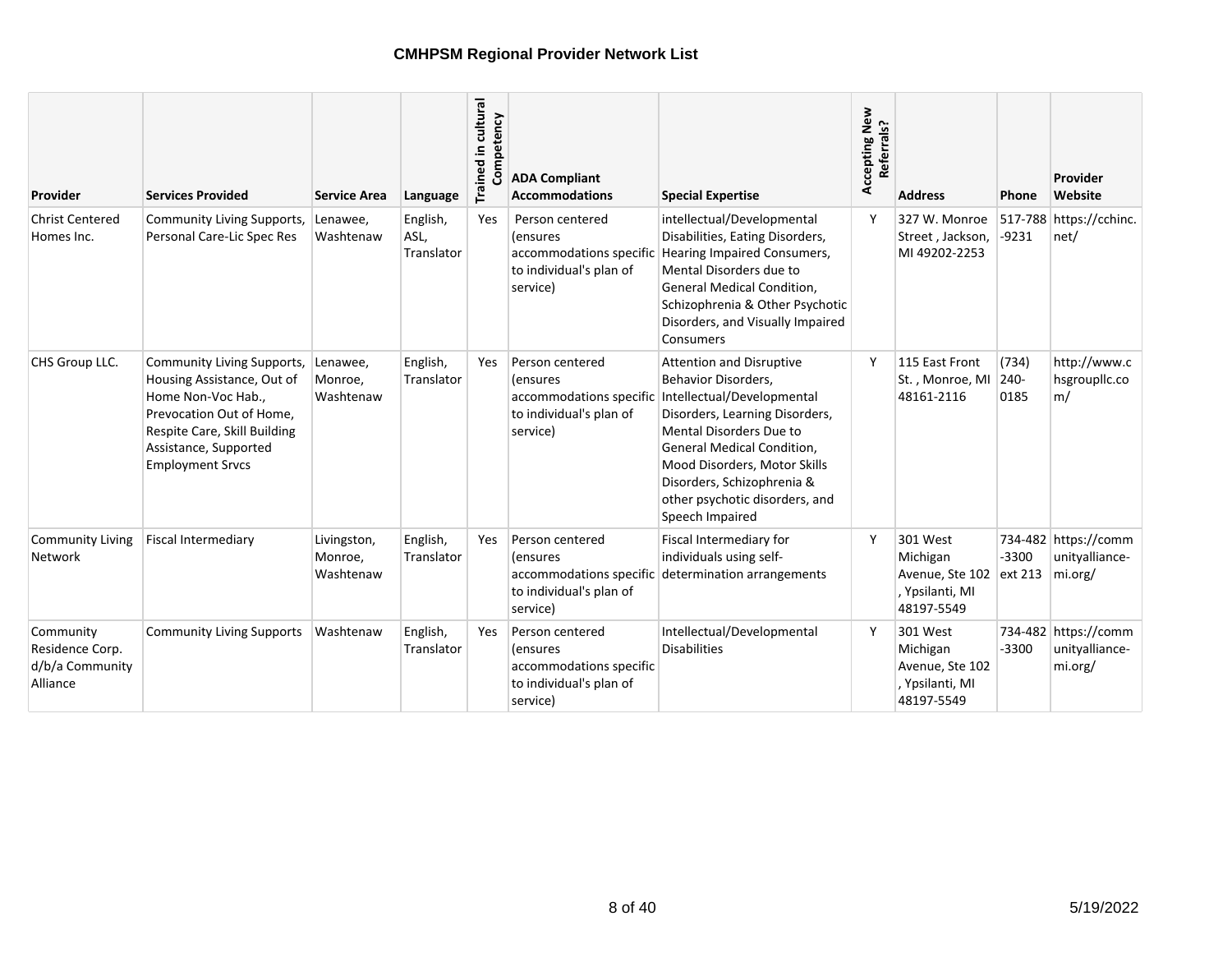| Provider                                                        | <b>Services Provided</b>                                                                                                                         | <b>Service Area</b>                                                                         | Language                                   | Trained in cultural<br>Competency | <b>ADA Compliant</b><br><b>Accommodations</b>                                                                                                                                                                                                                                                              | <b>Special Expertise</b>                                                                                                                    | Accepting New<br>Referrals? | <b>Address</b>                                                  | <b>Phone</b> | Provider<br>Website                                    |
|-----------------------------------------------------------------|--------------------------------------------------------------------------------------------------------------------------------------------------|---------------------------------------------------------------------------------------------|--------------------------------------------|-----------------------------------|------------------------------------------------------------------------------------------------------------------------------------------------------------------------------------------------------------------------------------------------------------------------------------------------------------|---------------------------------------------------------------------------------------------------------------------------------------------|-----------------------------|-----------------------------------------------------------------|--------------|--------------------------------------------------------|
|                                                                 | Community Works Prevocation Out of Home,<br>Opportunities, LLC Skill Building Assistance,<br>Supported Employment<br><b>Srvcs</b>                | Washtenaw                                                                                   | English,<br>Spanish,<br>ASL,<br>Translator | <b>Yes</b>                        | Wide entry doors<br>throughout center with<br>ADA accessible push<br>plates for exiting,<br>accessible ramps to<br>enter and exit the<br>center, wheelchair<br>accessible, grab bars in<br>bathrooms, adjustable<br>workstations, fire alarm<br>system has both flashing<br>lights and audible<br>signals. | Intellectual/Developmental<br>Disabilities, Learning Disorders,<br>Sensory Integration<br>Dysfunction, and Sensory<br>Processing Disorders. | Y                           | 36141<br>Schoolcraft<br>Road, Livonia,<br>MI48150-1216          | -3709        | 734-981 https://comm<br>unityworkopp<br>ortunities.com |
| <b>Courtyard Manor</b><br>of Wixom Inc.                         | Community Living Supports,<br>Personal Care-Lic Spec Res                                                                                         | Livingston,<br>Washtenaw                                                                    | English,<br>Translator                     | Yes                               | Person centered<br>(ensures<br>accommodations specific<br>to individual's plan of<br>service)                                                                                                                                                                                                              | <b>Mental Illnesses</b>                                                                                                                     | Y                           | 3275 Martin<br>Road Suite 127,<br>Walled Lake, MI<br>48390-1600 | $-5263$      | 248-669 http://www.c<br>ourtyardmano<br>rwixom.com/    |
| CRC Recovery, Inc.<br>DBA: Ann Arbor<br><b>Treatment Center</b> | Assessment, Outpatient,<br>Pharmacologic support -<br>LAAM, Pharmacologic<br>support-Methadone,<br>Physician Srvcs-Mental Hlth                   | Lenawee,<br>Livingston,<br>Monroe SUD -<br>CMHPSM,<br>Washtenaw<br>$SUB -$<br><b>CMHPSM</b> | English,<br>Translator                     | <b>Yes</b>                        | Wide entries,<br>Wheelchair access,<br>Accessible rooms,<br>Accessible bathrooms,<br>Grab bars                                                                                                                                                                                                             | Substance Abuse Related<br><b>Disorders</b><br><b>Outpatient Comprehensive</b><br>Substance Abuse Treatment<br>Program                      | Υ                           | 522 S. Maple<br>Road, Ann<br>Arbor, MI 48103<br>-3837           | $-2909$      | 866-297 https://www.a<br>nnarborctc.co<br>m/           |
| <b>Creating Brighter</b><br><b>Futures</b>                      | Applied Behavior Analysis,<br>Assess Health Psych Eval,<br>Occupational Therapy,<br>Speech & Language<br>Therapy, Therapy, Mntl Hlth<br>Chd/Adlt | Lenawee,<br>Monroe,<br>Washtenaw                                                            | English,<br>Translator                     | <b>Yes</b>                        | Wide entries Accessible<br>bathrooms Grab bars                                                                                                                                                                                                                                                             | <b>Applied Behavior Analysis</b>                                                                                                            | Υ                           | 4201 Varsity Dr.<br>Ann Arbor, MI<br>48108-5005                 | -0740        | 734-926 http://creating<br>brighterfuture<br>s.com/    |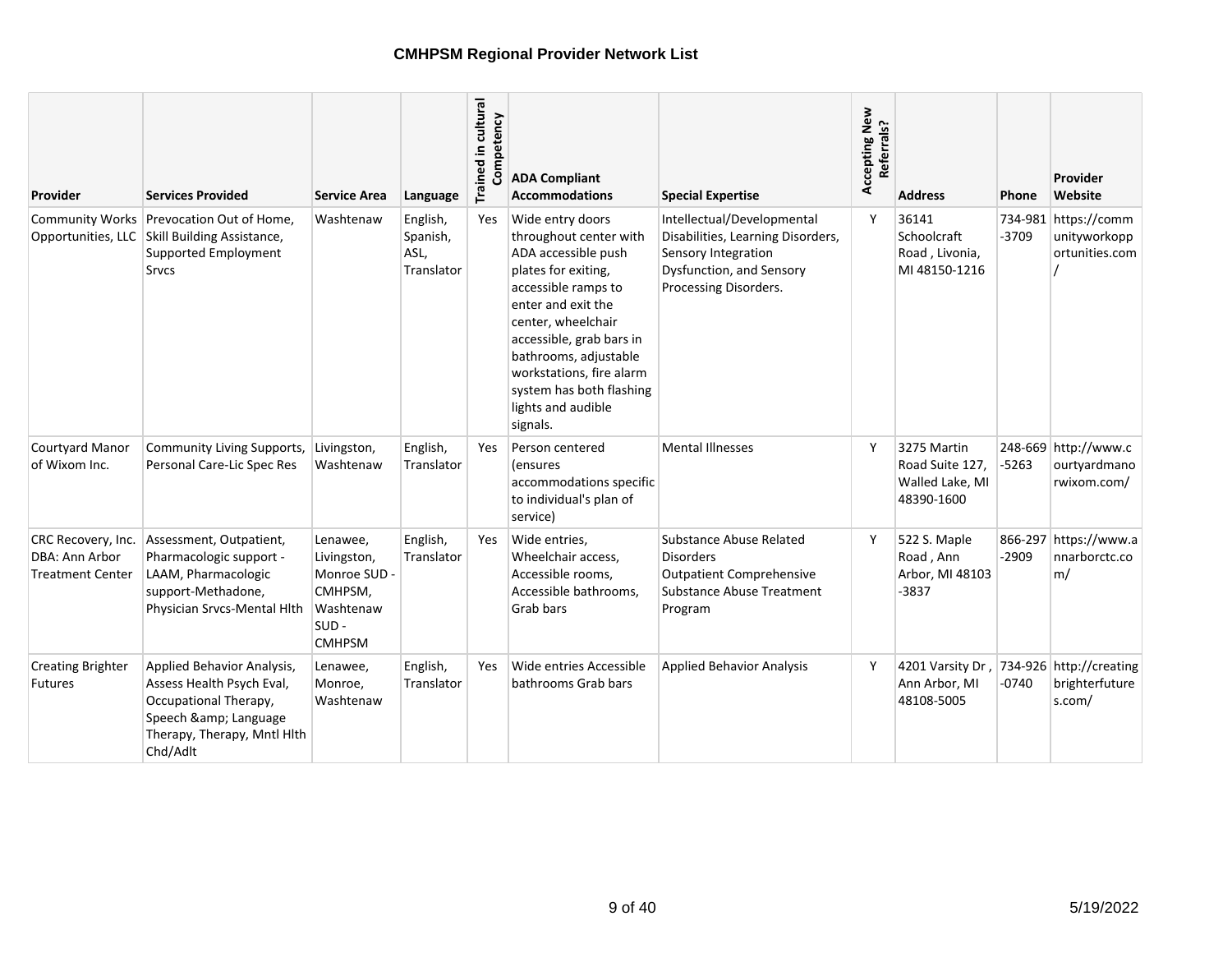| Provider                                                                     | <b>Services Provided</b>                                                                                                                                                                                                          | <b>Service Area</b>                                                                         | Language                                              | Trained in cultural<br>Competency | <b>ADA Compliant</b><br><b>Accommodations</b>                                                           | <b>Special Expertise</b>                                                                                                                                                                                                                                                                                       | Accepting New<br>Referrals? | <b>Address</b>                                                      | <b>Phone</b>      | Provider<br>Website                              |
|------------------------------------------------------------------------------|-----------------------------------------------------------------------------------------------------------------------------------------------------------------------------------------------------------------------------------|---------------------------------------------------------------------------------------------|-------------------------------------------------------|-----------------------------------|---------------------------------------------------------------------------------------------------------|----------------------------------------------------------------------------------------------------------------------------------------------------------------------------------------------------------------------------------------------------------------------------------------------------------------|-----------------------------|---------------------------------------------------------------------|-------------------|--------------------------------------------------|
| Dawn Inc. Master                                                             | Assess Health Psych Eval,<br>Assessment, Case<br>Management, Outpatient,<br>Physician Srvcs-Mental Hlth,<br>Residental detoxification,<br><b>Residential treatment</b>                                                            | Lenawee,<br>Livingston,<br>Monroe SUD -<br>CMHPSM,<br>Washtenaw<br>$SUB -$<br><b>CMHPSM</b> | English,<br>Translator                                | Yes                               | Wide entries,<br>Wheelchair access,<br>Accessible rooms,<br>Accessible bathrooms.<br>Grab bars          | Adolescent Substance Use<br>Disorder Services, Co-Occurring<br>Capable Services, Criminal<br>Justice (Parolee/Probationer)<br>Population, D.B.T., Medication<br>Assisted Treatment, Substance<br>Abuse Related Disorders,<br>Trauma Informed Treatment.<br>Motivational Interviewing,<br>Physical/Sexual Abuse | Y                           | 6633 Stoney<br>Creek Road,<br>Ypsilanti, MI<br>48197-6609           | $-8725$           | 734-485 https://www.d<br>awnfarm.org/            |
| Dearborn<br>Speech&Sensory<br>Center Inc dba<br>Metro Speech,<br>Sensory&ABA | Applied Behavior Analysis,<br>Assess Health Psych Eval,<br><b>Behavior Management</b><br>Review, Family Skills<br>Trng/Support, Occupational<br>Therapy, Physical Therapy,<br>Speech & Language<br>Therapy, Treatment<br>Planning | Livingston,<br>Monroe,<br>Washtenaw                                                         | English,<br>Spanish,<br>ASL,<br>Arabic,<br>Translator | <b>Yes</b>                        | Person centered<br>(ensures<br>accommodations specific<br>to individual's plan of<br>service)           | Applied Behavior Analysis,<br>Attention & Disruptive Behavior<br>Disorders, Communication<br>Disorders, Eating Disorders,<br><b>Hearing Impaired Consumers</b>                                                                                                                                                 | Y                           | 44670 Ann<br>Arbor Road<br>Suite 130,<br>Plymouth, MI<br>48170-1524 | (313)27<br>8-4601 | https://www.<br>metroehs.com                     |
| Eagle Village, Inc.                                                          | Community Living Supports,<br><b>Respite Care</b>                                                                                                                                                                                 | Washtenaw                                                                                   | English,<br>Translator                                | Yes                               | Person centered<br>(ensures<br>accommodations specific expertise<br>to individual's plan of<br>service) | This camp has access to consult<br>with many staff who have many                                                                                                                                                                                                                                               | Y                           | 5044 175th<br>Avenue,<br>Hersey, MI<br>49639-8785                   | $-7281$           | 231-832 https://www.e<br>aglevillage.org         |
| <b>Early Autism</b><br>Services, LLC                                         | Applied Behavior Analysis,<br>Assess Health Psych Eval,<br>Family Skills Trng/Support,<br>Home Based Services,<br>Therapy, Mntl Hlth<br>Chd/Adlt, Treatment<br>Planning                                                           | Livingston,<br>Monroe                                                                       | English,<br>Translator                                | Yes                               | Person centered<br><i>(ensures</i><br>accommodations specific<br>to individual's plan of<br>service)    | <b>Applied Behavioral Analysis</b>                                                                                                                                                                                                                                                                             | ٧                           | 640 Grassmere<br>Park Suite 116,<br>Nashville, TN<br>37211-3678     | $-0611$           | 312-914 https://earlya<br>utismservices.<br>com/ |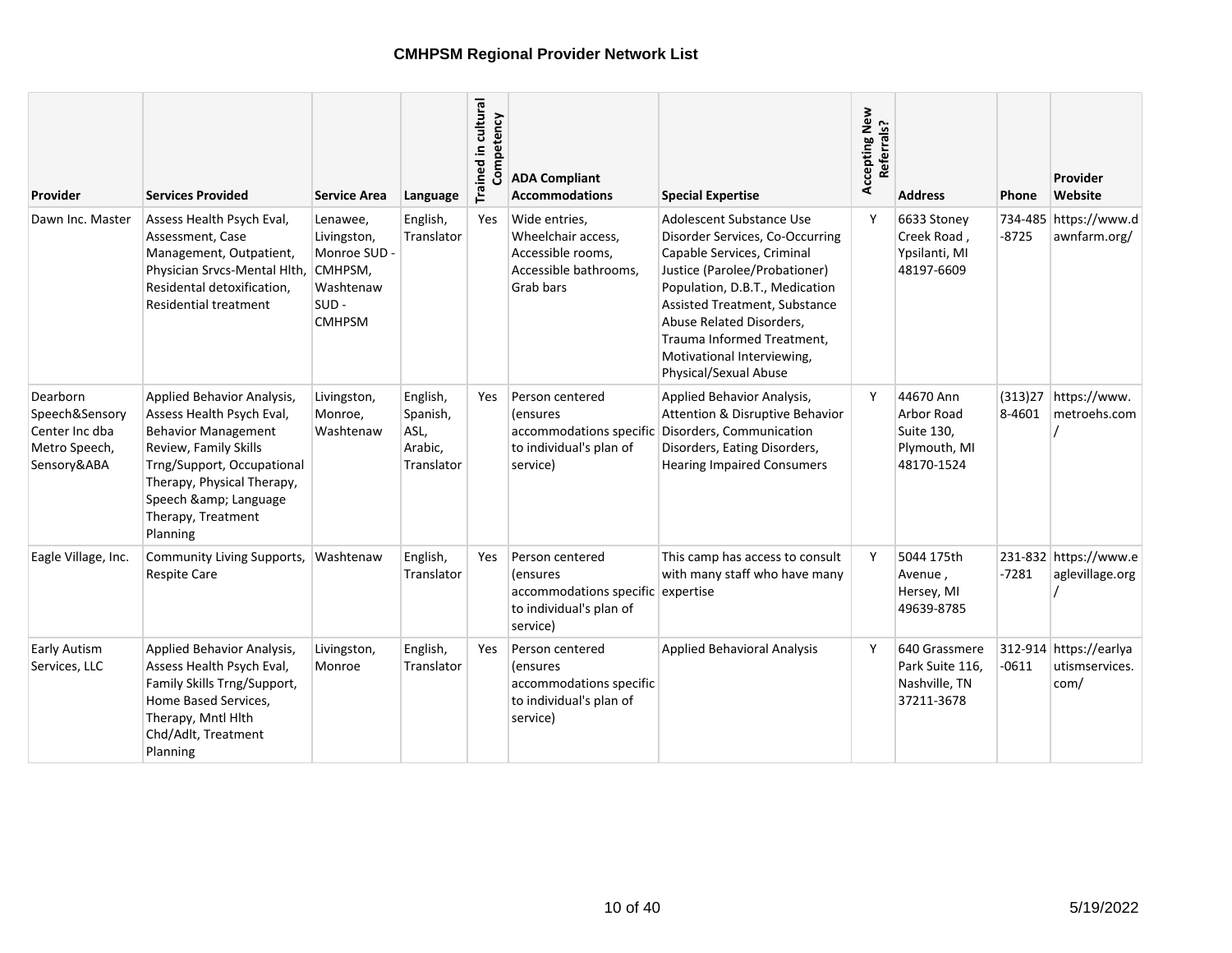| <b>Provider</b>                                                                                     | <b>Services Provided</b>                                                                                                                                                                                                                                                                                | <b>Service Area</b>  | Language               | cultural<br>petency<br>으.<br>ined<br>වි<br>۴a | <b>ADA Compliant</b><br><b>Accommodations</b>                                           | <b>Special Expertise</b>         | cepting New<br>Referrals?<br>Accepting | <b>Address</b>                                            | Phone | <b>Provider</b><br>Website         |
|-----------------------------------------------------------------------------------------------------|---------------------------------------------------------------------------------------------------------------------------------------------------------------------------------------------------------------------------------------------------------------------------------------------------------|----------------------|------------------------|-----------------------------------------------|-----------------------------------------------------------------------------------------|----------------------------------|----------------------------------------|-----------------------------------------------------------|-------|------------------------------------|
| EASTERN<br><b>MICHIGAN</b><br>UNIVERSITY-<br><b>AUTISM</b><br><b>COLLABORATIVE</b><br><b>CENTER</b> | Applied Behavior Analysis,<br>Assess Health Psych Eval,<br><b>Behavior Management</b><br>Review, Crisis Stab.<br>Serv/Responses, Family<br>Skills Trng/Support, Home<br>Based Services,<br>Occupational Therapy,<br>Speech & Language<br>Therapy, Therapy, Mntl Hith<br>Chd/Adlt, Treatment<br>Planning | Monroe,<br>Washtenaw | English,<br>Translator | Yes                                           | Wide entries Wheelchair<br>access Accessible rooms<br>Accessible bathrooms<br>Grab bars | <b>Applied Behavior Analysis</b> |                                        | 1055 Cornell<br>Suite 101,<br>YPSILANTI, MI<br>48197-2214 | -2890 | 734-487 https://acc.em<br>ich.edu/ |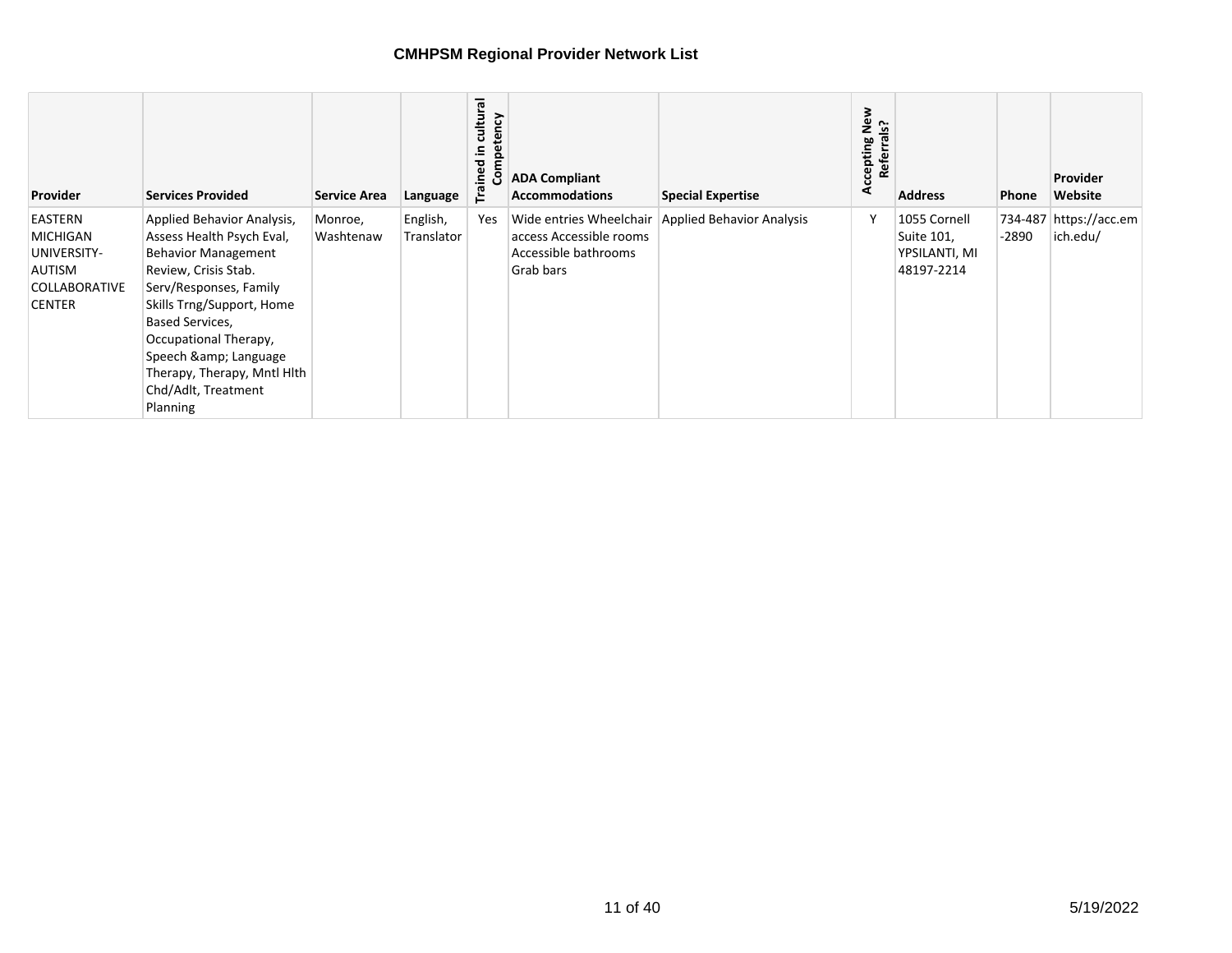| Provider                 | <b>Services Provided</b>                                        | <b>Service Area</b> | Language               | Trained in cultural<br>petency<br>Comp | <b>ADA Compliant</b><br><b>Accommodations</b>                                                         | <b>Special Expertise</b>                                                                                                                                                                                                                                                                                                                                                                                                                                                                                                                                                                                                                                                                                                                                                                                                                    | Accepting New<br>Referrals? | <b>Address</b>                                                  | <b>Phone</b> | Provider<br>Website                             |
|--------------------------|-----------------------------------------------------------------|---------------------|------------------------|----------------------------------------|-------------------------------------------------------------------------------------------------------|---------------------------------------------------------------------------------------------------------------------------------------------------------------------------------------------------------------------------------------------------------------------------------------------------------------------------------------------------------------------------------------------------------------------------------------------------------------------------------------------------------------------------------------------------------------------------------------------------------------------------------------------------------------------------------------------------------------------------------------------------------------------------------------------------------------------------------------------|-----------------------------|-----------------------------------------------------------------|--------------|-------------------------------------------------|
| Elite AFC, LLC.          | <b>Community Living Supports,</b><br>Personal Care-Lic Spec Res | Washtenaw           | English,<br>Translator | Yes                                    | Person centered<br><i>(ensures)</i><br>accommodations specific<br>to individual's plan of<br>service) | Adjustment Disorders, Anxiety<br>Disorder, Applied Behavioral<br>Analysis, Attention & Disruptive<br>Behavior Disorders,<br><b>Communication Disorders,</b><br>D.B.T., Delirium, Dementia &<br>Other Cognitive Disorders,<br>Intellectual/ Developmental<br>Disabilities, Dissociative<br>Disorders, Elimination<br>Disorders, Eating Disorders,<br>Factitious Disorders, Hearing<br>Impaired Consumers, Impulse-<br>Control Disorders, Learning<br>Disorders, Mental Disorders due<br>to General Medical Condition,<br>Mood Disorders, Motivational<br>Interviewing, Motor Skill<br>Disorders, P.M.T.O., Personality<br>Disorders, Physical/Sexual<br>Abuse, Schizophrenia & other<br>Psychotic Disorders, Sleep<br>Disorders, Somatoform<br>Disorders, Speech Impaired<br>Consumers, Substance Abuse<br>Related Disorders, Tic Disorders. | Y                           | 6480 M66, East 973-955 None<br>Leroy, MI 49051 -7825<br>$-7764$ |              |                                                 |
| Everest, Inc.-<br>Master | Community Living Supports,<br>Personal Care-Lic Spec Res        | Monroe              | English,<br>Translator | Yes                                    | Wide entries,<br>Wheelchair access,<br>Accessible rooms,<br>Accessible bathrooms,<br>Grab bars        | Intellectual / Developmental<br><b>Disabilities</b>                                                                                                                                                                                                                                                                                                                                                                                                                                                                                                                                                                                                                                                                                                                                                                                         | Y                           | 8128 Burning<br>Bush, Grosse<br>Ile, MI 48138-<br>1304          | $-3377$      | 734-675 http://www.e<br>verestinc.net/          |
| Fastemps II, Inc.        | Community Living Supports,<br><b>Respite Care</b>               | Livingston          | English,<br>Translator | <b>Yes</b>                             | Person centered<br><i>lensures</i><br>accommodations specific<br>to individual's plan of<br>service)  | Intellectual / Developmental<br><b>Disabilities</b>                                                                                                                                                                                                                                                                                                                                                                                                                                                                                                                                                                                                                                                                                                                                                                                         |                             | 620 S Hewitt Rd<br>, Ypsilanti, MI<br>48197-4807                | -3668        | 734-484 https://fastem<br>psemploymen<br>t.com/ |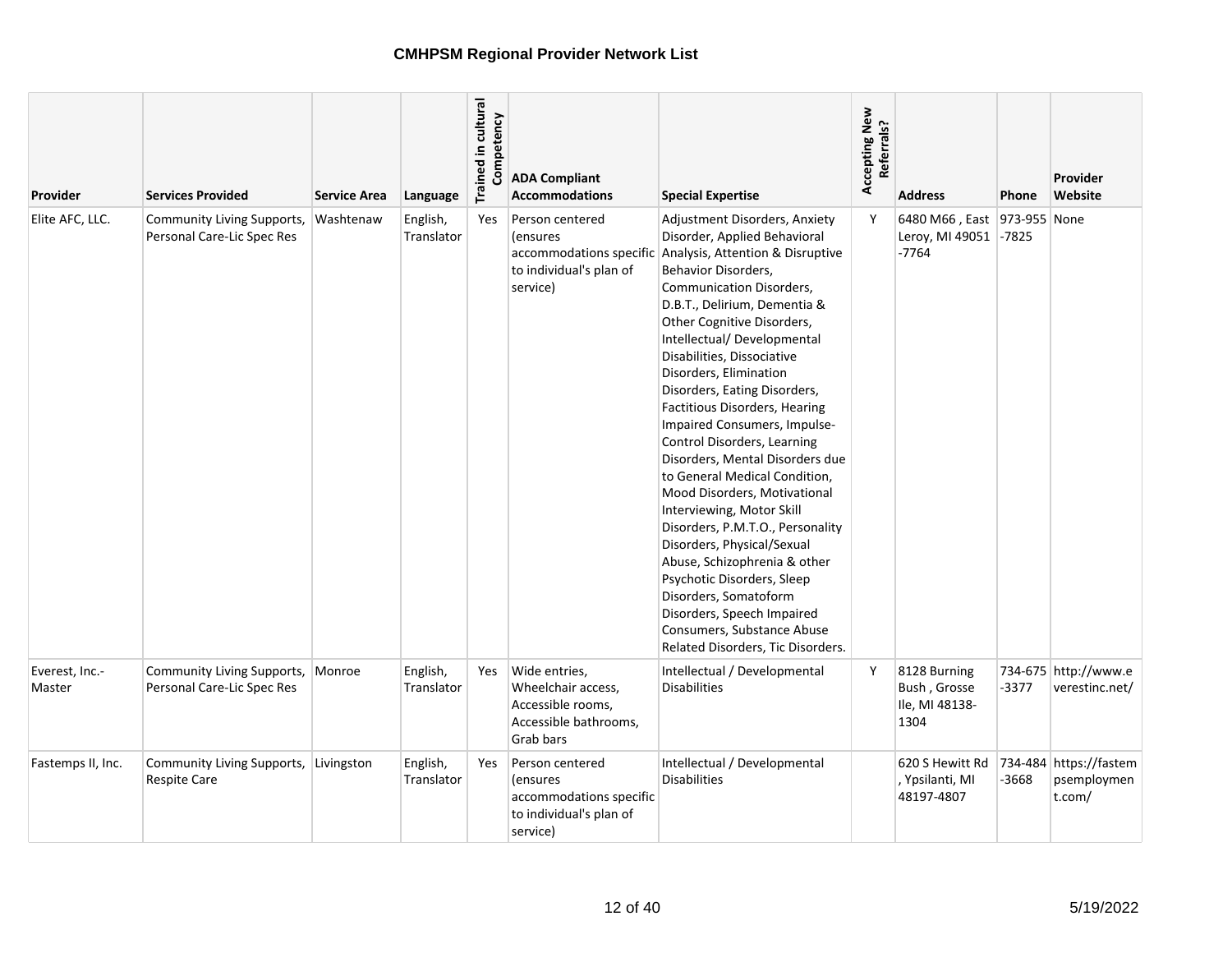| Provider                  | <b>Services Provided</b>                                                                                                                                                                          | <b>Service Area</b>                             | Language                                   | Trained in cultural<br>Competency | <b>ADA Compliant</b><br><b>Accommodations</b>                                                 | <b>Special Expertise</b>                                                                                                                                                                                                                                                                                                                                                                                                                                                                                                                                                                                                                                                                                                                                                                              | Accepting New<br>Referrals? | <b>Address</b>                                                   | Phone   | Provider<br>Website                            |
|---------------------------|---------------------------------------------------------------------------------------------------------------------------------------------------------------------------------------------------|-------------------------------------------------|--------------------------------------------|-----------------------------------|-----------------------------------------------------------------------------------------------|-------------------------------------------------------------------------------------------------------------------------------------------------------------------------------------------------------------------------------------------------------------------------------------------------------------------------------------------------------------------------------------------------------------------------------------------------------------------------------------------------------------------------------------------------------------------------------------------------------------------------------------------------------------------------------------------------------------------------------------------------------------------------------------------------------|-----------------------------|------------------------------------------------------------------|---------|------------------------------------------------|
|                           | Flatrock Manor Inc   Assess Health Psych Eval,<br>Community Living Supports,<br>Occupational Therapy,<br>Personal Care-Lic Spec Res,<br><b>Targeted Case</b><br>Management, Treatment<br>Planning | Lenawee,<br>Livingston,<br>Monroe,<br>Washtenaw | English,<br>Spanish,<br>ASL,<br>Translator | Yes                               | Person centered<br>(ensures<br>accommodations specific<br>to individual's plan of<br>service) | Adjustment Disorders, Anxiety<br>Disorders, Attention &<br>Disruptive Behavior Disorders,<br>Communication Disorders,<br>D.B.T., Delirium, Dementia &<br>Other Cognitive Disorders,<br>Intellectual/Developmental<br>Disabilities, Dissociative<br>Disorders, Eating Disorders,<br>Factitious Disorders, Hearing<br>Impaired Consumers, Impulse-<br>Control Disorders, Learning<br>Disorders, Mental Disorders due<br>to General Medical Conditions,<br>Mood Disorders, Motivational<br>Interviewing, Motor Skill<br>Disorders, P.M.T.O., Personality<br>Disorders, Physical/Sexual<br>Abuse, Schizophrenia & Other<br>Psychotic Disorders, & Gender<br>Identity Disorders, Sleep<br>Disorders, Somatoform<br>Disorders, Speech Impaired<br>Consumers, Tic Disorders,<br>Visually Impaired Consumers. | Y                           | 2360<br>Stonebridge<br>Drive, Flint, MI<br>48532-5406            | $-6531$ | 888-281 http://flatrock<br>manors.com/         |
| Friends Who Care,<br>Inc. | Community Living Supports,<br><b>Respite Care</b>                                                                                                                                                 | Monroe                                          | English,<br>Translator                     | Yes                               | Person centered<br>(ensures<br>accommodations specific<br>to individual's plan of<br>service) | Intellectual / Developmental<br>Disabilities                                                                                                                                                                                                                                                                                                                                                                                                                                                                                                                                                                                                                                                                                                                                                          | Y                           | 2770 Carpenter<br>Road Suite 200,<br>Ann Arbor, MI<br>48108-4104 | $-6300$ | 734-971 http://www.fri<br>endswhocare.<br>com/ |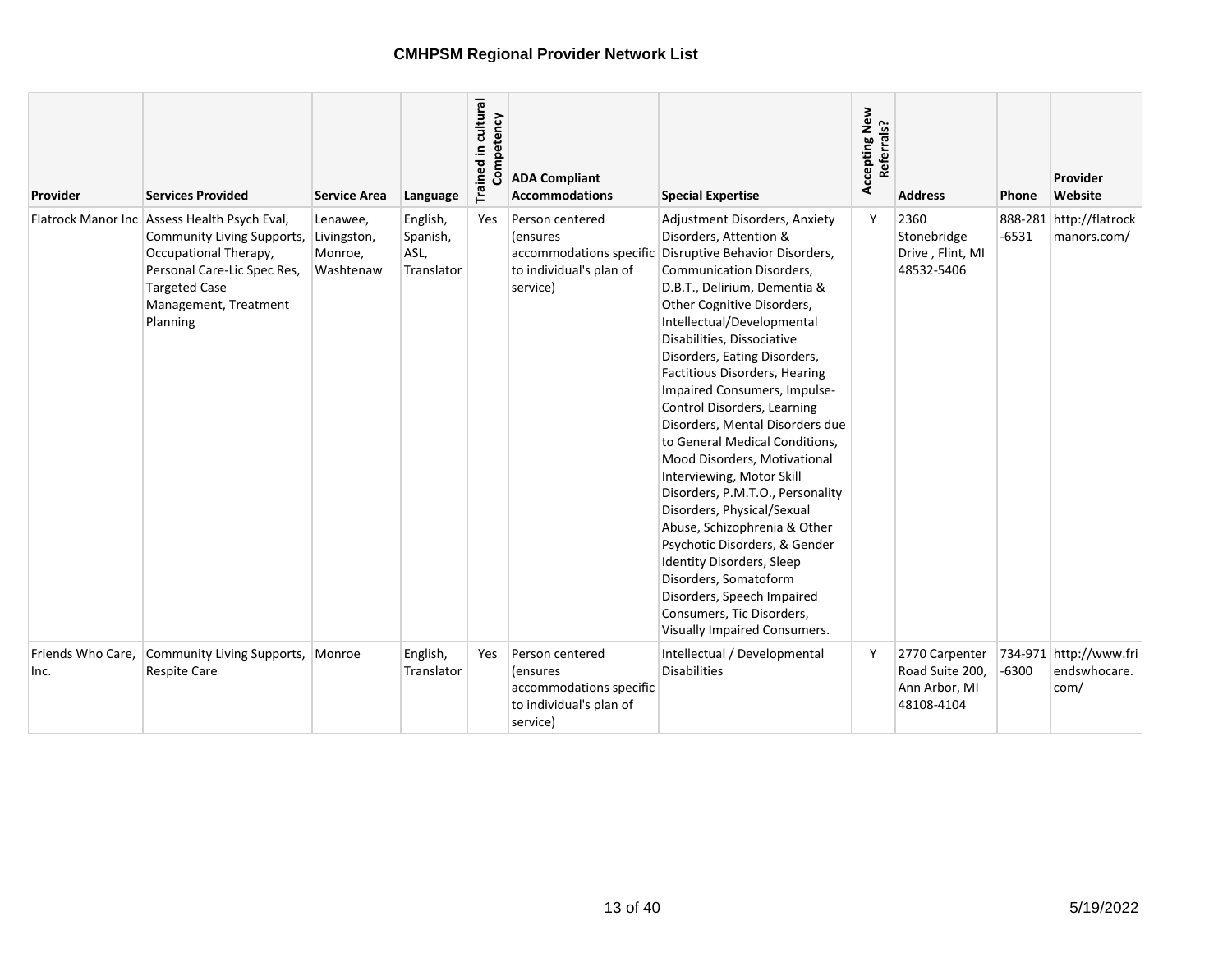| Provider                                                  | Services Provided                                                                                                                           | <b>Service Area</b>                             | Language                                                         | Trained in cultural<br>Competency | <b>ADA Compliant</b><br><b>Accommodations</b>                                                                                                                                                                                                                                                                                                                                                           | <b>Special Expertise</b>                                                          | Accepting New<br>Referrals? | <b>Address</b>                                                   | Phone   | Provider<br>Website                             |
|-----------------------------------------------------------|---------------------------------------------------------------------------------------------------------------------------------------------|-------------------------------------------------|------------------------------------------------------------------|-----------------------------------|---------------------------------------------------------------------------------------------------------------------------------------------------------------------------------------------------------------------------------------------------------------------------------------------------------------------------------------------------------------------------------------------------------|-----------------------------------------------------------------------------------|-----------------------------|------------------------------------------------------------------|---------|-------------------------------------------------|
| Goodwill<br>Industries of<br>Southeastern<br>Michigan Inc | Community Living Supports,<br>Out of Home Non-Voc Hab.,<br>Respite Care, Skill Building<br>Assistance, Supported<br><b>Employment Srvcs</b> | Lenawee,<br>Monroe                              | English,<br>Translator                                           | <b>Yes</b>                        | wheelchair accessible<br>vans, power doors on<br>exterior and interior<br>doors, we have<br>remodeling plans that<br>will include a wheelchair<br>accessible kitchen, we<br>have height adjustable<br>tables, hoyer lift, Ipads<br>and communication<br>buttons, larger<br>keyboard, left handed<br>keyboard, along with the<br>accessible restrooms<br>with grab bars and wide<br>entry ways/hallways. | Intellectual / Developmental<br><b>Disabilities</b>                               | Y                           | 1357 Division St.<br>, Adrian, MI<br>49221-4204                  | $-2135$ | 517-263 https://www.g<br>oodwillsemi.or<br>g/   |
| <b>Guardian Trac LLC</b>                                  | <b>Fiscal Intermediary</b>                                                                                                                  | Lenawee,<br>Livingston,<br>Monroe,<br>Washtenaw | English,<br>Spanish,<br>ASL,<br>Arabic,<br>French,<br>Translator | Yes                               | Person centered<br><i>(ensures</i><br>accommodations specific<br>to individual's plan of<br>service)                                                                                                                                                                                                                                                                                                    | Fiscal Intermediary for<br>individuals using a self-<br>determination arrangement | Υ                           | 215 Broadus St.<br>Sturgis, MI<br>49091-1384                     | -4500   | 269-651 https://www.g<br>tindependenc<br>e.com/ |
| Havenwyck<br>Hospital                                     | Inpatient Psyc. Hospl Adm,<br><b>Outpatient Partial Hosp.</b>                                                                               | Lenawee,<br>Livingston,<br>Monroe,<br>Washtenaw | English,<br>Translator                                           | Yes                               | Wide entries,<br>Wheelchair access,<br>Accessible rooms,<br>Accessible bathrooms,<br>Grab bars, elevators                                                                                                                                                                                                                                                                                               | <b>Psychiatric Inpatient Services</b>                                             | Υ                           | 1525 University<br>Dr., Auburn<br>Hills, MI 48326-<br>2673       | $-9200$ | 248-373 https://haven<br>wyckhospital.c<br>om/  |
| Havenwyck<br>Hospital dba Cedar<br>Creek Hospital         | Inpatient Psyc. Hospl Adm                                                                                                                   | Lenawee,<br>Livingston,<br>Monroe,<br>Washtenaw | English,<br>Translator                                           | Yes                               | Wide Entries.<br><b>Wheelchair Accessible</b><br>rooms, Accessible<br>bathrooms, Grab Bars,<br>elevators                                                                                                                                                                                                                                                                                                | <b>Psychiatric Inpatient Services</b>                                             | Υ                           | 101 W<br><b>Townsend Road</b><br>, Saint Johns, MI<br>48879-9200 | $-2437$ | 989-581 https://cedarc<br>reekhospital.c<br>om/ |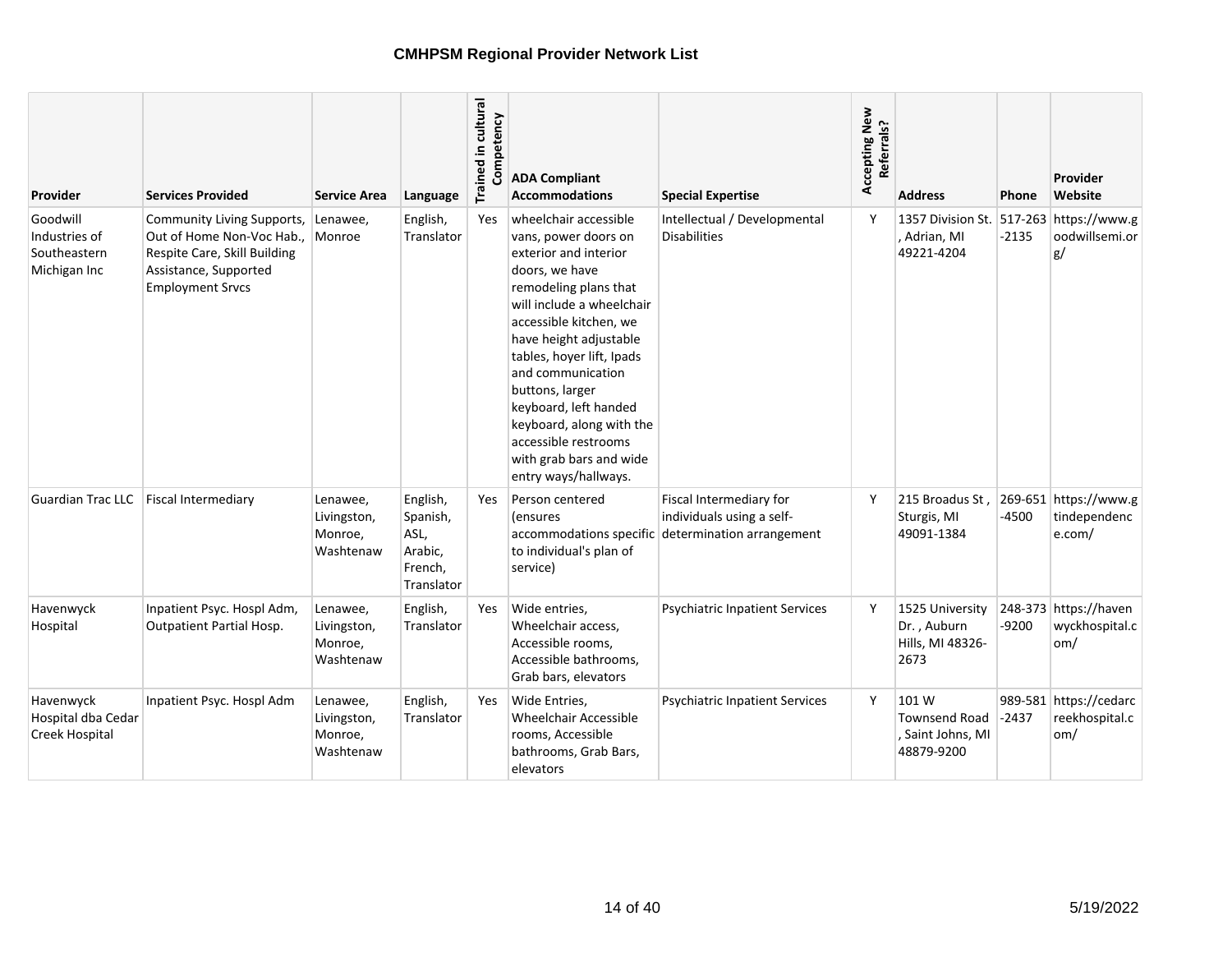| Provider                             | <b>Services Provided</b>                                                                                                                          | <b>Service Area</b>                                                             | Language                                                 | Trained in cultural<br>Competency | <b>ADA Compliant</b><br><b>Accommodations</b>                                                     | <b>Special Expertise</b>                                                                                                                                                                                                                                                                                                                      | Accepting New<br>Referrals? | <b>Address</b>                                                       | Phone            | Provider<br>Website                                               |
|--------------------------------------|---------------------------------------------------------------------------------------------------------------------------------------------------|---------------------------------------------------------------------------------|----------------------------------------------------------|-----------------------------------|---------------------------------------------------------------------------------------------------|-----------------------------------------------------------------------------------------------------------------------------------------------------------------------------------------------------------------------------------------------------------------------------------------------------------------------------------------------|-----------------------------|----------------------------------------------------------------------|------------------|-------------------------------------------------------------------|
| HealthCall of<br>Detroit             | Assess Health Psych Eval,<br>Occupational Therapy,<br>Private Duty Nursing,<br>Respite Care, Speech &<br>Language Therapy                         | Lenawee,<br>Livingston,<br>Monroe,<br>Washtenaw                                 | English,<br>Spanish,<br>Arabic,<br>French,<br>Translator | Yes                               | Person centered<br>(ensures<br>accommodations specific<br>to individual's plan of<br>service)     | Applied Behavior Analysis,<br><b>Communication Disorders,</b><br>Speech Impaired Consumers                                                                                                                                                                                                                                                    |                             | 28000<br>Woodward Ave<br>Suite 100, Royal<br>Oak, MI 48067-<br>0961  | -3777            | 248-395 http://www.h<br>chs.com/                                  |
| Hegira Programs,<br>Inc./Oakdale SUD | Assessment, Crisis<br>Residental Services,<br>Outpatient, Physician Srvcs-<br>Mental Hlth, Residental<br>detoxification, Residential<br>treatment | Livingston,<br>Monroe SUD -<br>CMHPSM,<br>Washtenaw<br>$SUB -$<br><b>CMHPSM</b> | English,<br>Translator                                   | Yes                               | Wide entries.<br>Wheelchair access,<br>Accessible rooms,<br>Accessible bathrooms.<br>Grab bars    | Adjustment Disorders, Anxiety<br>Disorders, Co-Occurring<br>Enhanced Services, Co-<br>Occurring Capable Services,<br><b>Substance Abuse Related</b><br>Disorders, Motivational<br>Interviewing, Personality<br>Disorders, Physical/Sexual<br>Abuse, Schizophrenia & Other<br>Psychotic Disorders, Women's<br>Specific Substance Use Services. |                             | 37450<br>Schoolcraft<br>Road Suite 110.<br>Livonia, MI<br>48150-1000 | $-4601$<br>(203) | 734-458 https://www.o<br>akdalerecover<br>vcenter.net/            |
| Help at Home<br>Michigan, LLC        | Community Living Supports,<br><b>Respite Care</b>                                                                                                 | Lenawee,<br>Monroe                                                              | English,<br>Translator                                   | Yes                               | Yes Person centered<br>(ensures<br>accommodations specific<br>to individual's plan of<br>service) | Intellectual / Developmental<br>Disabilities Delirium, Dementia<br>& Other Cognitive Disorders<br><b>Hearing Impaired Consumers</b><br><b>Visually Impaired Consumers</b>                                                                                                                                                                     | Y                           | 33 S. State St<br>5th Floor,<br>Chicago, IL<br>60603-2804            |                  | None                                                              |
| Henry Ford<br>Kingswood<br>Hospital  | Inpatient Psyc. Hospl Adm,<br>Physician Srvcs-Mental Hlth,<br>Revenue for Inptnt Hos Anc                                                          | Lenawee,<br>Livingston,<br>Monroe,<br>Washtenaw                                 | English,<br>Translator                                   | Yes                               | Wide Entries,<br>Wheelchair Accessible<br>rooms, Accessible<br>bathrooms, Grab Bars               | <b>Psychiatric Inpatient Services</b>                                                                                                                                                                                                                                                                                                         | Υ                           | 10300 W. Eight<br>Mile Rd.,<br>Ferndale, MI<br>48220-2100            | $-3660$          | 313-283 https://www.h<br>enryford.com/<br>locations/king<br>swood |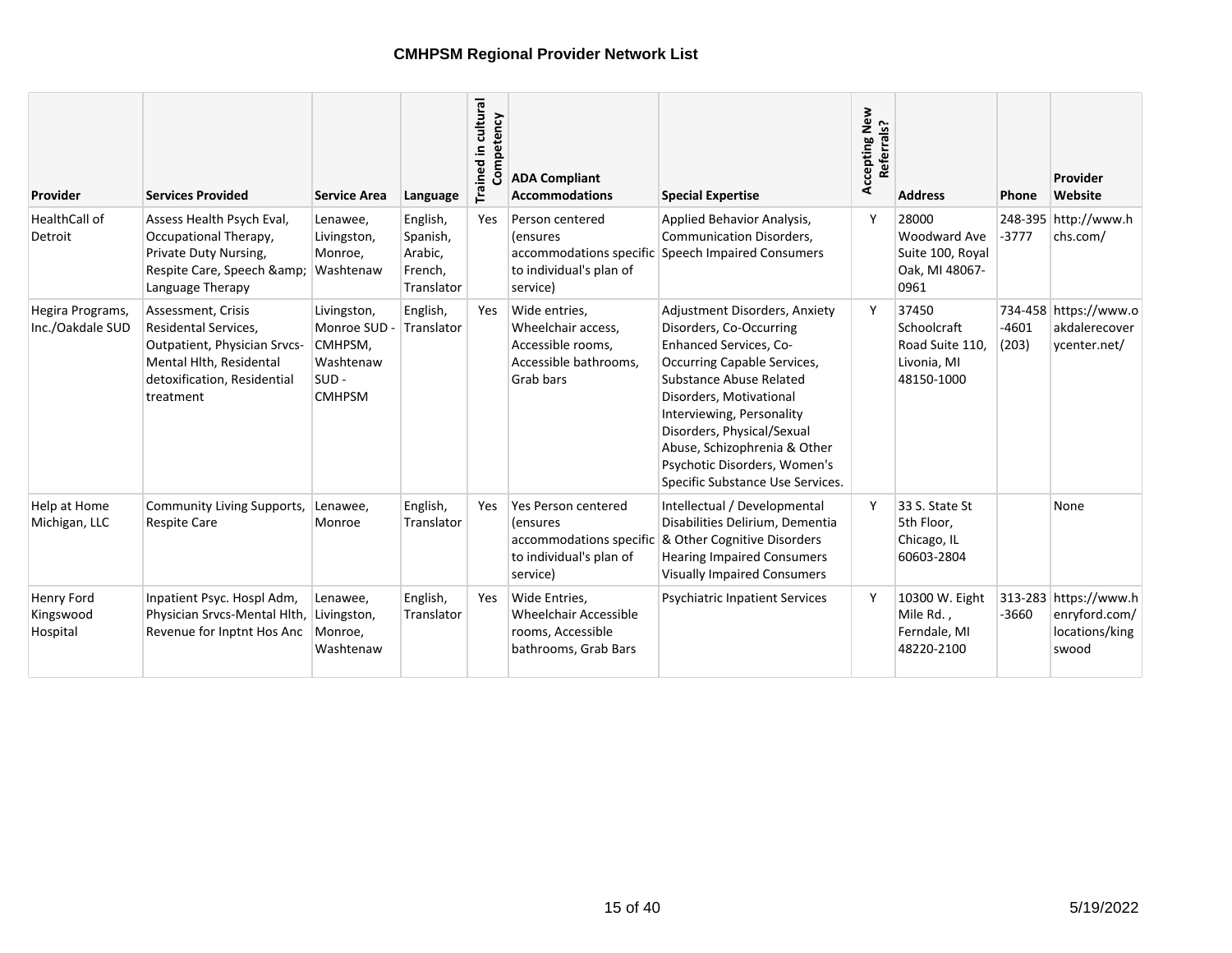| <b>Provider</b>                                                  | <b>Services Provided</b>         | <b>Service Area</b>                             | Language               | Trained in cultural<br>Competency | <b>ADA Compliant</b><br><b>Accommodations</b>                                                         | <b>Special Expertise</b>                                                                                                                                                                                                                                                                                                                                                                                                                                                                                                                                                                                                                                        | Accepting New<br>Referrals? | <b>Address</b>                                                          | <b>Phone</b> | Provider<br>Website                                  |
|------------------------------------------------------------------|----------------------------------|-------------------------------------------------|------------------------|-----------------------------------|-------------------------------------------------------------------------------------------------------|-----------------------------------------------------------------------------------------------------------------------------------------------------------------------------------------------------------------------------------------------------------------------------------------------------------------------------------------------------------------------------------------------------------------------------------------------------------------------------------------------------------------------------------------------------------------------------------------------------------------------------------------------------------------|-----------------------------|-------------------------------------------------------------------------|--------------|------------------------------------------------------|
| Highfields Inc.                                                  | <b>Home Based Services</b>       | Lenawee,<br>Livingston                          | English,<br>Translator | Yes                               | Person centered<br><i>(ensures)</i><br>accommodations specific<br>to individual's plan of<br>service) | Adjustment Disorders, Anxiety<br>Disorders, Attention &<br>Disruptive Behavior Disorders,<br>Delirium, Dementia & Other<br>Cognitive Disorders, Intellectual<br>/ Developmental Disabilities,<br>Dissociative Disorders, Eating<br>Disorders, Elimination<br>Disorders, Factitious Disorders,<br>Impulse-Control Disorders,<br>Learning Disorders, Mental<br>Disorders due to General<br>Medical Condition, Mood<br>Disorders, Motivational<br>Interviewing, P.M.T.O.,<br>Personality Disorders, Physical/<br>Sexual Abuse, Schizophrenia &<br>other Psychotic Disorders,<br>Sexual & Gender Identity<br>Disorders, Substance Abuse<br><b>Related Disorders</b> | Y                           | 5123 Old Plank<br>Road,<br>Onondaga, MI<br>49264-9707                   | $-4250$      | 517-783 http://www.hi<br>ghfields.org/               |
| Hillsdale Comm<br><b>Health Center dba</b><br>Hillsdale Hospital | Inpatient Psyc. Hospl Adm        | Lenawee,<br>Livingston,<br>Monroe,<br>Washtenaw | English,<br>Translator | <b>Yes</b>                        | Wide Entries,<br><b>Wheelchair Accessible</b><br>rooms, Accessible<br>bathrooms, Grab Bars            | <b>Psychiatric Inpatient Services</b>                                                                                                                                                                                                                                                                                                                                                                                                                                                                                                                                                                                                                           | Y                           | 168 S Howell St. 517-437 https://www.h<br>, Hillsdale, MI<br>49242-2081 | -4451        | illsdalehospital<br>.com/                            |
| His Eye is on the<br>Sparrow                                     | <b>Community Living Supports</b> | Washtenaw                                       | English,<br>Translator | Yes                               | Person centered<br><i>(ensures)</i><br>accommodations specific<br>to individual's plan of<br>service) | Intellectual/Developmental<br><b>Disabilities</b>                                                                                                                                                                                                                                                                                                                                                                                                                                                                                                                                                                                                               | Υ                           | 5068 Plymouth<br>Road, Ann<br>Arbor, MI 48105<br>$-9520$                | -4887        | 734-332 http://www.hi<br>seveisonthesp<br>arrow.org/ |
| <b>Holiday Camp</b><br>Association, Inc.                         | <b>Respite Care</b>              | Monroe                                          | English,<br>Translator | Yes                               | Person centered<br><i>(ensures)</i><br>accommodations specific<br>to individual's plan of<br>service) | Intellectual / Developmental<br><b>Disabilities</b>                                                                                                                                                                                                                                                                                                                                                                                                                                                                                                                                                                                                             | Y                           | 1101 S.<br>Raisinville Road,<br>Monroe, MI<br>48161-9047                |              | None                                                 |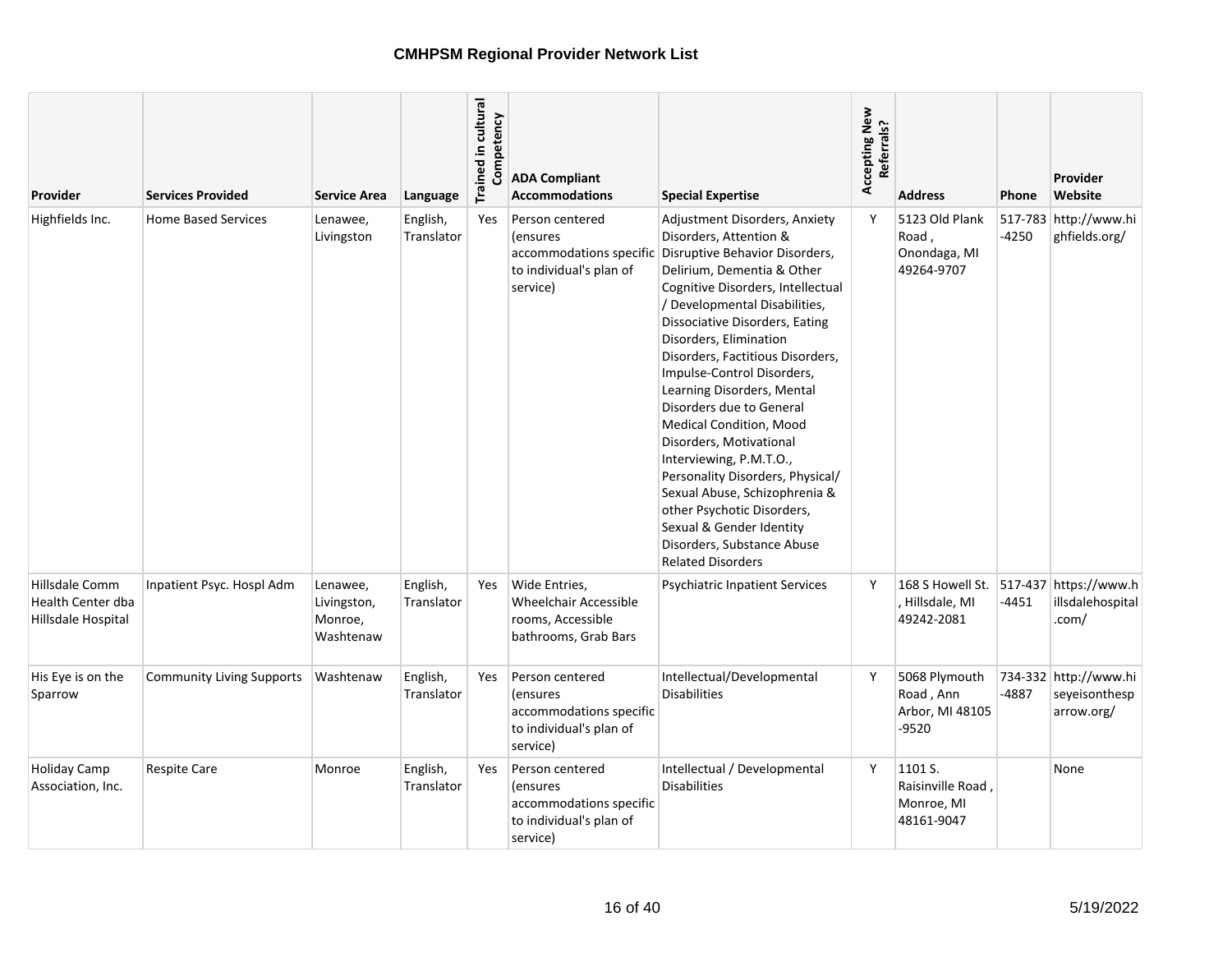| Provider                                              | <b>Services Provided</b>                                                                                                                                        | <b>Service Area</b>                                                                         | Language                           | Trained in cultural<br>Competency | <b>ADA Compliant</b><br><b>Accommodations</b>                                                  | <b>Special Expertise</b>                                                                                                                          | Accepting New<br>Referrals? | <b>Address</b>                                                   | <b>Phone</b>            | Provider<br>Website                                      |
|-------------------------------------------------------|-----------------------------------------------------------------------------------------------------------------------------------------------------------------|---------------------------------------------------------------------------------------------|------------------------------------|-----------------------------------|------------------------------------------------------------------------------------------------|---------------------------------------------------------------------------------------------------------------------------------------------------|-----------------------------|------------------------------------------------------------------|-------------------------|----------------------------------------------------------|
|                                                       | Holy Cross Services Assessment, Outpatient,<br>Residental detoxification,<br><b>Residential treatment</b>                                                       | Lenawee,<br>Livingston,<br>Monroe SUD -<br>CMHPSM,<br>Washtenaw<br>$SUB -$<br><b>CMHPSM</b> | English,<br>Translator             | Yes                               | Wide entries,<br>Wheelchair access,<br>Accessible rooms,<br>Accessible bathrooms               | Adolescent Substance Use<br>Disorder Services, Co-Occurring<br>Capable Services, Substance<br><b>Abuse Related Disorders</b>                      | $\checkmark$                | 1030 N River<br>Road, Saginaw,<br>MI 48609-6832                  | $-3393$                 | 313-880 https://holycr<br>ossservices.or<br>g/           |
| Home<br>Management<br>Corporation - DBA<br>Home, Inc. | <b>Community Living Supports</b>                                                                                                                                | Monroe                                                                                      | English,<br>Translator             | <b>Yes</b>                        | Person centered<br>(ensures<br>accommodations specific<br>to individual's plan of<br>service)  | Intellectual / Developmental<br><b>Disabilities</b>                                                                                               | γ                           | 852 West Elm.<br>Monroe, MI<br>48162-7917                        | 734-242 None<br>$-2177$ |                                                          |
| Home of New<br>Vision                                 | Assess Health Psych Eval,<br>Assessment, Case<br>Management, Outpatient,<br>Physician Srvcs-Mental Hlth,<br>Residental detoxification,<br>Residential treatment | Lenawee,<br>Livingston,<br>Monroe SUD -<br>CMHPSM,<br>Washtenaw<br>$SUB -$<br><b>CMHPSM</b> | English,<br>Spanish,<br>Translator | Yes                               | Wide entries,<br>Wheelchair access,<br>Accessible rooms,<br>Accessible bathrooms,<br>Grab bars | Co-Occurring Enhanced<br>Services, Substance Abuse<br>Related Disorders, Trauma<br>Informed Treatment, Women's<br>Specific Substance Use Services | Y                           | 3115<br>Professional<br>Drive, Ann<br>Arbor, MI 48104<br>$-5131$ | $-1602$                 | 734-975 https://homeo<br>fnewvision.org                  |
| Home Sweet<br>Home Care<br>Services, LLC              | Community Living Supports,<br><b>Respite Care</b>                                                                                                               | Washtenaw                                                                                   | English,<br>Spanish,<br>Translator | Yes                               | Person centered<br>(ensures<br>accommodations specific<br>to individual's plan of<br>service)  | Anxiety Disorders, D.B.T., Mood<br>Disorders, Substance Abuse<br><b>Related Disorders</b>                                                         | Y                           | 30 North<br>Washington<br>Street,<br>Ypsilanti, MI<br>48197-2618 | $-0561$                 | 734-879 http://www.h<br>omesweetho<br>mecareinc.co<br>m/ |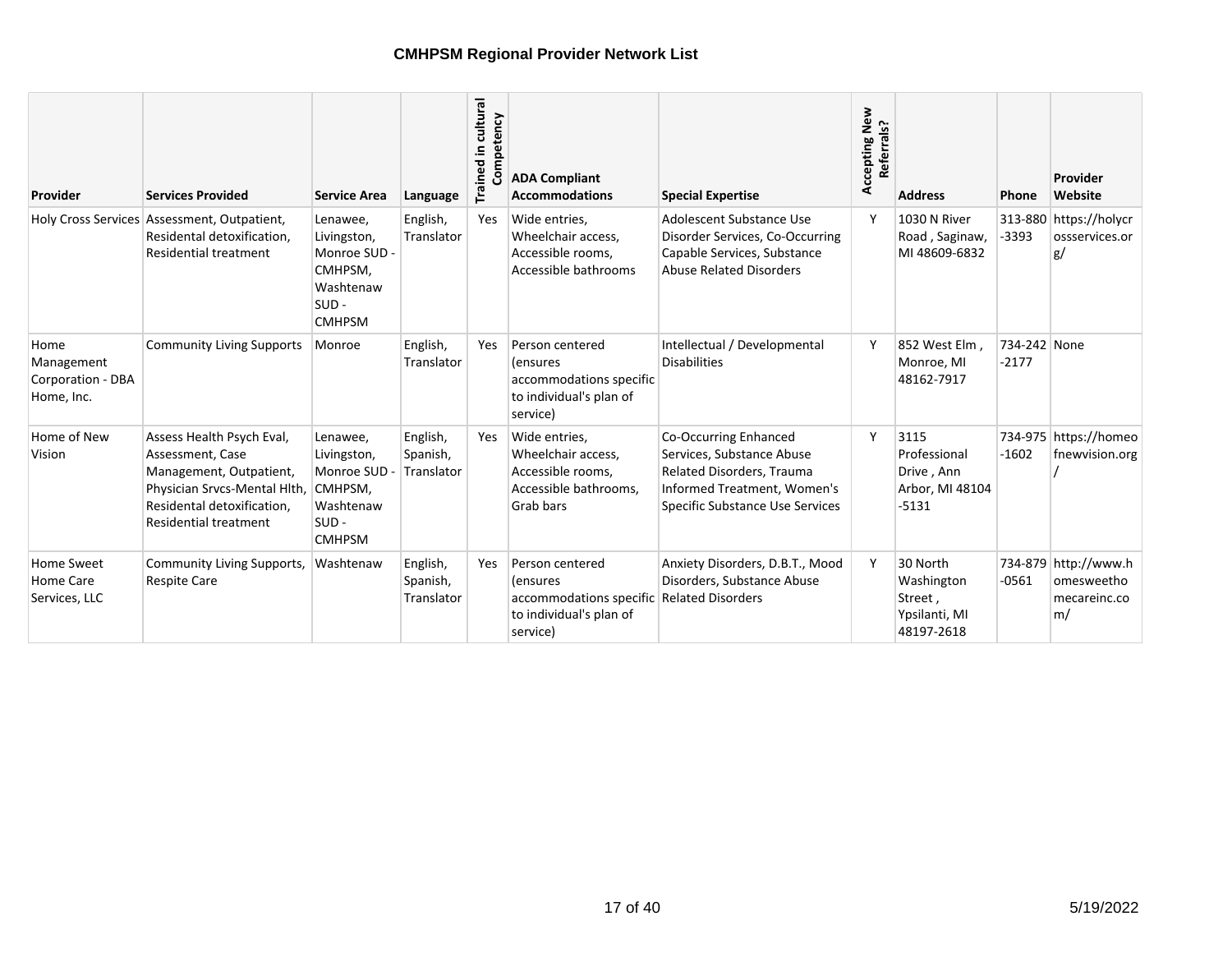| Provider                                                            | <b>Services Provided</b>                                                                                                                                                                                                                                                                                                                                                                                                                          | <b>Service Area</b>                             | Language               | Trained in cultural<br>Competency | <b>ADA Compliant</b><br><b>Accommodations</b>                                                         | <b>Special Expertise</b>                                                                                                                                                                                                                            | Accepting New<br>Referrals? | <b>Address</b>                                                        | Phone          | Provider<br>Website                                                         |
|---------------------------------------------------------------------|---------------------------------------------------------------------------------------------------------------------------------------------------------------------------------------------------------------------------------------------------------------------------------------------------------------------------------------------------------------------------------------------------------------------------------------------------|-------------------------------------------------|------------------------|-----------------------------------|-------------------------------------------------------------------------------------------------------|-----------------------------------------------------------------------------------------------------------------------------------------------------------------------------------------------------------------------------------------------------|-----------------------------|-----------------------------------------------------------------------|----------------|-----------------------------------------------------------------------------|
| <b>Hope Network</b><br><b>Behavioral Health</b><br>Services (HNBHS) | Assess Health Psych Eval,<br>Community Living Supports,<br>Crisis Stab. Serv/Responses,<br>Health Services, Medication<br>Administration, Medication<br>Review, Peer Directed<br>& Op Supp Ser,<br>Personal Care-Lic Spec Res,<br>Physician Srvcs-Mental Hlth,<br>Supports Coordination,<br><b>Targeted Case</b><br>Management, Therapy,<br>Mntl Hlth Chd/Adlt,<br><b>Treatment Planning</b>                                                      | Lenawee,<br>Livingston,<br>Monroe,<br>Washtenaw | English,<br>Translator | Yes                               | Person centered<br><i>(ensures)</i><br>accommodations specific<br>to individual's plan of<br>service) | Anxiety Disorders, D.B.T.,<br>Delirium, Dementia & Other<br>Cognitive Disorders,<br>Intellectual/Developmental<br>Disorders, Mental Disorders due<br>to General Medical Condition,<br>Personality Disorders, Sexual &<br>Gender Identity Disorders, | Y                           | 3075 Orchard<br>Vista Dr SE,<br><b>GRAND RAPIDS,</b><br>MI 49546-7069 | $-8000$        | 616-301 https://hopen<br>etwork.org/be<br>havioral-<br>health-<br>services/ |
| <b>Hope Network</b><br>Southeast<br>(HNSEM)                         |                                                                                                                                                                                                                                                                                                                                                                                                                                                   |                                                 | English,<br>Translator | Yes                               | Person centered<br>(ensures<br>accommodations specific<br>to individual's plan of<br>service)         | Intellectual / Developmental<br><b>Disabilities</b>                                                                                                                                                                                                 | Y                           | 3075 Orchavista<br>SE, Norton<br>Shores, MI<br>49456-7069             | $-2910$<br>x19 | 616-235 https://hopen<br>etwork.org/                                        |
| Hope Network<br>West Michigan<br>(HNWM)                             | Applied Behavior Analysis,<br>Assess Health Psych Eval,<br><b>Behavior Management</b><br>Review, Community Living<br>Supports, Health Services,<br>Medication Review,<br>Occupational Therapy,<br>Personal Care-Lic Spec Res,<br>Physician Srvcs-Mental Hlth,<br>Skill Building Assistance,<br>Supported Employment<br>Srvcs, Supports<br>Coordination, Targeted Case<br>Management, Therapy,<br>Mntl Hlth Chd/Adlt,<br><b>Treatment Planning</b> | Lenawee,<br>Livingston,<br>Washtenaw            | English,<br>Translator | Yes                               | Person centered<br><i>(ensures)</i><br>accommodations specific<br>to individual's plan of<br>service) | Prader Willi                                                                                                                                                                                                                                        | Y                           | 3075 Orchard<br>Vista Dr SE,<br>Grand Rapids,<br>MI 49546-7069        | $-8000$        | 616-301 https://hopen<br>etwork.org/                                        |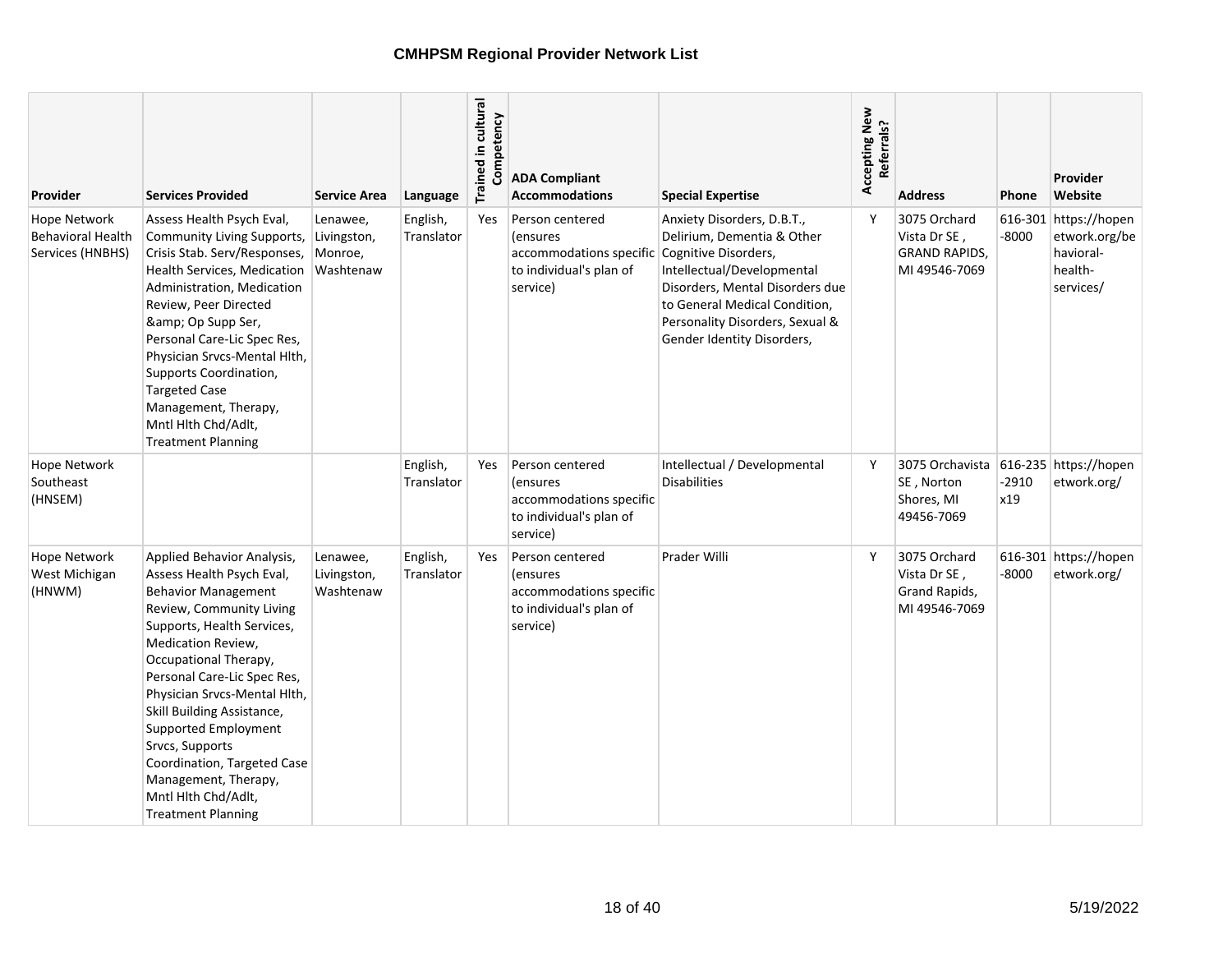| Provider                                                                            | <b>Services Provided</b>                                                                                                                                                              | <b>Service Area</b>                             | Language                                                 | Trained in cultural<br>Competency | <b>ADA Compliant</b><br><b>Accommodations</b>                                                         | <b>Special Expertise</b>                                                                                                                                                                                                                                                                                                                                                                                                         | Accepting New<br>Referrals? | <b>Address</b>                                                                | <b>Phone</b> | Provider<br>Website                   |
|-------------------------------------------------------------------------------------|---------------------------------------------------------------------------------------------------------------------------------------------------------------------------------------|-------------------------------------------------|----------------------------------------------------------|-----------------------------------|-------------------------------------------------------------------------------------------------------|----------------------------------------------------------------------------------------------------------------------------------------------------------------------------------------------------------------------------------------------------------------------------------------------------------------------------------------------------------------------------------------------------------------------------------|-----------------------------|-------------------------------------------------------------------------------|--------------|---------------------------------------|
| INI GROUP LLC                                                                       | <b>Community Living Supports</b>                                                                                                                                                      | Washtenaw                                       | English,<br>Spanish,<br>Arabic,<br>French,<br>Translator | <b>Yes</b>                        | Person centered<br><i>(ensures)</i><br>accommodations specific<br>to individual's plan of<br>service) | Intellectual/Developmental<br>Disabilities & Mental Illnesses                                                                                                                                                                                                                                                                                                                                                                    | Y                           | 2032 S.<br><b>Congress Street</b><br>2e, Ypsilanti, MI<br>48197-4414          | -9131        | 734-834 http://inigrou<br>pllc.com/   |
| Ismail B. Sendi,<br><b>MD PC DBA New</b><br>Oakland Child &<br><b>Family Center</b> | Crisis Stab. Serv/Responses,<br>Outpatient Partial Hosp.                                                                                                                              | Lenawee,<br>Livingston,<br>Monroe,<br>Washtenaw | English,<br>Translator                                   | Yes                               | Wide Entries,<br><b>Wheelchair Accessible</b><br>rooms, Accessible<br>bathrooms, Grab Bars            | Adjustment Disorders, Anxiety<br>Disorders, Attention &<br>Disruptive Behavior Disorders,<br>D.B.T., Eating Disorders,<br>Impulse-Control Disorders,<br>Mood Disorders, Personality<br>Disorders, Schizophrenia &<br>Other Psychotic Disorders,<br>Substance Abuse Related<br><b>Disorders</b>                                                                                                                                   | Y                           | 6549 Town<br>Center Dr. Ste.<br>A, Clarkston, MI<br>48346-4824                | $-3223$      | 800-395 https://newoa<br>kland.org/   |
| <b>LLC</b>                                                                          | Ivyrehab Michigan, Applied Behavior Analysis,<br>Family Skills Trng/Support,<br>Occupational Therapy,<br>Physical Therapy, Speech<br>& Language Therapy,<br><b>Treatment Planning</b> | Lenawee,<br>Livingston                          | English,<br>Translator                                   | Yes                               | Wheelchair access,<br>Accessible rooms,<br>Accessible bathrooms,<br>Grab bars, Wide entries           | Applied Behavioral Analysis,<br>Adjustment Disorders, Anxiety<br>Disorders, Attention &<br>Disruptive Behavior Disorders,<br><b>Communication Disorders,</b><br>Intellectual / Developmental<br>Disabilities, Eating Disorders,<br>Impulse-Control Disorders,<br>Mental Disorders due to<br>General Medical Condition,<br>Mood Disorders, Motor Skill<br>Disorders, Speech Impaired<br>Consumers, Visually Impaired<br>Consumers | Y                           | 1311<br>Mamaroneck<br>Avenue Suite<br>140, White<br>Plains, NY 10605<br>-5224 | -5200        | 631-580 https://www.i<br>vyrehab.com  |
| PT, LLC                                                                             | Ivyrehab Northern Applied Behavior Analysis,<br>Family Skills Trng/Support,<br>Occupational Therapy,<br>Physical Therapy, Speech<br>& Language Therapy,<br><b>Treatment Planning</b>  | Lenawee,<br>Livingston                          | English,<br>Translator                                   | Yes                               | Wide entries,<br>Wheelchair access,<br>Accessible rooms,<br>Accessible bathrooms,<br>Grab bars        | Applied Behavioral Analysis,<br>Attention & Disruptive Behavior<br>Disorders, Communication<br>Disorders, Intellectual /<br>Developmental Disabilities,<br>Motor Skill Disorders, Speech<br><b>Impaired Consumers</b>                                                                                                                                                                                                            | Y                           | PO Box 419885.<br>Boston, MA<br>02241-9885                                    | -5200        | 631-580 https://www.i<br>vyrehab.com/ |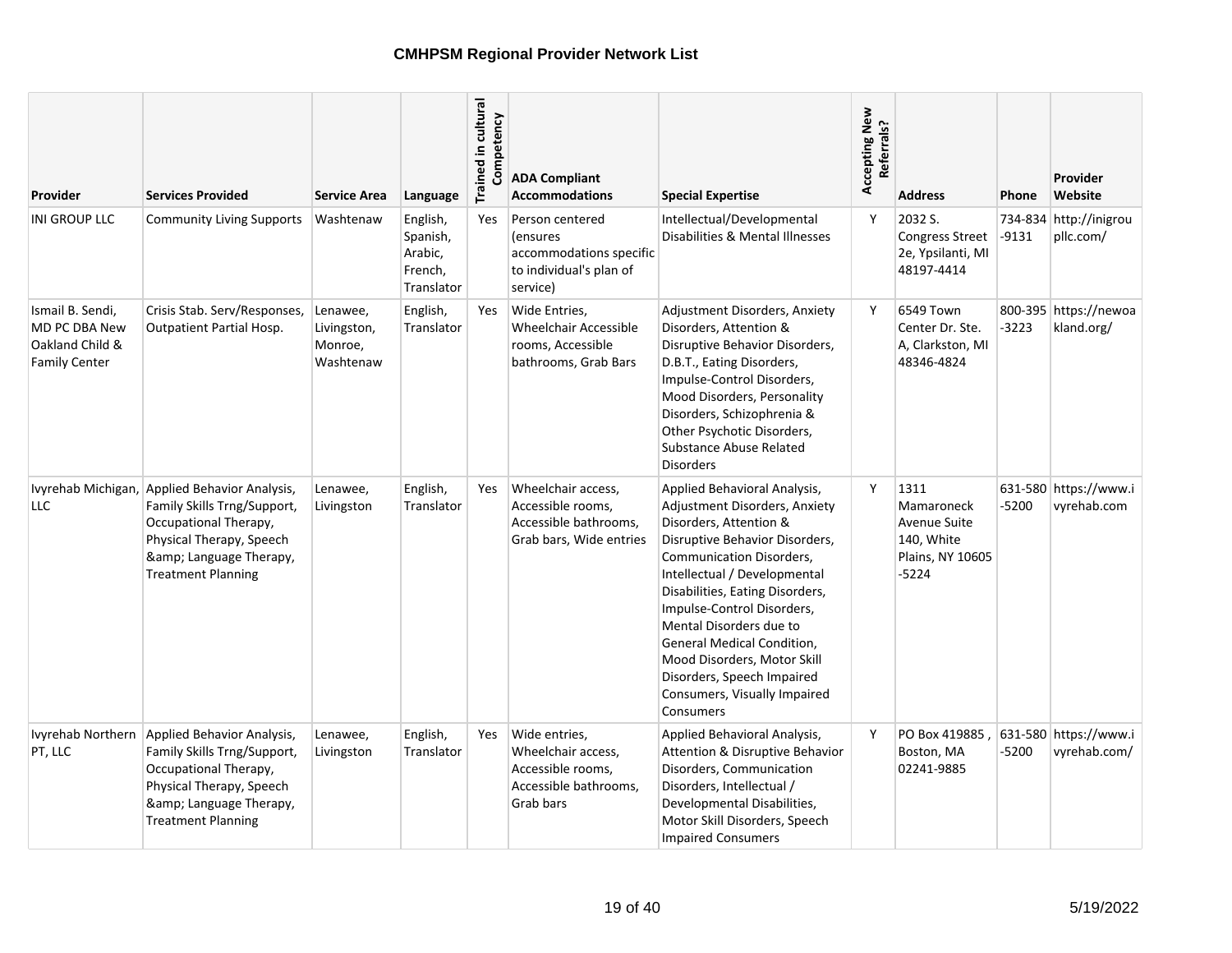| Provider                      | <b>Services Provided</b>                                                        | <b>Service Area</b>      | Language                                                                                     | Trained in cultural<br>Competency | <b>ADA Compliant</b><br><b>Accommodations</b>                                                 | <b>Special Expertise</b>                                                                                                                                                                                                                                                                                                                                                                                                                                                                                                 | Accepting New<br>Referrals? | <b>Address</b>                                              | Phone   | Provider<br>Website                           |
|-------------------------------|---------------------------------------------------------------------------------|--------------------------|----------------------------------------------------------------------------------------------|-----------------------------------|-----------------------------------------------------------------------------------------------|--------------------------------------------------------------------------------------------------------------------------------------------------------------------------------------------------------------------------------------------------------------------------------------------------------------------------------------------------------------------------------------------------------------------------------------------------------------------------------------------------------------------------|-----------------------------|-------------------------------------------------------------|---------|-----------------------------------------------|
| <b>JOAK American</b><br>Homes | Community Living Supports,<br>Housing Assistance,<br>Personal Care-Lic Spec Res | Washtenaw                | English,<br>Spanish,<br>ASL,<br>Arabic,<br>French,<br>Hindi,<br>Urdu,<br>Igbo,<br>Translator | Yes                               | Person centered<br>(ensures<br>accommodations specific<br>to individual's plan of<br>service) | Anxiety Disorders, Attention &<br>Disruptive Behavior Disorders,<br>Communication Disorders,<br>Delirium, Dementia & Other<br>Cognitive Disorders,<br>Intellectual/Developmental<br>Disabilities, Eating Disorders,<br>Hearing Impaired Consumers,<br>Learning Disorders, Mental<br>Disorders due to General<br>Medical Condition,<br>Physical/Sexual Abuse,<br>Schizophrenia & Other Psychotic<br>Disorders, Sexual & Gender<br>Identity Disorders, Speech<br>Impaired Consumers, Visually<br><b>Impaired Consumers</b> |                             | 3879 Packard<br>Road Unit A,<br>Ann Arbor, MI<br>48108-2011 | $-7764$ | 734-973 http://www.jo<br>akhomes.com/         |
| <b>JUDSON CENTER</b><br>INC.  | Applied Behavior Analysis,<br>Assess Health Psych Eval,<br><b>Respite Care</b>  | Livingston,<br>Washtenaw | English,<br>Translator                                                                       | Yes                               | Person centered<br>(ensures<br>accommodations specific<br>to individual's plan of<br>service) | <b>Applied Behavior Analysis</b>                                                                                                                                                                                                                                                                                                                                                                                                                                                                                         | Y                           | 4410 West 13<br>Mile Road,<br>Royal Oak, MI<br>48073-6515   | -4339   | 248-549 https://www.j<br>udsoncenter.o<br>rg/ |
| Just Us Club                  | Respite Care, Skill Building<br>Assistance                                      | Washtenaw                | English,<br>Translator                                                                       | Yes                               | Wide entries Wheelchair<br>access Accessible<br>bathrooms Grab bars                           | Intellectual/Developmental<br><b>Disabilities</b>                                                                                                                                                                                                                                                                                                                                                                                                                                                                        |                             | PO Box 2688,<br>Ann Arbor, MI<br>48106-2688                 |         | http://justuscl<br>ub.org/                    |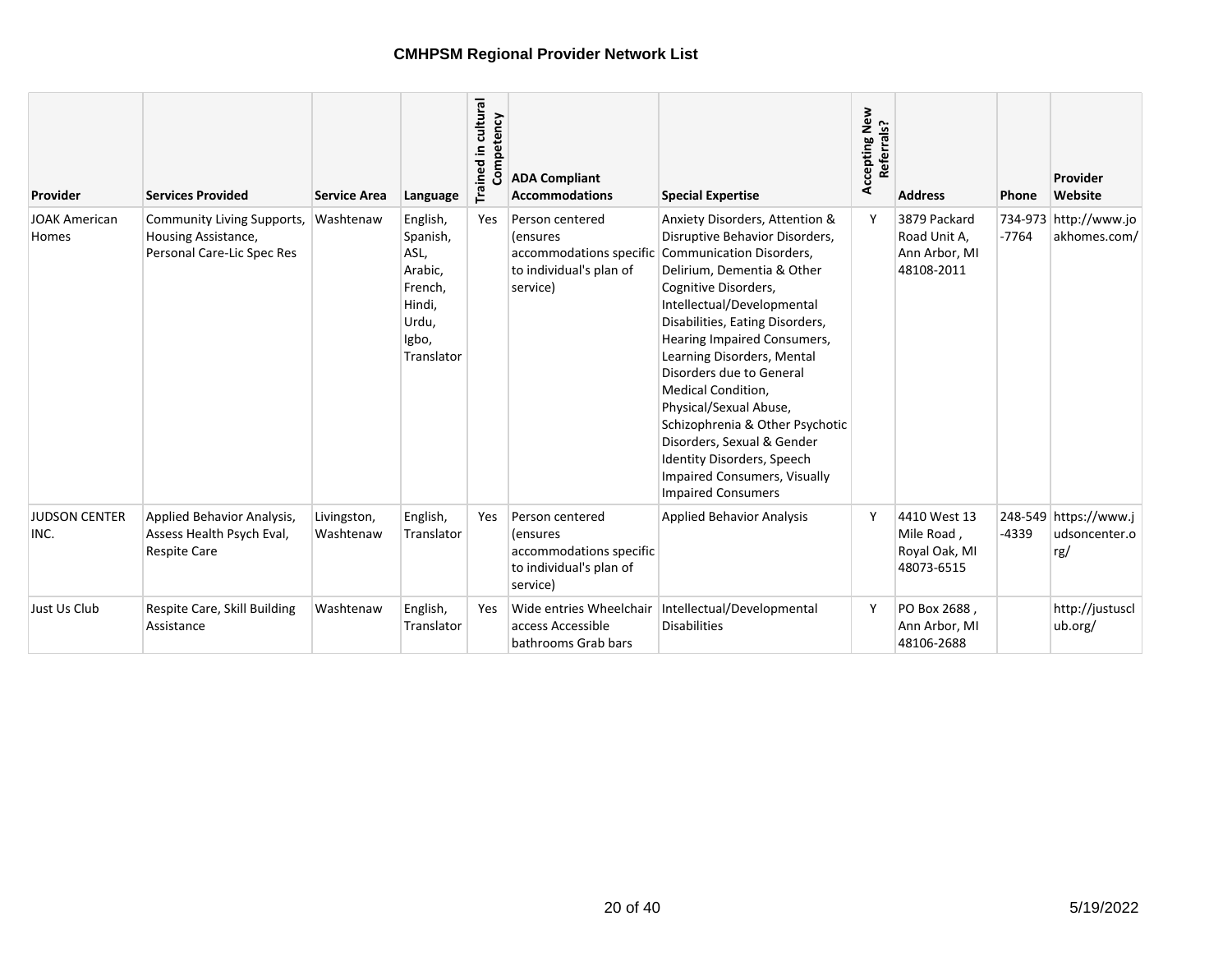| Provider                                         | <b>Services Provided</b>                                            | <b>Service Area</b>                                                          | Language               | Trained in cultural<br>Competency | <b>ADA Compliant</b><br><b>Accommodations</b>                                                  | <b>Special Expertise</b>                                                                                                                                                                                                                                                                                                                                                                                                                                                                                                                                                                                                                                                                                                                                                                                     | Accepting New<br>Referrals? | <b>Address</b>                                        | Phone   | Provider<br>Website                      |
|--------------------------------------------------|---------------------------------------------------------------------|------------------------------------------------------------------------------|------------------------|-----------------------------------|------------------------------------------------------------------------------------------------|--------------------------------------------------------------------------------------------------------------------------------------------------------------------------------------------------------------------------------------------------------------------------------------------------------------------------------------------------------------------------------------------------------------------------------------------------------------------------------------------------------------------------------------------------------------------------------------------------------------------------------------------------------------------------------------------------------------------------------------------------------------------------------------------------------------|-----------------------------|-------------------------------------------------------|---------|------------------------------------------|
|                                                  | JYB Homecare, LLC Community Living Supports,<br><b>Respite Care</b> | Washtenaw                                                                    | English,<br>Translator | <b>Yes</b>                        | Person centered<br>(ensures<br>accommodations specific<br>to individual's plan of<br>service)  | Adjustment Disorders, Anxiety<br>Disorders, Attention &<br>Disruptive Behavior Disorders,<br>Communication Disorders,<br>D.B.T., Delirium, Dementia &<br>Other Cognitive Disorders,<br>Intellectual/Developmental<br>Disabilities, Dissociative<br>Disorders, Eating Disorders,<br>Factitious Disorders, Hearing<br>Impaired Consumers, Impulse-<br>Control Disorders, Learning<br>Disorders, Mental Disorders due<br>to General Medical Conditions,<br>Mood Disorders, Motivational<br>Interviewing, Motor Skill<br>Disorders, P.M.T.O., Personality<br>Disorders, Physical/Sexual<br>Abuse, Schizophrenia & Other<br>Psychotic Disorders, & Gender<br><b>Identity Disorders, Sleep</b><br>Disorders, Somatoform<br>Disorders, Speech Impaired<br>Consumers, Tic Disorders,<br>Visually Impaired Consumers. | Y                           | 8174 Cypress<br>Circle, Dexter,<br>MI 48130-9101      | $-5208$ | 734-972 https://jybho<br>mecare.com/     |
| Kalamazoo<br>Probation<br>Enhancement<br>Program | Assessment, Residential<br>treatment                                | Livingston,<br>Monroe SUD -<br>CMHPSM,<br>Washtenaw<br>SUD-<br><b>CMHPSM</b> | English,<br>Translator | Yes                               | Wide entries,<br>Wheelchair access,<br>Accessible rooms,<br>Accessible bathrooms,<br>Grab bars | <b>Criminal Justice</b><br>(Parolee/Probationer)<br>Population, Motivational<br>Interviewing, Substance Abuse<br>Related Disorders, Trauma<br>Informed Treatment, Women's<br>Specific Substance Use Services                                                                                                                                                                                                                                                                                                                                                                                                                                                                                                                                                                                                 | Υ                           | 519 S. Park<br>Street,<br>Kalamazoo, MI<br>49007-5117 | $-0512$ | 269-903 https://kpep.c<br>$\mathsf{om}/$ |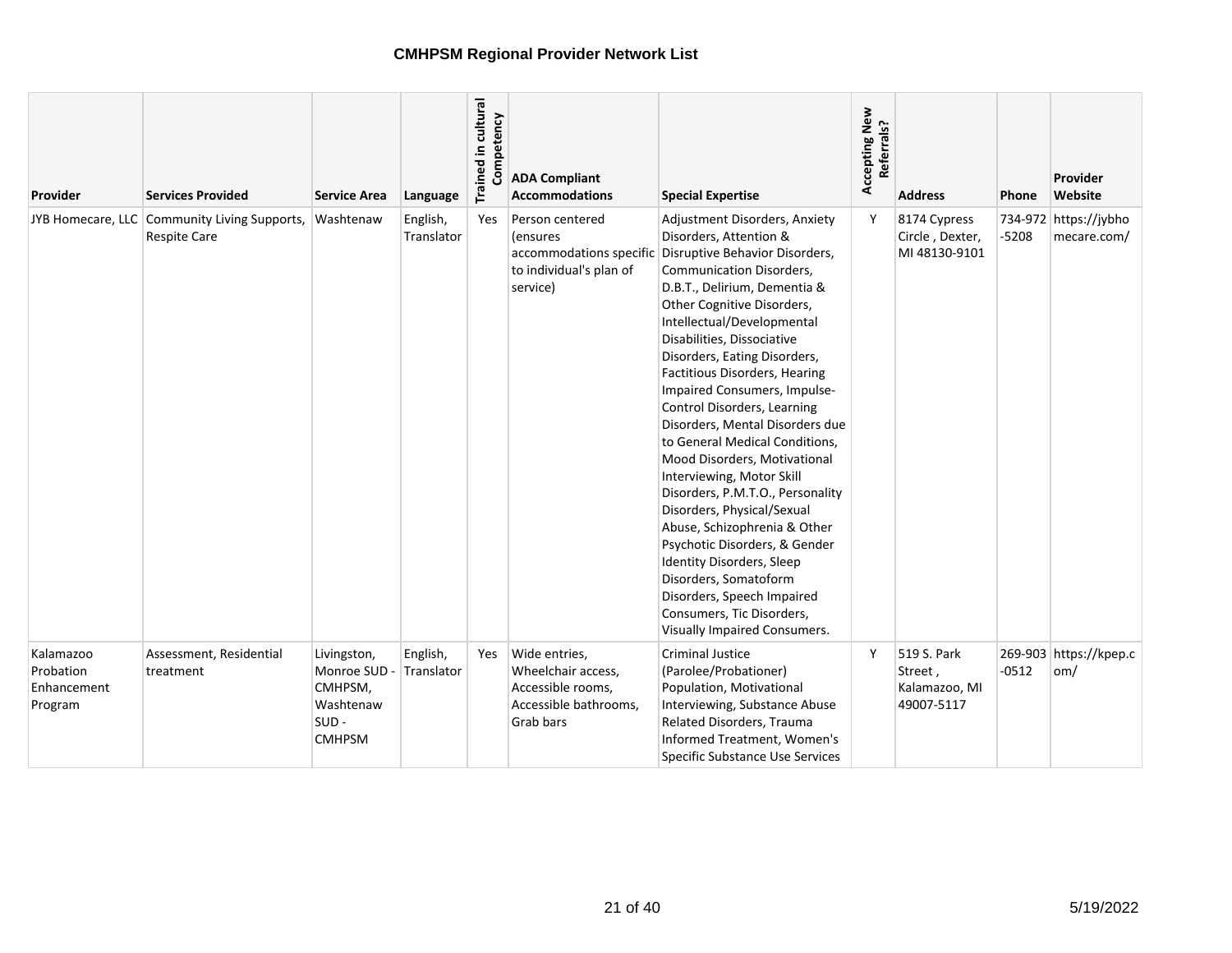| <b>Provider</b>                                             | <b>Services Provided</b>                                                         | <b>Service Area</b> | Language               | Trained in cultural<br>Competency | <b>ADA Compliant</b><br><b>Accommodations</b>                                                                                      | <b>Special Expertise</b>                                                                                                                                                                                                                                                                                                                                                                                                                                                                                                                                | Accepting New<br>Referrals? | <b>Address</b>                                                                  | <b>Phone</b> | Provider<br>Website                         |
|-------------------------------------------------------------|----------------------------------------------------------------------------------|---------------------|------------------------|-----------------------------------|------------------------------------------------------------------------------------------------------------------------------------|---------------------------------------------------------------------------------------------------------------------------------------------------------------------------------------------------------------------------------------------------------------------------------------------------------------------------------------------------------------------------------------------------------------------------------------------------------------------------------------------------------------------------------------------------------|-----------------------------|---------------------------------------------------------------------------------|--------------|---------------------------------------------|
| Karen Bergbower<br>and Associates                           | Assessment, Outpatient,<br>Therapy, Mntl Hlth<br>Chd/Adlt, Treatment<br>Planning | Livingston          | English,<br>Translator | Yes                               | Person centered<br><i>(ensures)</i><br>accommodations specific<br>to individual's plan of<br>service)                              | Adjustment Disorders, Anxiety<br>Disorders, Attention &<br>Disruptive Behavior Disorders,<br>D.B.T., Dissociative Disorders,<br>Eating Disorders, Mood<br>Disorders, Motivational<br>Interviewing, Personality<br>Disorders, Physical/ Sexual<br>Abuse, Substance Abuse Related<br><b>Disorders</b>                                                                                                                                                                                                                                                     | Y                           | 10299 Grand<br>River, Suite P,<br>Brighton, MI<br>48116-9558                    | -9550        | 810-225 http://www.k<br>bamichigan.co<br>m/ |
| <b>Key Development</b><br>Center, Inc.--<br><b>Brighton</b> | Assessment, Case<br>Management, Outpatient,<br>Pharmacologic support -<br>LAAM   | Livingston          | English,<br>Translator | Yes                               | Wide entries,<br>Wheelchair access,<br>Accessible rooms,<br>Accessible bathrooms,<br>Grab bars                                     | SUD outpatient, Adolescents<br>Substance Use Disorder<br>Services, Adjustment Disorders,<br>Anxiety Disorders, Attention &<br>Disruptive Behavior Disorders,<br>Co-Occurring Enhanced<br>Services, Medication Assisted<br>Treatment, Mood Disorders,<br>Motivational Interviewing,<br>Personality Disorders,<br>Physical/Sexual Abuse,<br>Schizophrenia & other Psychotic<br>Disorders, Sexual & Gender<br>Identity Disorders, Substance<br>Abuse Related Disorders,<br>Trauma Informed Treatment,<br>Women's Specific Substance<br><b>Use Services</b> | Y                           | 2060 Grand<br>River Annex,<br>Suite 600,<br>Brighton, MI<br>48114-5312          | -8192        | 810-220 https://www.k<br>eycenters.org/     |
| Lenawee<br>Department on<br>Aging                           | <b>Skill Building Assistance</b>                                                 | Lenawee             | English,<br>Translator | Yes                               | Wide entries with<br>wheelchair accessibility<br>Wheelchair accessible<br>rooms<br>Wheelchair accessible<br>bathrooms<br>Grab bars |                                                                                                                                                                                                                                                                                                                                                                                                                                                                                                                                                         | Y                           | 1040 S Winter St 517-264 https://www.l<br>Ste 3003,<br>Adrian, MI<br>49221-3876 | -5280        | enaweesenior<br>s.org/                      |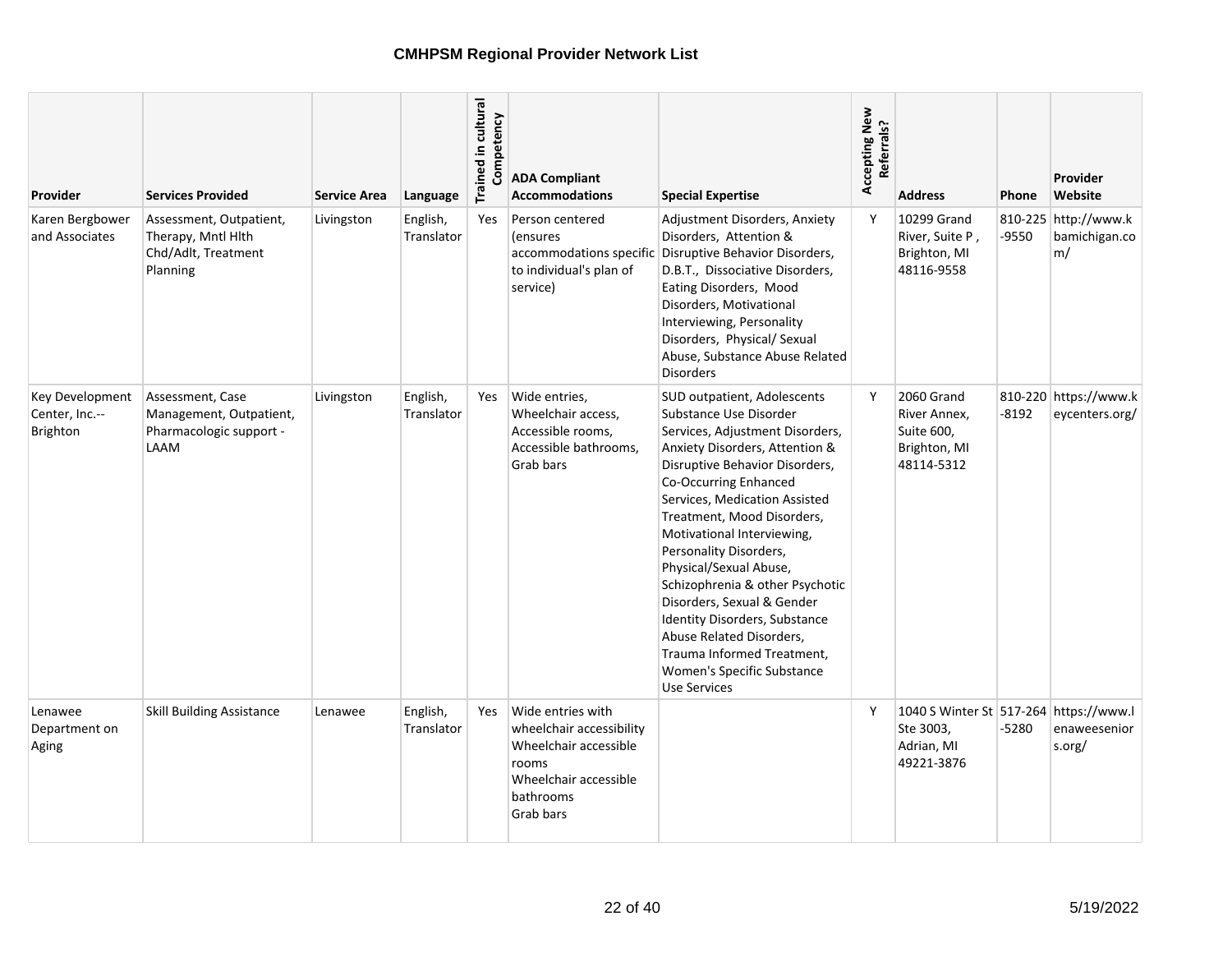| Provider                                                        | <b>Services Provided</b>                                                                                                                                                                       | <b>Service Area</b>                 | Language               | Trained in cultural<br>Competency | <b>ADA Compliant</b><br><b>Accommodations</b>                                                  | <b>Special Expertise</b>                                                                                                                                                                                                                                                                                                                                                                                                                                                                                                                                                                                                                                                                                                                                                                                                     | Accepting New<br>Referrals? | <b>Address</b>                                                      | Phone | Provider<br>Website                      |
|-----------------------------------------------------------------|------------------------------------------------------------------------------------------------------------------------------------------------------------------------------------------------|-------------------------------------|------------------------|-----------------------------------|------------------------------------------------------------------------------------------------|------------------------------------------------------------------------------------------------------------------------------------------------------------------------------------------------------------------------------------------------------------------------------------------------------------------------------------------------------------------------------------------------------------------------------------------------------------------------------------------------------------------------------------------------------------------------------------------------------------------------------------------------------------------------------------------------------------------------------------------------------------------------------------------------------------------------------|-----------------------------|---------------------------------------------------------------------|-------|------------------------------------------|
| Life Enrichment<br>Academy, Inc.<br>(Formerly known<br>as CSDD) | Community Living Supports,<br>Housing Assistance, Out of<br>Home Non-Voc Hab.,<br>Prevocation Out of Home,<br>Respite Care, Skill Building<br>Assistance, Supported<br><b>Employment Srvcs</b> | Livingston,<br>Monroe,<br>Washtenaw | English,<br>Translator | Yes                               | Wide entries, Accessible<br>bathrooms, Grab bars,<br>Wheelchair access                         | Intellectual/Developmental<br><b>Disabilities</b>                                                                                                                                                                                                                                                                                                                                                                                                                                                                                                                                                                                                                                                                                                                                                                            | Y                           | 6001 N Adams<br>Rd Suite 165,<br>Bloomfield Hills,<br>MI 48304-1566 | -9681 | 248-732 https://www.c<br>sdd.org/        |
| Livingston County<br><b>Catholic Charities</b>                  | Assessment, Case<br>Management, Outpatient,<br>Pharmacologic support -<br>LAAM                                                                                                                 | Livingston                          | English,<br>Translator | Yes                               | Wide entries,<br>Wheelchair access,<br>Accessible rooms,<br>Accessible bathrooms,<br>Grab bars | SUD outpatient, Adolescents<br>Substance Use Disorder<br>Services, Adjustment Disorders,<br>Anxiety Disorders, Attention &<br>Disruptive Behavior Disorders,<br>Communication Disorders, Co-<br><b>Occurring Capable Services,</b><br>Criminal Justice<br>(Parolee/Probationer)<br>Population, D.B.T., Dissociative<br>Disorders, Eating Disorders,<br>Gambling Disorders, Impulse-<br>Control Disorders, Learning<br>Disorders, Mental Disorders due<br>to General Medical Condition,<br>Mood Disorders, Motivational<br>Interviewing, Personality<br>Disorders, Physical/Sexual<br>Abuse, Schizophrenia & other<br>Psychotic Disorders, Sexual &<br>Gender Identity Disorders,<br>Somatoform Disorders, Speech<br>Impaired Consumers, Substance<br>Abuse Related Disorders, Tic<br>Disorders, Trauma Informed<br>Treatment |                             | 2020 E. Grand<br>River Suite 104,<br>Howell, MI<br>48843-2478       | .5944 | 517.545 https://www.li<br>vingstoncc.org |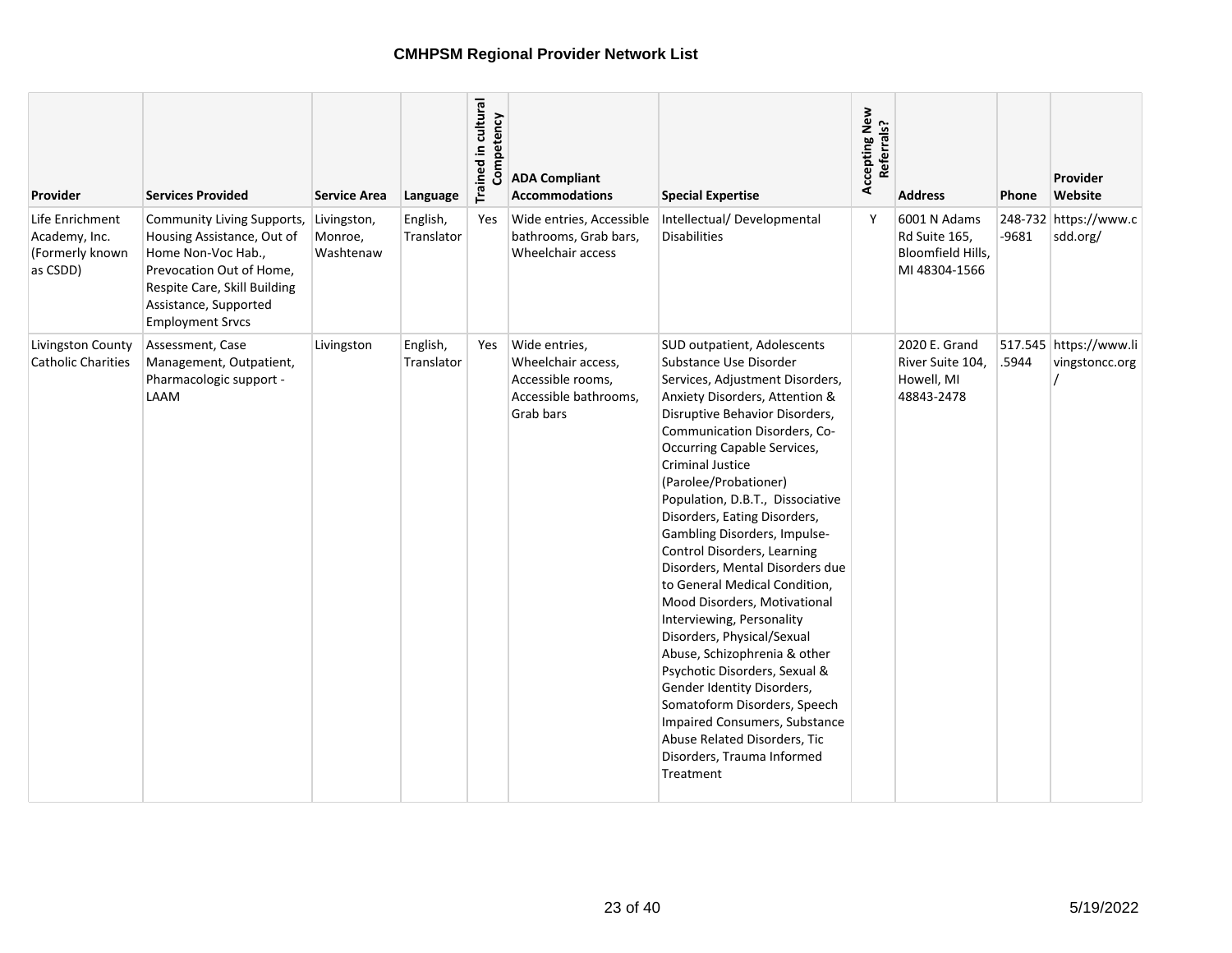| <b>Provider</b>                                   | <b>Services Provided</b>                                                                                                                                                                                                                                                                                                                                                                                                                                                                                                                     | <b>Service Area</b>      | Language               | Trained in cultural<br>Competency | <b>ADA Compliant</b><br><b>Accommodations</b>                                                                                                                                                 | <b>Special Expertise</b>                            | Accepting New<br>Referrals? | <b>Address</b>                                                                 | Phone   | Provider<br>Website                            |
|---------------------------------------------------|----------------------------------------------------------------------------------------------------------------------------------------------------------------------------------------------------------------------------------------------------------------------------------------------------------------------------------------------------------------------------------------------------------------------------------------------------------------------------------------------------------------------------------------------|--------------------------|------------------------|-----------------------------------|-----------------------------------------------------------------------------------------------------------------------------------------------------------------------------------------------|-----------------------------------------------------|-----------------------------|--------------------------------------------------------------------------------|---------|------------------------------------------------|
| <b>Macomb Oakland</b><br>Regional Center,<br>Inc. | Assess Health Psych Eval,<br><b>Behavior Management</b><br>Review, Community Living<br>Supports, Crisis Stab.<br>Serv/Responses, Family<br>Skills Trng/Support, Health<br>Services, Medication<br>Review, Occupational<br>Therapy, Out of Home Non-<br>Voc Hab., Personal Care-Lic<br>Spec Res, Physician Srvcs-<br>Mental Hlth, Prevocation<br>Out of Home, Skill Building<br>Assistance, Speech &<br>Language Therapy, Supports<br>Coordination, Targeted Case<br>Management, Therapy,<br>Mntl Hlth Chd/Adlt,<br><b>Treatment Planning</b> | Livingston,<br>Washtenaw | English,<br>Translator | Yes                               | Person centered<br><i>(ensures)</i><br>accommodations specific<br>to individual's plan of<br>service)                                                                                         | Intellectual / Developmental<br><b>Disabilities</b> |                             | 15600 19 Mile<br>Rd., Clinton<br>Township, MI<br>48038-3502                    | -8700   | 586-263 https://www.<br>morcinc.org/           |
| Macomb<br>Residential<br>Opportunities            | Community Living Supports,<br>Personal Care-Lic Spec Res,<br>Respite Care                                                                                                                                                                                                                                                                                                                                                                                                                                                                    | Monroe                   | English,<br>Translator | Yes                               | Wide entries,<br>Wheelchair access,<br>Accessible rooms,<br>Accessible bathrooms,<br>Grab bars, Person<br>centered (ensures<br>accommodations specific<br>to individual's plan of<br>service) | Intellectual / Developmental<br><b>Disabilities</b> | Y                           | 14 Belleview<br>Street Suite 102,<br><b>MOUNT</b><br>CLEMENS, MI<br>48043-2528 | $-4480$ | 586-469 https://maco<br>mbresidential.<br>com/ |
| Mastrofrancesco,<br>Inc.- Master                  | Community Living Supports,<br>Personal Care-Lic Spec Res,<br><b>Respite Care</b>                                                                                                                                                                                                                                                                                                                                                                                                                                                             | Monroe                   | English,<br>Translator | Yes                               | Wide entries,<br>Wheelchair access,<br>Accessible rooms,<br>Accessible bathrooms,<br>Person centered<br><i>(ensures)</i><br>accommodations specific<br>to individual's plan of<br>service)    | Intellectual / Developmental<br><b>Disabilities</b> | Y                           | 23933 Allen Rd<br>Ste $5$ ,<br>Woodhaven, MI<br>48183-3368                     | $-7548$ | 734-281 https://mastro<br>afc.org/             |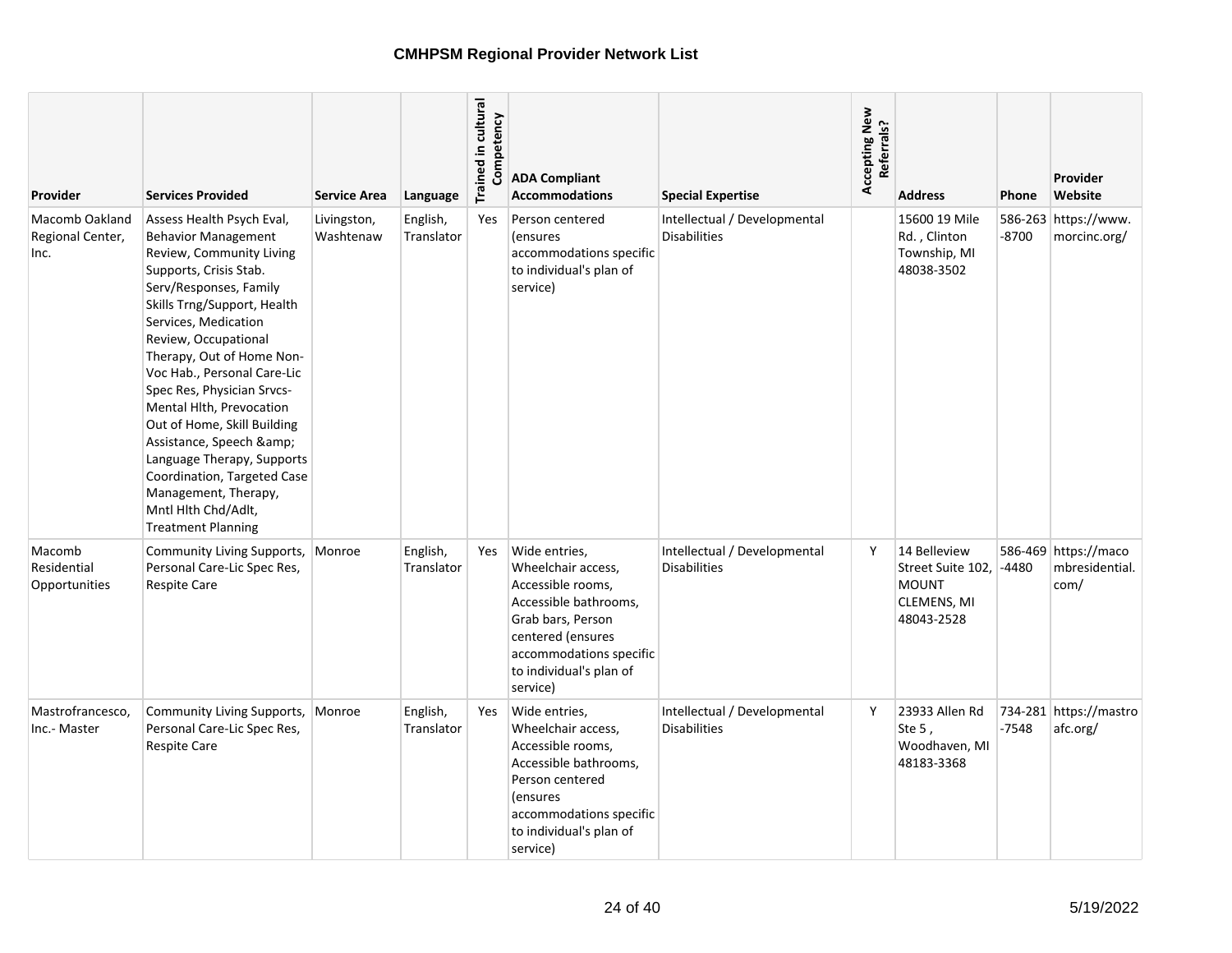| Provider                                                                     | <b>Services Provided</b>                                                                                                                                                                   | <b>Service Area</b>                  | Language                                                         | Trained in cultural<br>Competency | <b>ADA Compliant</b><br><b>Accommodations</b>                                                        | <b>Special Expertise</b>                                                                                                                                                                                                                                                                                                                                                                                   | Accepting New<br>Referrals? | <b>Address</b>                                                             | Phone   | Provider<br>Website                          |
|------------------------------------------------------------------------------|--------------------------------------------------------------------------------------------------------------------------------------------------------------------------------------------|--------------------------------------|------------------------------------------------------------------|-----------------------------------|------------------------------------------------------------------------------------------------------|------------------------------------------------------------------------------------------------------------------------------------------------------------------------------------------------------------------------------------------------------------------------------------------------------------------------------------------------------------------------------------------------------------|-----------------------------|----------------------------------------------------------------------------|---------|----------------------------------------------|
| McCullough<br>Vargas &<br>Associates Inc                                     | Assess Health Psych Eval,<br>Assessment, Case<br>Management, Crisis<br>Residental Services,<br>Medication Review,<br>Outpatient, Physician Srvcs-<br>Mental Hlth, Residential<br>treatment | Lenawee                              | English,<br>Translator                                           | Yes                               | Wide entries,<br>Wheelchair access,<br>Accessible rooms,<br>Accessible bathrooms,<br>Grab bars       | Adolescent Substance Use<br>Disorder Services, Anxiety<br>Disorders, Co-Occurring Capable<br>Services, Criminal Justice<br>(Parolee/Probationer)<br>Population, D.B.T., Medication<br>Assisted Treatment, Substance<br>Abuse Related Disorders,<br>Trauma Informed Treatment,<br>Mood Disorders, Motivational<br>Interviewing, Physical/Sexual<br>Abuse, Women's Specific<br><b>Substance Use Services</b> | Y                           | 770 Riverside<br>Ave Suite 11.<br>Adrian, MI<br>49221-1465                 | $-2244$ | 517-264 https://mvabh<br>s.com/              |
| <b>Mercy Plus</b><br>Healthcare<br>Services LLC                              | Applied Behavior Analysis,<br>Family Skills Trng/Support,<br>Occupational Therapy,<br>Speech & Language<br>Therapy, Treatment<br>Planning                                                  | Livingston                           | English,<br>Translator                                           | Yes                               | Wide entries,<br>Wheelchair access,<br>Accessible rooms,<br>Accessible bathrooms,<br>Grab bars       | Applied Behavioral Analysis,<br>Attention & Disruptive Behavior<br>Disorders, Communication<br>Disorders, Intellectual /<br>Developmental Disabilities,<br>Learning Disorders,<br>Motivational Interviewing,<br>Motor Skill Disorders, Speech<br><b>Impaired Consumers</b>                                                                                                                                 | Y                           | 2521 North Elms 810-487 http://mercypl<br>Road, Flushing,<br>MI 48433-9423 | -5571   | uscare.com                                   |
| Methodist<br>Children's Home<br>Society (formerly<br>known Fowler<br>Center) | Community Living Supports,<br><b>Respite Care</b>                                                                                                                                          | Lenawee,<br>Livingston,<br>Washtenaw | English,<br>ASL,<br>Translator                                   | Yes                               | Person centered<br><i>(ensures</i><br>accommodations specific<br>to individual's plan of<br>service) | Intellectual/Developmental<br><b>Disabilities</b>                                                                                                                                                                                                                                                                                                                                                          | Y                           | 26645 W. Six<br>Mile Road,<br>Redford, MI<br>48240-2319                    | $-2050$ | 989-673 http://thefowl<br>ercenter.org/      |
| Michigan Agency<br>with Choice, LLC                                          | <b>Community Living Supports,</b><br><b>Respite Care</b>                                                                                                                                   | Lenawee,<br>Livingston,<br>Washtenaw | English,<br>Spanish,<br>ASL,<br>Arabic,<br>French,<br>Translator | Yes                               | Person centered<br>(ensures<br>accommodations specific<br>to individual's plan of<br>service)        | Agency with Choice Services                                                                                                                                                                                                                                                                                                                                                                                | Y                           | 113 N MONROE<br>, Sturgis, MI<br>49091-1384                                | -4500   | 269-651 http://agency<br>withchoice.co<br>m/ |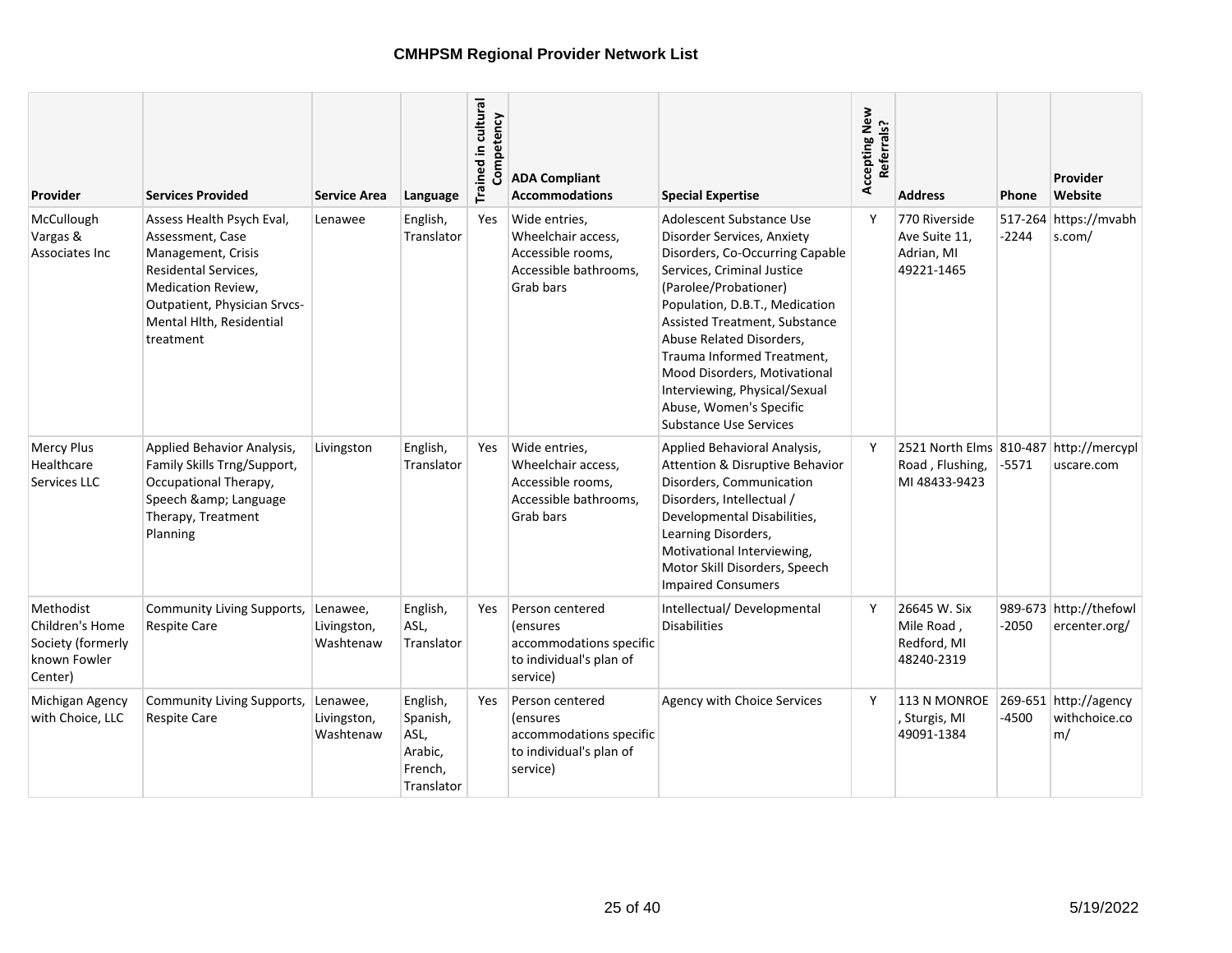| Provider                                                 | <b>Services Provided</b>                                                                | <b>Service Area</b>                  | Language               | Trained in cultural<br>Competency | <b>ADA Compliant</b><br><b>Accommodations</b>                                                                                                                                | <b>Special Expertise</b>                                                                                                                                                                                                                                                                                                                                                                                                                                                                                                | Accepting New<br>Referrals? | <b>Address</b>                                                           | Phone   | Provider<br>Website                                                                    |
|----------------------------------------------------------|-----------------------------------------------------------------------------------------|--------------------------------------|------------------------|-----------------------------------|------------------------------------------------------------------------------------------------------------------------------------------------------------------------------|-------------------------------------------------------------------------------------------------------------------------------------------------------------------------------------------------------------------------------------------------------------------------------------------------------------------------------------------------------------------------------------------------------------------------------------------------------------------------------------------------------------------------|-----------------------------|--------------------------------------------------------------------------|---------|----------------------------------------------------------------------------------------|
| Michigan<br>Community<br>Services, Inc.                  | Out of Home Non-Voc Hab.,<br>Supported Employment<br>Srvcs                              | Livingston                           | English,<br>Translator | Yes                               | Person centered<br>(ensures<br>accommodations specific<br>to individual's plan of<br>service)                                                                                | Intellectual / Developmental<br>Disabilities, Hearing Impaired<br><b>Consumers, Mental Disorders</b><br>due to General Medical<br>Condition                                                                                                                                                                                                                                                                                                                                                                             | Y                           | 5239 Morrish<br>Road PO Box<br>317, Swartz<br>Creek, MI 48473<br>$-0317$ | $-4407$ | 810-635 https://mcsion<br>line.org                                                     |
| Michigan Learning<br>Community, LLC.                     | Applied Behavior Analysis,<br>Assess Health Psych Eval                                  | Lenawee,<br>Livingston,<br>Washtenaw | English,<br>Translator | Yes                               | Wide entries Wheelchair<br>access Accessible rooms<br>Accessible bathrooms<br>Grab bars                                                                                      | <b>Applied Behavioral Analysis</b>                                                                                                                                                                                                                                                                                                                                                                                                                                                                                      | Y                           | 2704 Radcliff<br>Avenue, Ann<br>Arbor, MI 48104<br>$-6544$               |         | https://michig<br>anlearningcom<br>munity.com/c<br>ontact-us                           |
| Momentum<br><b>Autism Therapy</b><br>Services LLC        | Applied Behavior Analysis,<br>Assess Health Psych Eval,<br>Speech & Language<br>Therapy | Monroe                               | English,<br>Translator | Yes                               | Person centered<br>(ensures<br>accommodations specific<br>to individual's plan of<br>service), Grab bars,<br>Accessible bathrooms,<br>Accessible rooms,<br>Wheelchair access | Intellectual / Developmental<br><b>Disabilities</b>                                                                                                                                                                                                                                                                                                                                                                                                                                                                     | Y                           | 35 Main Street.<br>Belleville, MI<br>48111-1729                          | $-4273$ | 833-222 https://www.li<br>nkedin.com/c<br>ompany/mom<br>entum-<br>therapy-<br>services |
| Monroe<br>Community<br><b>Mental Health</b><br>Authority |                                                                                         |                                      | English,<br>Translator | Yes                               | Wide entries,<br>Wheelchair access,<br>Accessible rooms,<br>Accessible bathrooms.<br>Grab bars                                                                               | Substance Abuse Related<br>Disorders Intellectual /<br><b>Developmental Disabilities</b><br><b>Anxiety Disorders Attention &amp;</b><br><b>Disruptive Behavior Disorders</b><br>Communication Disorders D.B.T.<br><b>Dissociative Disorders Hearing</b><br><b>Impaired Consumers Learning</b><br>Disorders Mental Disorders due<br>to General Medical Condition<br>Mood Disorders P.M.T.O.<br><b>Personality Disorders</b><br>Schizophrenia & other Psychotic<br>Disorders Sexual & Gender<br><b>Identity Disorders</b> | Y                           | 1001 S.<br>Raisinville Rd,<br>Monroe, MI<br>48161-9754                   | $-7340$ | 734-243 https://www.<br>monroecmha.<br>org/                                            |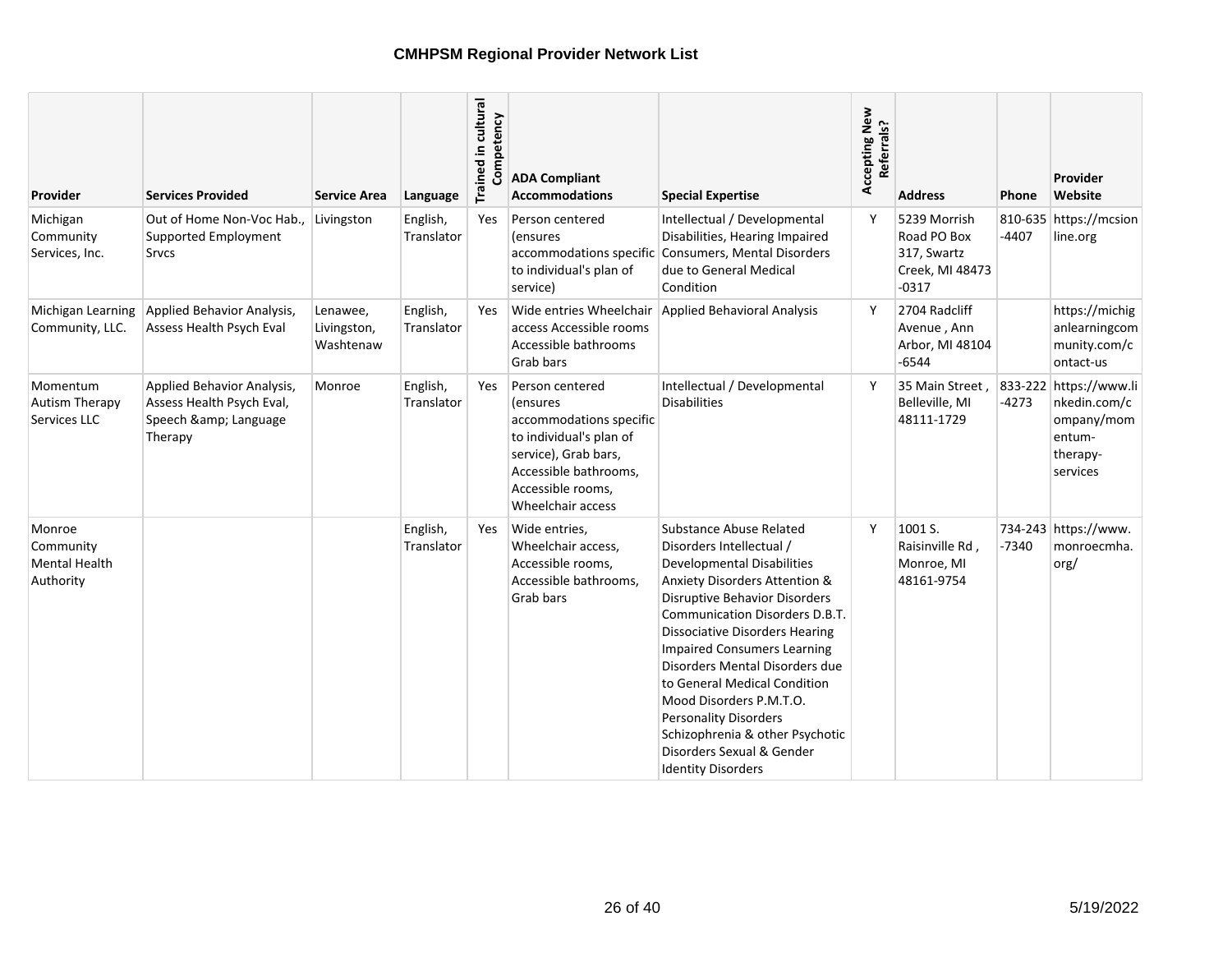| Provider                                                | <b>Services Provided</b>                                                                                                                    | <b>Service Area</b>                                              | Language                                                             | Trained in cultural<br>Competency | <b>ADA Compliant</b><br><b>Accommodations</b>                                                                                                            | <b>Special Expertise</b>                                                                                                                                                                 | Accepting New<br>Referrals? | <b>Address</b>                                                               | <b>Phone</b>     | Provider<br>Website                             |
|---------------------------------------------------------|---------------------------------------------------------------------------------------------------------------------------------------------|------------------------------------------------------------------|----------------------------------------------------------------------|-----------------------------------|----------------------------------------------------------------------------------------------------------------------------------------------------------|------------------------------------------------------------------------------------------------------------------------------------------------------------------------------------------|-----------------------------|------------------------------------------------------------------------------|------------------|-------------------------------------------------|
| <b>MRC</b> Industries                                   | Out of Home Non-Voc Hab<br>Supported Employment<br>Srvcs                                                                                    | Livingston                                                       | English,<br>Translator                                               | Yes                               | Wide entries,<br>Wheelchair access,<br>Accessible rooms,<br>Accessible bathrooms,<br>Grab bars                                                           | Anxiety Disorders, Intellectual /<br>Developmental Disabilities,<br>Mood Disorders, Motivational<br>Interviewing, Personality<br>Disorders, Schizophrenia &<br>other Psychotic Disorders | Y                           | 2538 S. 26th St.<br>Kalamazoo, MI<br>49048-9610                              | $-0747$          | 269-343 http://mrcind<br>ustries.org/           |
| <b>New Horizons</b><br>Rehabilitation<br>Services, Inc. | Community Living Supports,<br>Out of Home Non-Voc Hab.,<br>Respite Care, Skill Building<br>Assistance, Supported<br><b>Employment Srvcs</b> | Livingston                                                       | English,<br>Translator                                               | Yes                               | Wide entries,<br>Wheelchair access,<br>Accessible rooms,<br>Accessible bathrooms.<br>Grab bars                                                           | Intellectual / Developmental<br>Disabilities, Hearing Impaired<br>Consumers, Schizophrenia &<br>other Psychotic Disorders,<br><b>Visually Impaired Consumers</b>                         | Y                           | 1814 Pond Run, 248-625 https://www.n<br>Auburn Hills, MI -0808<br>48326-2768 |                  | ewhorizonsreh<br>ab.org/                        |
| Novel Responses,<br>Inc.                                |                                                                                                                                             |                                                                  | English,<br>Spanish,<br>Translator                                   | Yes                               | Yes                                                                                                                                                      |                                                                                                                                                                                          | Y                           | 526 W Centre<br>Ave, Portage,<br>MI 49024-5306                               | -9556            | 269-321 http://www.n<br>ovelresponses.<br>com/  |
| Packard Health<br>Clinic                                | Outpatient                                                                                                                                  | Monroe SUD -<br>CMHPSM,<br>Washtenaw<br>$SUB -$<br><b>CMHPSM</b> | English,<br>Spanish,<br>Chinese,<br>Arabic,<br>Nepali,<br>Translator | Yes                               | Yes                                                                                                                                                      |                                                                                                                                                                                          | Y                           | 2650 Carpenter<br>Road, Ann<br>Arbor, MI 48108 1073<br>$-1108$               | (734)<br>$971 -$ | https://packar<br>dhealth.org/                  |
| Parkside Family<br>Counseling                           | Assessment, Outpatient,<br>Therapy, Mntl Hlth<br>Chd/Adlt, Treatment<br>Planning                                                            | Lenawee                                                          | English,<br>Translator                                               | Yes                               | ADA compliant ramp<br>Wide entries with<br>wheelchair accessibility<br>Wheelchair accessible<br>rooms<br>Wheelchair accessible<br>bathrooms<br>Grab bars |                                                                                                                                                                                          | Y                           | 805 West<br>Maumee St,<br>Adrian, MI<br>49221-1901                           | $-8880$          | 517-266 http://parksid<br>eforfamilies.co<br>m/ |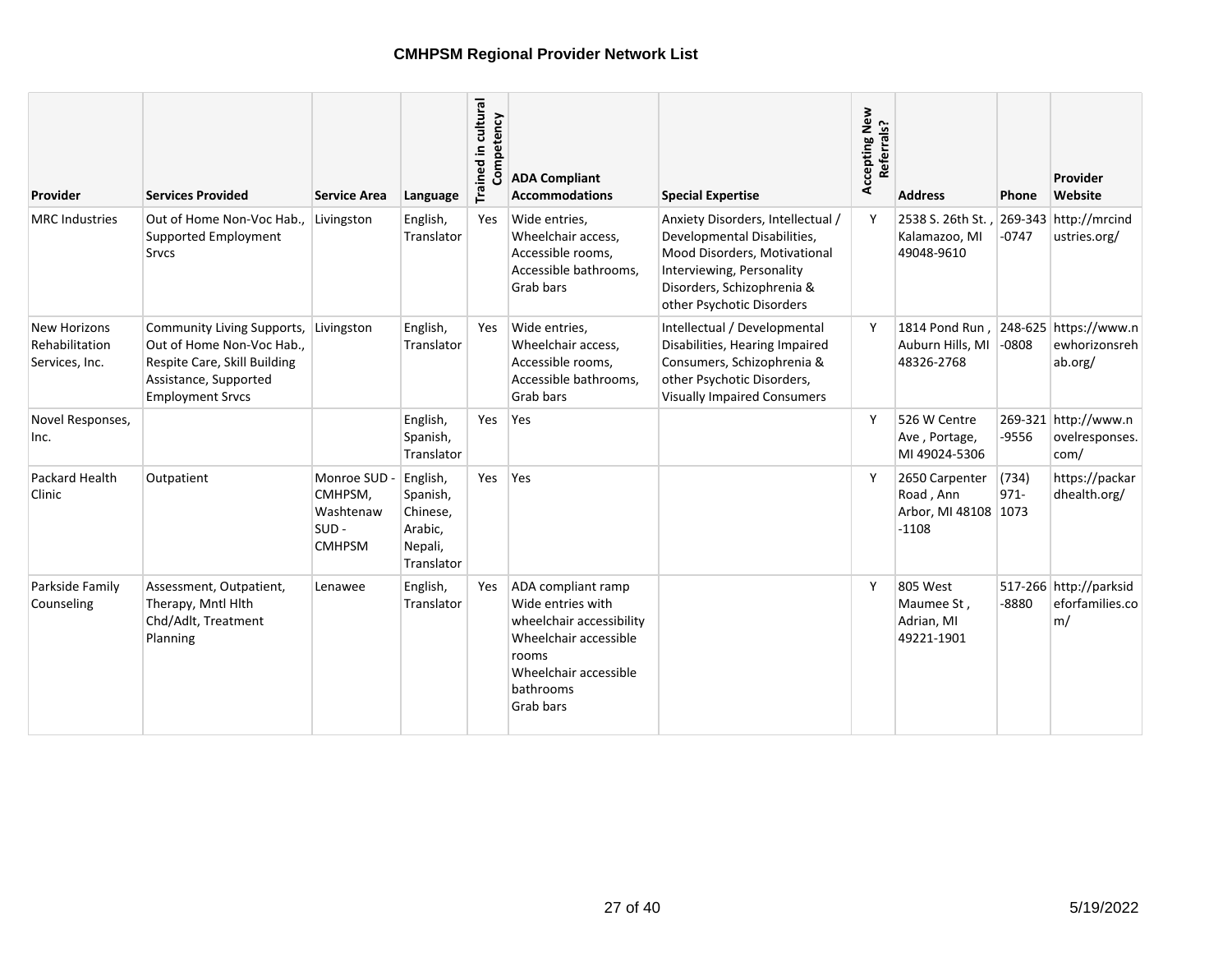| Provider                                               | <b>Services Provided</b>                                                                                              | <b>Service Area</b>                                                          | Language               | Trained in cultural<br>Competency | <b>ADA Compliant</b><br><b>Accommodations</b>                                                  | <b>Special Expertise</b>                                                                                                                                                                                                                                                                                                                                                                                                                                                                                                                 | Accepting New<br>Referrals? | <b>Address</b>                                                   | <b>Phone</b> | Provider<br>Website                               |
|--------------------------------------------------------|-----------------------------------------------------------------------------------------------------------------------|------------------------------------------------------------------------------|------------------------|-----------------------------------|------------------------------------------------------------------------------------------------|------------------------------------------------------------------------------------------------------------------------------------------------------------------------------------------------------------------------------------------------------------------------------------------------------------------------------------------------------------------------------------------------------------------------------------------------------------------------------------------------------------------------------------------|-----------------------------|------------------------------------------------------------------|--------------|---------------------------------------------------|
| Passion of Mind<br><b>Healing Center</b>               | Assessment, Outpatient,<br>Pharmacologic support -<br>LAAM, Pharmacologic<br>support-Methadone                        | Lenawee,<br>Monroe SUD -<br>CMHPSM.<br>Washtenaw<br>$SUB -$<br><b>CMHPSM</b> | English,<br>Translator | Yes                               | Wide entries.<br>Wheelchair access,<br>Accessible rooms.<br>Accessible bathrooms.<br>Grab bars | Adjustment Disorders, Anxiety<br>Disorders, Co-Occurring<br><b>Enhanced Services, Co-</b><br>Occurring Capable Services,<br><b>Criminal Justice</b><br>(Parolee/Probationer)<br>Population, D.B.T., Delirium,<br>Dementia, & Other Cognitive<br>Disorders, Developmental<br>Disabilities, Substance Abuse<br><b>Related Disorders, Trauma</b><br>Informed Treatment, Mood<br>Disorders. Motivational<br>Interviewing, Physical/Sexual<br>Abuse, Schizophrenia & Other<br>Psychotic Disorders, Women's<br>Specific Substance Use Services | Y                           | 14930<br>Laplaisance Rd # -5269<br>127, Monroe,<br>MI 48161-3878 | 734-344      | https://passio<br>nofmind.net/                    |
| Patterns<br>Behavioral<br>Services Inc.                | <b>Applied Behavior Analysis</b>                                                                                      | Livingston                                                                   | English,<br>Translator | Yes                               | Person centered<br>(ensures<br>accommodations specific<br>to individual's plan of<br>service)  | Applied Behavioral Analysis,<br>Attention & Disruptive Behavior<br>Disorders, Communication<br>Disorders, Intellectual /<br><b>Developmental Disabilities</b>                                                                                                                                                                                                                                                                                                                                                                            | Y                           | 19217 36th Ave<br>W Suite 210,<br>Lynnwood, WA<br>98036-5751     | $-4343$      | 517-803 https://www.p<br>atternsbehavi<br>or.com/ |
| Personalized<br><b>Nursing Light</b><br>House, Inc.    | Assessment, Outpatient,<br>Physician Srvcs-Mental Hlth,<br>Residental detoxification,<br><b>Residential treatment</b> | Monroe SUD -<br>CMHPSM,<br>Washtenaw<br>$SUB -$<br><b>CMHPSM</b>             | English,<br>Translator | Yes                               | Wide entries,<br>Wheelchair access,<br>Accessible rooms,<br>Accessible bathrooms,<br>Grab bars | Co-Occurring Enhanced<br>Services, Co-Occurring Capable<br>Services, Medication Assisted<br>Treatment, Substance Abuse<br>Related Disorders, Trauma<br>Informed Treatment, Women's<br>Specific Substance Use Services                                                                                                                                                                                                                                                                                                                    | Y                           | 575 South Main<br>Street, Suite 6,<br>Plymouth, MI<br>48170-1778 | $-7800$      | 734-451 http://www.p<br>nlh.org/                  |
| PHC of Michigan,<br>LLC. d/b/a Harbor<br>Oaks Hospital | Inpatient Psyc. Hospl Adm                                                                                             | Lenawee,<br>Livingston,<br>Monroe,<br>Washtenaw                              | English,<br>Translator | <b>Yes</b>                        | Wide Entries.<br><b>Wheelchair Accessible</b><br>rooms, Accessible<br>bathrooms, Grab Bars     | <b>Psychiatric Inpatient Services</b>                                                                                                                                                                                                                                                                                                                                                                                                                                                                                                    | Y                           | 35031 23 Mile<br>New Baltimore,<br>MI 48047-3649                 | -5298        | 586-330 https://www.h<br>arboroaks.co<br>m/       |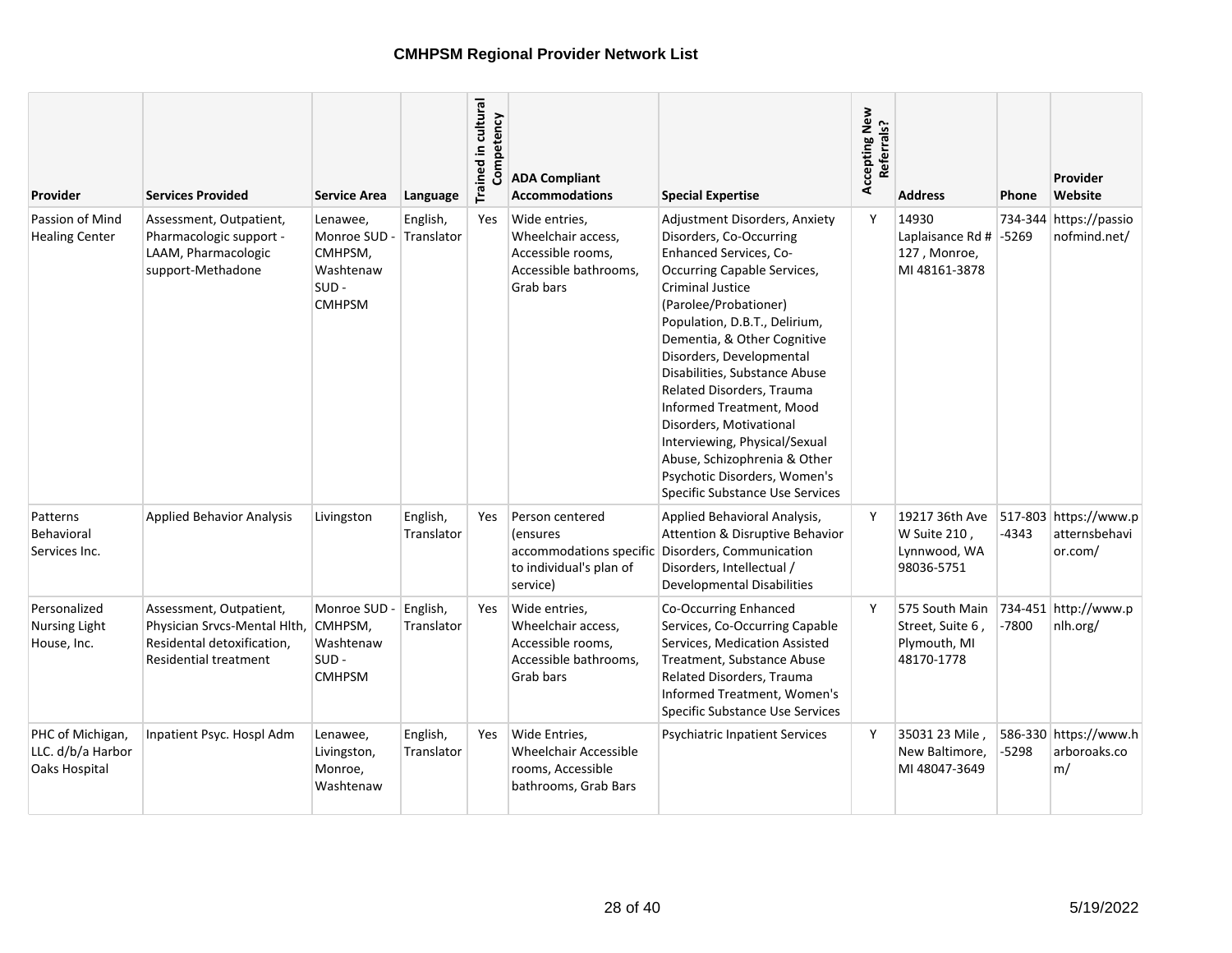| <b>Provider</b>                                              | <b>Services Provided</b>                                                                       | <b>Service Area</b>                                           | Language                       | Trained in cultural<br>Competency | <b>ADA Compliant</b><br><b>Accommodations</b>                                                         | <b>Special Expertise</b>                                                                                                                                                                                                                                                                                                                                     | Accepting New<br>Referrals? | <b>Address</b>                                                        | <b>Phone</b>     | Provider<br>Website                                                                          |
|--------------------------------------------------------------|------------------------------------------------------------------------------------------------|---------------------------------------------------------------|--------------------------------|-----------------------------------|-------------------------------------------------------------------------------------------------------|--------------------------------------------------------------------------------------------------------------------------------------------------------------------------------------------------------------------------------------------------------------------------------------------------------------------------------------------------------------|-----------------------------|-----------------------------------------------------------------------|------------------|----------------------------------------------------------------------------------------------|
| <b>Mental Health</b><br><b>Services</b>                      | Pine Rest Christian   Inpatient Psyc. Hospl Adm                                                | Lenawee,<br>Livingston,<br>Monroe                             | English,<br>Translator         | Yes                               | Wide entries.<br>Wheelchair access,<br>Accessible rooms,<br>Accessible bathrooms,<br>Grab bars        | Psychiatric hospitalization                                                                                                                                                                                                                                                                                                                                  | Y                           | 300 68th Street.<br>SE, Grand<br>Rapids, MI<br>49548-6927             | 800-678<br>-5500 | https://www.p<br>inerest.org/                                                                |
| <b>Positive Steps</b>                                        | Community Living Supports,<br><b>Respite Care</b>                                              | Livingston                                                    | English,<br>Translator         | Yes                               | Person centered<br>(ensures<br>accommodations specific<br>to individual's plan of<br>service)         | Intellectual / Developmental<br><b>Disabilities</b>                                                                                                                                                                                                                                                                                                          | Y                           | 5892 Sterling<br>Drive, Howell,<br>MI 48843-8861                      | $-6871$          | 313-475 https://sites.g<br>oogle.com/po<br>sitivestepsmi.<br>org/psi                         |
| <b>Premier Services</b><br>of Michigan LLC<br><b>DBA CMS</b> | Assessment, Outpatient,<br>Pharmacologic support-<br>Methadone, Physician<br>Srvcs-Mental Hith | Monroe SUD -<br>CMHPSM,<br>Washtenaw<br>SUD-<br><b>CMHPSM</b> | English,<br>Translator         | Yes                               | Wide entries,<br>Wheelchair access,<br>Accessible rooms,<br>Accessible bathrooms                      |                                                                                                                                                                                                                                                                                                                                                              | Υ                           | 23700 Van Dyke 313-277 https://comm<br>Warren, MI<br>48089-1600       | $-3293$          | unitymedicals<br>ervices.org/                                                                |
| Progressive<br>Residential<br>Services, Inc.                 | Community Living Supports,<br>Personal Care-Lic Spec Res,<br><b>Respite Care</b>               | Monroe,<br>Washtenaw                                          | English,<br>ASL.<br>Translator | <b>Yes</b>                        | Person centered<br><i>l</i> ensures<br>accommodations specific<br>to individual's plan of<br>service) | Adjustment Disorders, Anxiety<br>Disorders, Attention &<br>Disruptive Behavioral Disorders,<br>Communication Disorders,<br>Intellectual/Development<br>Disabilities, Dissociative<br>Disorders, Impulse- Control<br>Disorders, Learning Disorders,<br>Mood Disorders, Motor Skill<br>Disorders, Speech Impaired<br>Consumers, Visually Impaired<br>Consumers | Υ                           | 6001 N Adams<br>Road Suite 165.<br>Bloomfield Hills,<br>MI 48304-1547 | -7200            | 248-641 https://www.p<br>rs-inc.org/                                                         |
| ProMedica<br>Coldwater<br><b>Regional Hospital</b>           | Inpatient Psyc. Hospl Adm                                                                      | Lenawee,<br>Washtenaw                                         | English,<br>Translator         | Yes                               | Wide Entries,<br><b>Wheelchair Accessible</b><br>rooms, Accessible<br>bathrooms, Grab Bars            | <b>Psychiatric Inpatient Services</b>                                                                                                                                                                                                                                                                                                                        | Υ                           | 274 E. Chicago<br>St., Coldwater,<br>MI 49036-2041                    | -5400            | 517-279 https://www.p<br>romedica.org/l<br>ocation/prom<br>edica-<br>coldwater-<br>regional- |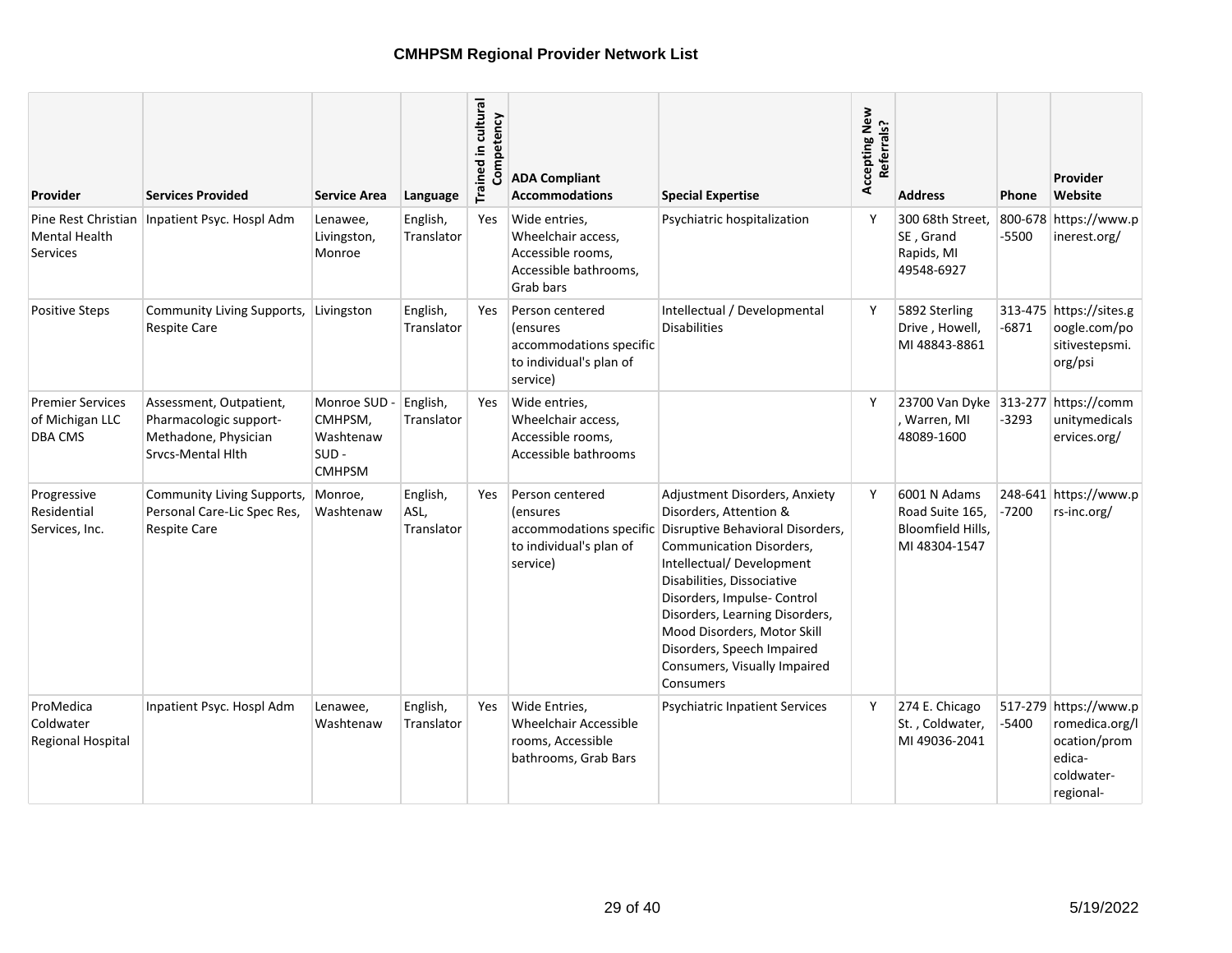| Provider                                                          | <b>Services Provided</b>                                                                                                             | <b>Service Area</b>                             | Language               | cultural<br>Competency<br>Trained in | <b>ADA Compliant</b><br><b>Accommodations</b>                                                                                             | <b>Special Expertise</b>              | cepting New<br>Referrals?<br>Accepting I | <b>Address</b>                                             | <b>Phone</b> | Provider<br>Website                                                                          |
|-------------------------------------------------------------------|--------------------------------------------------------------------------------------------------------------------------------------|-------------------------------------------------|------------------------|--------------------------------------|-------------------------------------------------------------------------------------------------------------------------------------------|---------------------------------------|------------------------------------------|------------------------------------------------------------|--------------|----------------------------------------------------------------------------------------------|
| Promedica<br>Coldwater<br>Regional Hospital                       | Inpatient Psyc. Hospl Adm                                                                                                            | Monroe                                          | English,<br>Translator | Yes                                  | Wide entries.<br>Wheelchair access,<br>Accessible rooms,<br>Accessible bathrooms,<br>Grab bars                                            | Psychiatric inpatient services        |                                          | 274 East<br>Chicago Street,<br>Coldwater, MI<br>49036-2041 | $-5400$      | 517-279 https://www.p<br>romedica.org/l<br>ocation/prom<br>edica-<br>coldwater-<br>regional- |
| Promedica<br>Monroe Regional<br>Hospital                          | Inpatient Psyc. Hospl Adm,<br>Occupational Therapy,<br>Physical Therapy, Revenue<br>for Inptnt Hos Anc, Speech<br>& Language Therapy | Lenawee,<br>Livingston,<br>Monroe,<br>Washtenaw | English,<br>Translator | Yes                                  | Wide Entries,<br>Wheelchair Accessible<br>rooms, Accessible<br>bathrooms, Grab Bars                                                       | <b>Psychiatric Inpatient Services</b> | Y                                        | 718 North<br>Macomb Street.<br>Monroe, MI<br>48162-7815    | $-8400$      | 734-240 https://www.p<br>romedica.org/l<br>ocation/prom<br>edica-monroe-<br>regional-hos     |
| ProMedica<br>Physicians<br><b>Behavioral Health</b><br>of Lenawee | Assess Health Psych Eval,<br>Physician Srvcs-Mental Hlth,<br>Therapy, Mntl Hlth<br>Chd/Adlt, Treatment<br>Planning                   | Lenawee                                         | English,<br>Translator | Yes                                  | Wide entries with<br>wheelchair accessibility<br>Wheelchair accessible<br>rooms<br>Wheelchair accessible<br>bathrooms<br><b>Grab bars</b> |                                       |                                          | 502 E. Cummins<br>Street,<br>Tecumseh, MI<br>49286-2074    | $-3887$      | 517-423 https://www.p<br>romedica.org/l<br>ocation/prom<br>edica-<br>physicians-<br>behavior |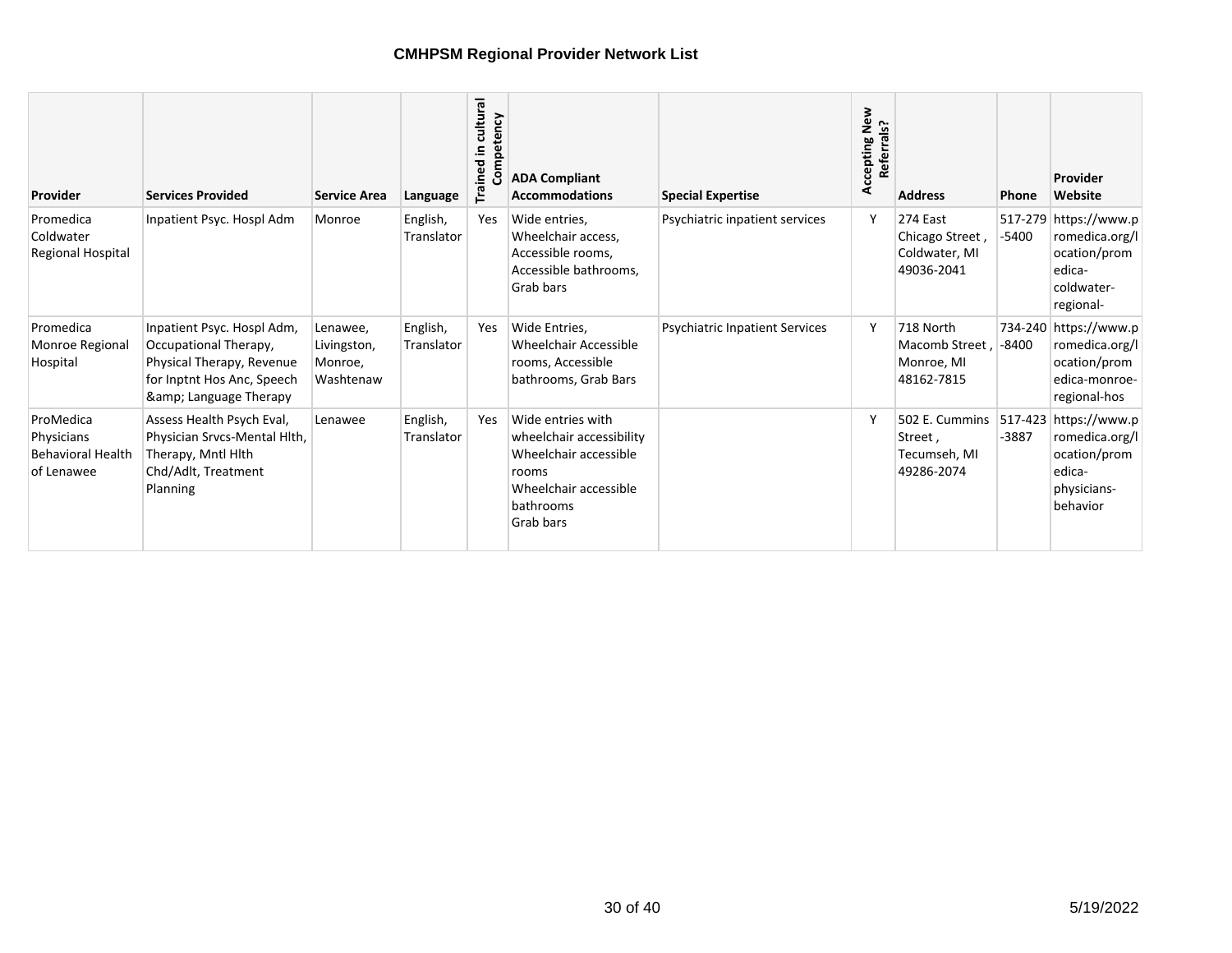| Provider                              | <b>Services Provided</b>                                                                                                                                                                     | <b>Service Area</b>                             | Language               | Trained in cultural<br>Competency | <b>ADA Compliant</b><br><b>Accommodations</b>                                                         | <b>Special Expertise</b>                                                                                                                                                                                                                                                                                                                                                                                                                                                                                                                                                                                                                                      | Accepting New<br>Referrals? | <b>Address</b>                                                    | Phone                 | Provider<br>Website               |
|---------------------------------------|----------------------------------------------------------------------------------------------------------------------------------------------------------------------------------------------|-------------------------------------------------|------------------------|-----------------------------------|-------------------------------------------------------------------------------------------------------|---------------------------------------------------------------------------------------------------------------------------------------------------------------------------------------------------------------------------------------------------------------------------------------------------------------------------------------------------------------------------------------------------------------------------------------------------------------------------------------------------------------------------------------------------------------------------------------------------------------------------------------------------------------|-----------------------------|-------------------------------------------------------------------|-----------------------|-----------------------------------|
| Psych Resolutions,<br>LLC             | Applied Behavior Analysis,<br>Assess Health Psych Eval,<br><b>Behavior Management</b><br>Review, Family Skills<br>Trng/Support, Therapy,<br>Mntl Hith Chd/Adlt,<br><b>Treatment Planning</b> | Lenawee,<br>Monroe,<br>Washtenaw                | English,<br>Translator | Yes                               | Person centered<br><i>(ensures)</i><br>accommodations specific<br>to individual's plan of<br>service) | Adjustment Disorders, Anxiety<br>Disorders, Attention &<br>Disruptive Behavioral Disorders,<br>Communication Disorders,<br>Delirium, Dementia & Other<br>Cognitive Disorders,<br>Intellectual/Developmental<br>Disabilities, Dissociative<br>Disorders, Eating Disorders,<br>Elimination Disorders, Factitious<br>Disorders, Impulse-Control<br>Disorders, Mental Disorders due<br>to General Medical Condition,<br>Mood Disorders, Motor Skill<br>Disorders, Physical/ Sexual<br>Abuse, Schizophrenia & other<br>Psychotic Disorders, Sexual &<br>Gender Identity Disorders,<br>Somatoform Disorders,<br>Substance Abuse Related<br>Disorders, Tic Disorders | Y                           | 119 Bingham Dr<br>, Brooklyn, MI<br>49230-8926                    | 517-402 None<br>-4008 |                                   |
| <b>Regency Assisted</b><br>Living LLC | Community Living Supports,<br>Personal Care-Lic Spec Res                                                                                                                                     | Livingston                                      | English,<br>Translator | Yes                               | Wide entries,<br>Wheelchair access,<br>Accessible rooms,<br>Accessible bathrooms,<br>Grab bars        | Anxiety Disorders, Mood<br>Disorders, Personality Disorders,<br>Schizophrenia & other Psychotic<br><b>Disorders</b>                                                                                                                                                                                                                                                                                                                                                                                                                                                                                                                                           |                             | 30700 Telegraph<br>Suite 2504,<br>Bingham Farms,<br>MI 48025-4571 |                       | None                              |
| Renaissance<br>Community<br>Homes Inc | Community Living Supports,<br>Personal Care-Lic Spec Res                                                                                                                                     | Lenawee,<br>Livingston,<br>Monroe,<br>Washtenaw | English,<br>Translator | Yes                               | Person centered<br><i>(ensures)</i><br>to individual's plan of<br>service)                            | Intellectual/ Developmental<br>Disabilities, Schizophrenia &<br>accommodations specific other Psychotic Disorders                                                                                                                                                                                                                                                                                                                                                                                                                                                                                                                                             | Y                           | 1548 West<br>Maumee St Ste<br>C, Adrian, MI<br>49221-0749         | -0464                 | 734-439 https://www.r<br>chi.org/ |
| Renaissance<br>House, Inc.            | Community Living Supports,<br>Housing Assistance,<br>Personal Care-Lic Spec Res                                                                                                              | Washtenaw                                       | English,<br>Translator | Yes                               | Person centered<br><i>(ensures)</i><br>to individual's plan of<br>service)                            | Intellectual/Development<br>Disabilities, Schizophrenia &<br>accommodations specific other Psychotic Disorders                                                                                                                                                                                                                                                                                                                                                                                                                                                                                                                                                | Y                           | 1548 West<br>Maumee St Ste<br>C, Adrian, MI<br>49221-0749         | -0464                 | 734-439 https://www.r<br>chi.org/ |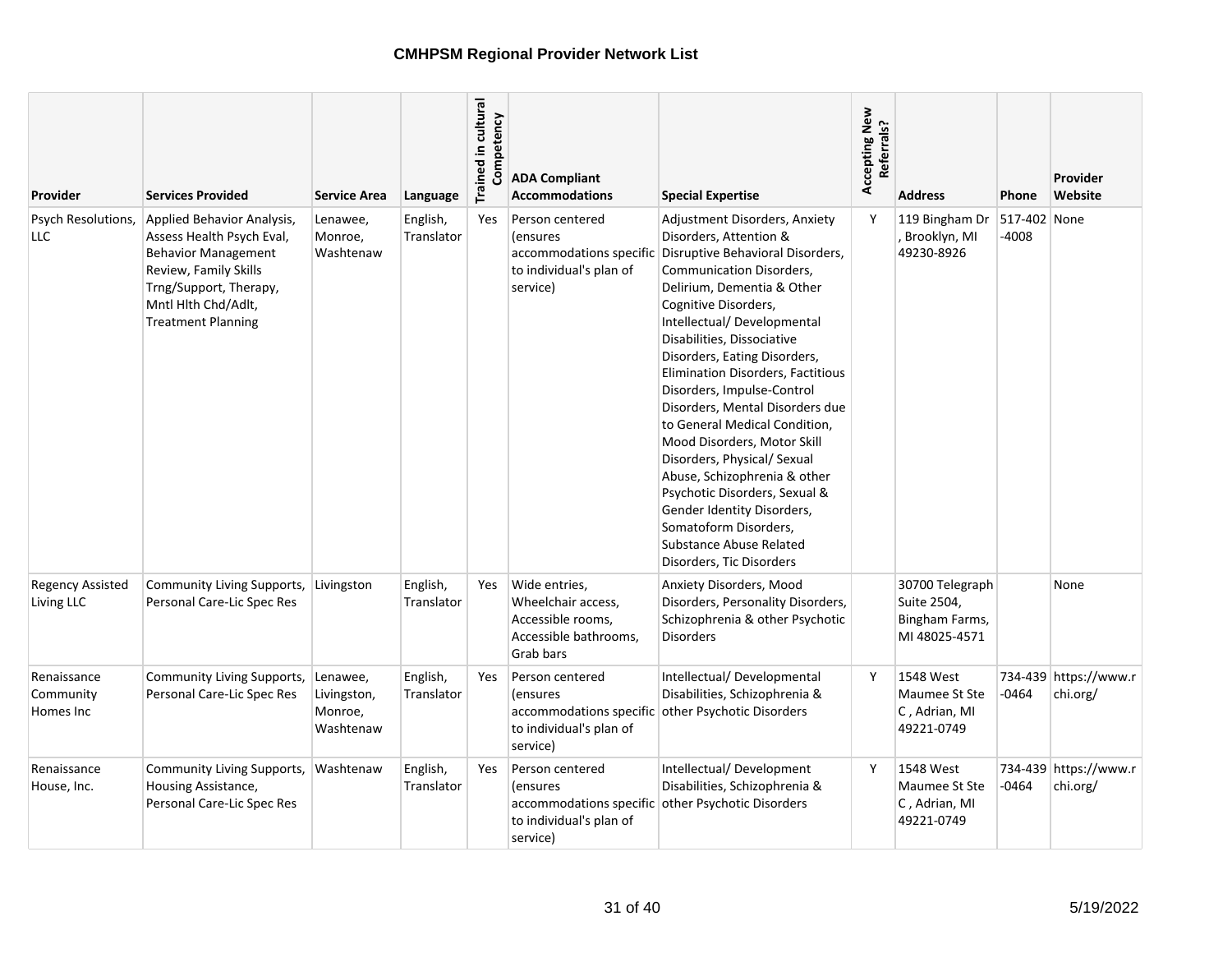| Provider                                         | Services Provided                                                                                                                                                                                                                                                                                         | <b>Service Area</b>      | Language               | Trained in cultural<br>Competency | <b>ADA Compliant</b><br><b>Accommodations</b>                                                 | <b>Special Expertise</b>                                                                                                                                                                                                                                                           | Accepting New<br>Referrals? | <b>Address</b>                                                                  | Phone   | <b>Provider</b><br>Website                                         |
|--------------------------------------------------|-----------------------------------------------------------------------------------------------------------------------------------------------------------------------------------------------------------------------------------------------------------------------------------------------------------|--------------------------|------------------------|-----------------------------------|-----------------------------------------------------------------------------------------------|------------------------------------------------------------------------------------------------------------------------------------------------------------------------------------------------------------------------------------------------------------------------------------|-----------------------------|---------------------------------------------------------------------------------|---------|--------------------------------------------------------------------|
| Rescare, Inc.<br>(MASTER)                        | <b>Community Living Supports,</b><br>Personal Care-Lic Spec Res                                                                                                                                                                                                                                           | Livingston               | English,<br>Translator | Yes                               | Person centered<br>(ensures<br>to individual's plan of<br>service)                            | Intellectual / Developmental<br>Disabilities, Schizophrenia &<br>accommodations specific other Psychotic Disorders                                                                                                                                                                 | Y                           | 6185<br>Tittabawassee.<br>Saginaw, MI<br>48603-9702                             | $-7174$ | 989-791 https://www.r<br>escare.com/                               |
| Residential<br>Opportunities, Inc.               | Assess Health Psych Eval,<br><b>Behavior Management</b><br>Review, Community Living<br>Supports, Personal Care-Lic<br>Spec Res, Respite Care,<br><b>Treatment Planning</b>                                                                                                                                | Monroe                   | English,<br>Translator | Yes                               | Wide entries,<br>Wheelchair access,<br>Accessible rooms,<br>Accessible bathrooms              | Intellectual / Developmental<br><b>Disabilities</b>                                                                                                                                                                                                                                | Y                           | 1100 South Rose 269-250 https://www.r<br>Street,<br>Kalamazoo, MI<br>49001-2664 | -8228   | esidentialoppo<br>rtunities.org/                                   |
| Residential<br>Options Inc.                      | Applied Behavior Analysis,<br>Assess Health Psych Eval                                                                                                                                                                                                                                                    | Livingston,<br>Washtenaw | English,<br>Translator | Yes                               | <b>Person Centered</b>                                                                        | Anxiety Disorders, Applied<br>Behavioral Analysis, Intellectual/<br>Developmental Disabilities,<br><b>Psychological Testing</b>                                                                                                                                                    | Y                           | 2400 Science<br>Parkway,<br>Okemos, MI<br>48864                                 | $-7210$ | 517-657 https://www.r<br>oi-mi.com/                                |
| Resilient Life Care,<br>LLC.                     | Community Living Supports,<br>Personal Care-Lic Spec Res                                                                                                                                                                                                                                                  | Washtenaw                | English,<br>Translator | Yes                               | Person centered<br>(ensures<br>accommodations specific<br>to individual's plan of<br>service) | Intellectual/Developmental<br><b>Disabilities</b>                                                                                                                                                                                                                                  | Y                           | 17187 N. Laurel<br>Park Drive Ste<br>160, Livonia, MI<br>48152-2692             | $-1200$ | 734-482 http://resilient<br>lifecare.com/<br>michigan/             |
| Right At Home of<br>Southeastern<br>Michigan Inc | Community Living Supports,<br><b>Respite Care</b>                                                                                                                                                                                                                                                         | Monroe                   | English,<br>Translator | Yes                               | Person centered<br>(ensures<br>accommodations specific<br>to individual's plan of<br>service) | Intellectual / Developmental<br><b>Disabilities</b>                                                                                                                                                                                                                                | Y                           | 930 South<br>Telegraph Road<br>Monroe, MI<br>48161-4097                         | -4974   | 734-240 https://www.r<br>ightathome.ne<br>t/southeast-<br>michigan |
| Rose Hill Center<br>Inc.                         | Assess Health Psych Eval,<br>Community Living Supports,<br>Health Services, Out of<br>Home Non-Voc Hab.,<br>Personal Care-Lic Spec Res,<br>Physician Srvcs-Mental Hlth,<br>Skill Building Assistance,<br><b>Targeted Case</b><br>Management, Therapy,<br>Mntl Hlth Chd/Adlt,<br><b>Treatment Planning</b> | Livingston,<br>Washtenaw | English,<br>Translator | Yes                               | Person centered<br>(ensures<br>accommodations specific<br>to individual's plan of<br>service) | Anxiety Disorders,<br>Communication Disorders,<br>D.B.T., Mood Disorders,<br>Motivational Interviewing,<br>Personality Disorders, Physical/<br>Sexual Abuse, Schizophrenia &<br>other Psychotic Disorders,<br>Somatoform Disorders.<br>Substance Abuse Related<br><b>Disorders</b> | Y                           | 5130 Rose Hill<br>Blvd., Holly, MI<br>48442-9507                                | -5530   | 248-634 https://www.r<br>osehillcenter.o<br>rg/                    |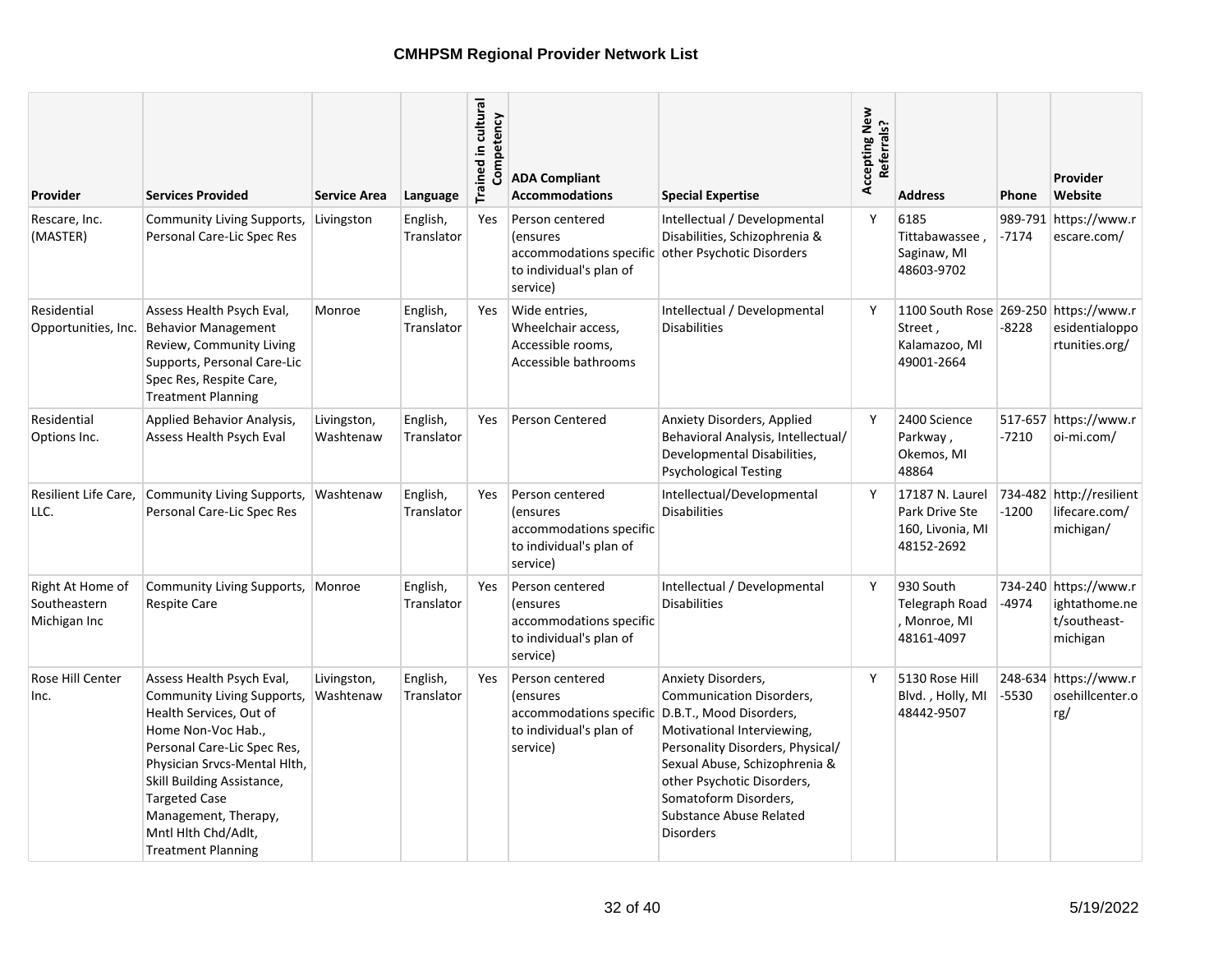| Provider                                   | <b>Services Provided</b>                                                                                                                                                                                        | <b>Service Area</b>                                                                         | Language                                                                           | Trained in cultural<br>mpetency | <b>ADA Compliant</b><br><b>Accommodations</b>                                                  | <b>Special Expertise</b>                                                                                                                                                                  | Accepting New<br>Referrals? | <b>Address</b>                                      | Phone            | Provider<br>Website                                      |
|--------------------------------------------|-----------------------------------------------------------------------------------------------------------------------------------------------------------------------------------------------------------------|---------------------------------------------------------------------------------------------|------------------------------------------------------------------------------------|---------------------------------|------------------------------------------------------------------------------------------------|-------------------------------------------------------------------------------------------------------------------------------------------------------------------------------------------|-----------------------------|-----------------------------------------------------|------------------|----------------------------------------------------------|
| <b>Sacred Heart</b><br><b>Rehab Center</b> | Assessment, Case<br>Management, Crisis<br>Residental Services,<br>Outpatient, Pharmacologic<br>support-Methadone,<br>Physician Srvcs-Mental Hlth,<br>Residental detoxification,<br><b>Residential treatment</b> | Lenawee,<br>Livingston,<br>Monroe SUD -<br>CMHPSM,<br>Washtenaw<br>$SUB -$<br><b>CMHPSM</b> | English,<br>Translator                                                             | Yes                             | Wide entries,<br>Wheelchair access,<br>Accessible rooms,<br>Accessible bathrooms,<br>Grab bars | SUD residential treatment, SUD<br>outpatient, Medication Assisted<br>Treatment                                                                                                            |                             | 400 Stoddard<br>Road,<br>Richmond, MI<br>48062-2505 | 810/39<br>2-2167 | https://www.s<br>acredheartcen<br>ter.com/index.<br>html |
| Safehaus Inc.                              | Crisis Residental Services,<br><b>Respite Care</b>                                                                                                                                                              | Lenawee,<br>Monroe                                                                          | English,<br>Spanish,<br>Arabic,<br>Polish,<br>Russian,<br>Ukrainian,<br>Translator | Yes                             | Wide entries,<br>Wheelchair access.<br>Accessible rooms,<br>Accessible bathrooms               | Intellectual / Developmental<br><b>Disabilities</b>                                                                                                                                       | Y                           | 21056 Dean St<br>Warren, MI<br>48091-2760           | $-7606$          | 586-360 http://www.sa<br>fehaus123.co<br>m/              |
| Saints Inc.                                | <b>Community Living Supports,</b><br>Personal Care-Lic Spec Res                                                                                                                                                 | Washtenaw                                                                                   | English,<br>ASL,<br>Translator                                                     | Yes                             | Person centered<br>(ensures<br>accommodations specific<br>to individual's plan of<br>service)  | Anxiety Disorders,<br>Communication Disorders,<br>Intellectual/Developmental<br>Disabilities, Impulse- Control<br>Disorders, Speech Impaired<br>Consumers, Visually Impaired<br>Consumers | ۷                           | 2945 S. Wayne<br>Road, Wayne,<br>MI 48184-1660      | $-2221$          | 734-722 https://saintsi<br>nc.org/contact<br>-us/        |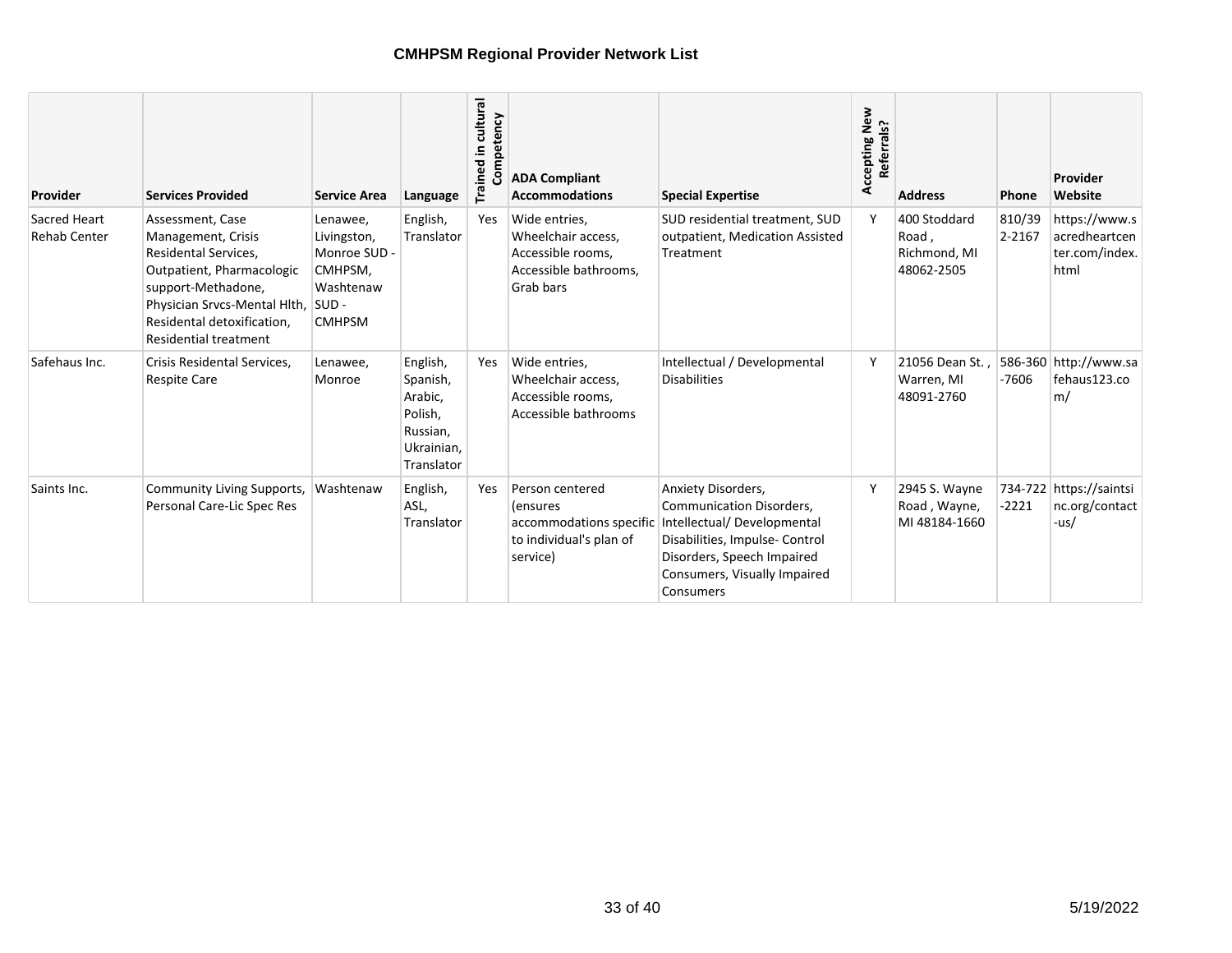| Provider                                                                          | <b>Services Provided</b>                                                                                                                            | <b>Service Area</b>                                                          | Language               | Trained in cultural<br>Competency | <b>ADA Compliant</b><br><b>Accommodations</b>                                                                                                                                                       | <b>Special Expertise</b>                                                                                                                                                                                                                                                                                                                                                                                                                                                                      | Accepting New<br>Referrals? | <b>Address</b>                                                        | Phone   | Provider<br>Website                                                                   |
|-----------------------------------------------------------------------------------|-----------------------------------------------------------------------------------------------------------------------------------------------------|------------------------------------------------------------------------------|------------------------|-----------------------------------|-----------------------------------------------------------------------------------------------------------------------------------------------------------------------------------------------------|-----------------------------------------------------------------------------------------------------------------------------------------------------------------------------------------------------------------------------------------------------------------------------------------------------------------------------------------------------------------------------------------------------------------------------------------------------------------------------------------------|-----------------------------|-----------------------------------------------------------------------|---------|---------------------------------------------------------------------------------------|
| <b>Salvation Army</b><br>Harbor Light -<br>Monroe                                 | Assessment, Outpatient,<br>Pharmacologic support -<br>LAAM, Physician Srvcs-<br>Mental Hlth, Residental<br>detoxification, Residential<br>treatment | Lenawee,<br>Monroe SUD -<br>CMHPSM,<br>Washtenaw<br>$SUB -$<br><b>CMHPSM</b> | English,<br>Translator | Yes                               | Wide entries,<br>Wheelchair access,<br>Accessible rooms,<br>Accessible bathrooms,<br>Grab bars                                                                                                      | Adjustment Disorders, Anxiety<br>Disorders, Co-Occurring Capable<br>Services, Criminal Justice<br>(Parolee/Probationer)<br>Population, D.B.T., Hearing<br>Impaired Consumers,<br><b>Medication Assisted Treatment.</b><br>Substance Abuse Related<br>Disorders, Trauma Informed<br>Treatment, Mood Disorders,<br>Motivational Interviewing,<br>Personality Disorders,<br>Physical/Sexual Abuse,<br>Schizophrenia & Other Psychotic<br>Disorders, Sexual & Gender<br><b>Identity Disorders</b> | Y                           | 3250 N Monroe<br>St, Monroe, MI<br>48162-9297                         | $-3402$ | 734-384 https://central<br>usa.salvationa<br>rmy.org/emi/h<br>arbor-light/            |
| Samaritas d/b/a<br>Lutheran Social<br>Services of<br>Michigan - Master            | Community Living Supports,<br>Personal Care-Lic Spec Res,<br><b>Respite Care</b>                                                                    | Monroe                                                                       | English,<br>Translator | Yes                               | Person centered<br><i>l</i> ensures<br>accommodations specific<br>to individual's plan of<br>service), Wide entries,<br>Wheelchair access,<br>Accessible rooms<br>Accessible bathrooms<br>Grab bars | Intellectual / Developmental<br><b>Disabilities</b>                                                                                                                                                                                                                                                                                                                                                                                                                                           | Y                           | 8131 E.<br>Jefferson Ave,<br>Detroit, MI<br>48214-2610                | $-1205$ | 248-395 https://www.s<br>amaritas.org/                                                |
| Serenity 3 Home<br>Health Inc. DBA<br>Serenity Home<br>Care and Rehab<br>Srv      | <b>Community Living Supports</b>                                                                                                                    | Monroe                                                                       | English,<br>Translator | Yes                               | Person centered<br><i>(ensures)</i><br>accommodations specific<br>to individual's plan of<br>service)                                                                                               | Intellectual / Developmental<br><b>Disabilities</b>                                                                                                                                                                                                                                                                                                                                                                                                                                           | Y                           | 3909 Research<br>Park Drive Suite<br>600, Ann Arbor,<br>MI 48108-2299 | -4844   | 734-677 https://serenit<br>vhcrehab.com                                               |
| Sharon Ragland-<br><b>Keys Enterprises</b><br>Inc.dba College<br>Nannies & Tutors | Community Living Supports,<br><b>Respite Care</b>                                                                                                   | Washtenaw                                                                    | English,<br>Translator | Yes                               | Person centered<br><i>(ensures)</i><br>accommodations specific<br>to individual's plan of<br>service)                                                                                               | D.B.T., Intellectual/<br>Developmental Disabilities,<br>Learning Disorders                                                                                                                                                                                                                                                                                                                                                                                                                    | Y                           | 3913 Jackson<br>Road, Ann<br>Arbor, MI 48103<br>-1823                 | -8393   | 734-761 https://www.c<br>ollegenannies<br>andtutors.com<br>/locations/ann<br>arbormi/ |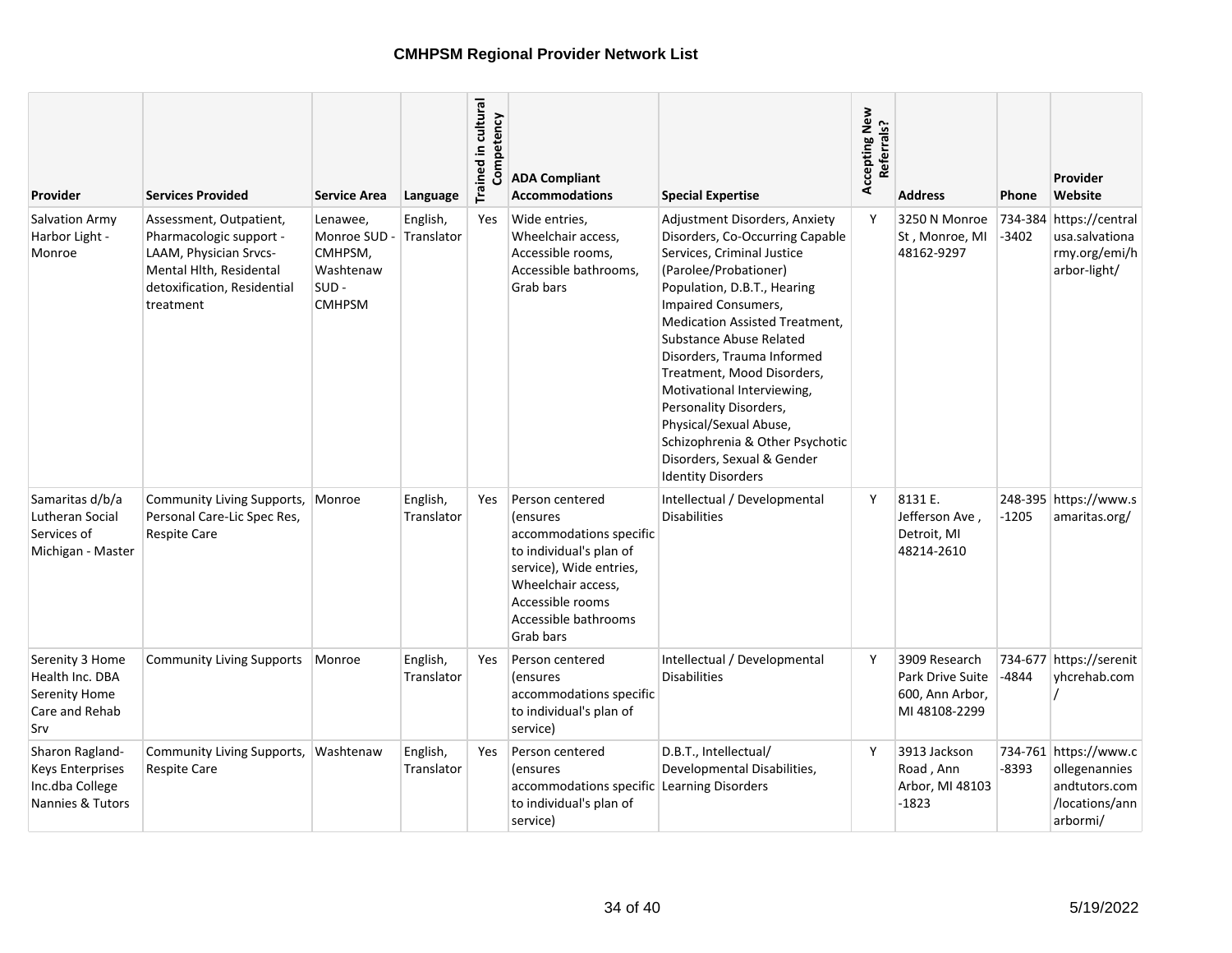| <b>Provider</b>                          | <b>Services Provided</b>                                                         | <b>Service Area</b>                  | Language                                                 | Trained in cultural<br>Competency | <b>ADA Compliant</b><br><b>Accommodations</b>                                                                      | <b>Special Expertise</b>                                                                                                                                                                                                                                                                                                        | Accepting New<br>Referrals? | <b>Address</b>                                                                  | <b>Phone</b> | Provider<br>Website                                              |
|------------------------------------------|----------------------------------------------------------------------------------|--------------------------------------|----------------------------------------------------------|-----------------------------------|--------------------------------------------------------------------------------------------------------------------|---------------------------------------------------------------------------------------------------------------------------------------------------------------------------------------------------------------------------------------------------------------------------------------------------------------------------------|-----------------------------|---------------------------------------------------------------------------------|--------------|------------------------------------------------------------------|
| Spectrum<br>Community<br><b>Services</b> | Community Living Supports,<br>Personal Care-Lic Spec Res                         | Washtenaw                            | English,<br>Translator                                   | Yes                               | Person centered<br><i>(ensures)</i><br>accommodations specific<br>to individual's plan of<br>service)              | Applied Behavioral Analysis,<br>Attention & Disruptive Behavior<br>Disorders, Communication<br>Disorders,<br>Intellectual/Developmental<br>Disabilities, Eating Disorders,<br>Learning Disorders, Mood<br>Disorders, Motor Skill Disorders,<br>Speech Impaired Consumers,<br><b>Substance Abuse Related</b><br><b>Disorders</b> | Y                           | 28303 Joy Rd.<br>Westland, MI<br>48185-5524                                     | $-8729$      | 734-458 https://www.s<br>pectrumhuma<br>n.org/index sc<br>s.html |
| St. Francis Camp<br>on the Lake          | Community Living Supports,<br><b>Respite Care</b>                                | Lenawee,<br>Livingston,<br>Washtenaw | English,<br>Translator                                   | Yes                               | Person centered<br><i>(ensures)</i><br>accommodations specific<br>to individual's plan of<br>service)              | Intellectual/Developmental<br>Disabilities, Eating Disorders,<br>Hearing Impaired Consumers,<br>Impulse-Control Disorders,<br>Learning Disorders, Motor Skill<br>Disorders, Speech Impaired<br>Consumers, Tic Disorders,<br><b>Visually Impaired Consumers</b>                                                                  | Y                           | 10120 Murrey<br>Rd., Jerome, MI<br>49249-9534                                   | $-9212$      | 517-688 http://www.sa<br>intfranciscamp<br>.org/                 |
| St. Louis Center                         | Community Living Supports,<br>Personal Care-Lic Spec Res,<br><b>Respite Care</b> | Livingston,<br>Washtenaw             | English,<br>Spanish,<br>Italian,<br>Tamil,<br>Translator | Yes                               | Person centered<br><i>(ensures)</i><br>accommodations specific<br>to individual's plan of<br>service)              | Delirium, Dementia & Other<br>Cognitive Disorders,<br>Intellectual/Developmental<br><b>Disabilities</b>                                                                                                                                                                                                                         | Υ                           | 16195 Old U.S.<br>Highway 12,<br>Chelsea, MI<br>48118-9646                      | $-8430$      | 734-475 https://stlouis<br>center.org/                           |
| Strident<br>Healthcare Inc.              | Applied Behavior Analysis,<br>Assess Health Psych Eval                           | Washtenaw                            | English,<br>Translator                                   | Yes                               | Person centered<br><i>l</i> ensures<br>accommodations specific<br>to individual's plan of<br>service)              |                                                                                                                                                                                                                                                                                                                                 | Y                           | 28116 Orchard<br>Lake Road Suite<br>100, Farmington<br>Hills, MI 48334-<br>3737 | -0333        | 248-550 https://www.s<br>tridenthealthc<br>are.com/              |
| Stuart T. Wilson,<br>CPA PC              | <b>Fiscal Intermediary</b>                                                       | Livingston                           | English,<br>Translator                                   | Yes                               | Person centered<br><i><u><b>Consures</b></u></i><br>accommodations specific<br>to individual's plan of<br>service) | Fiscal Intermediary for<br>individuals using self-<br>determination arrangements                                                                                                                                                                                                                                                | Y                           | 6300 Schade Dr.<br>, Midland, MI<br>48640-6999                                  | -5400        | 989-832 https://www.s<br>tuartwilsonfi.c<br>om/                  |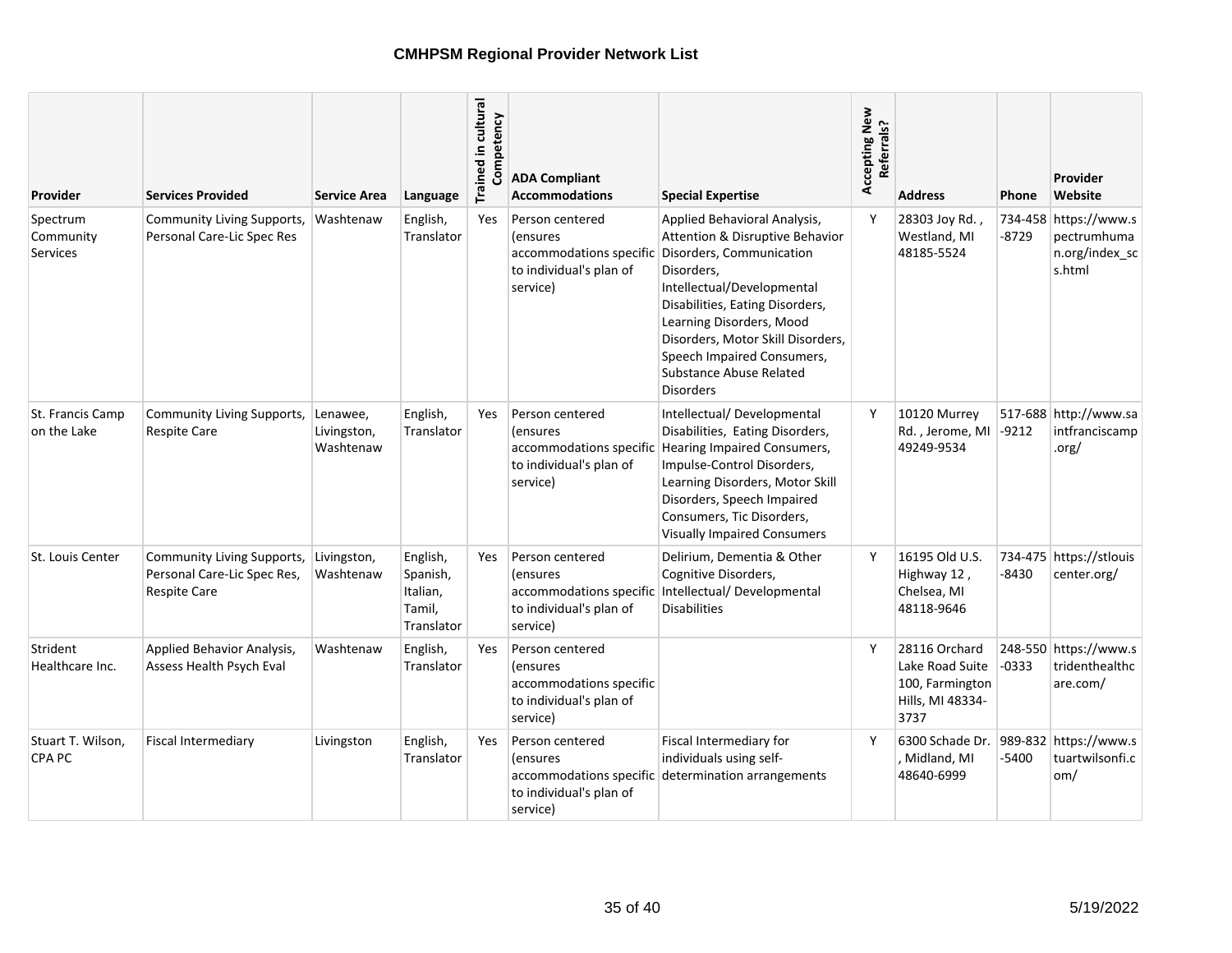| <b>Provider</b>                                                                  | <b>Services Provided</b>                                                                       | <b>Service Area</b>                                                          | Language                                                 | Trained in cultural<br>Competency | <b>ADA Compliant</b><br><b>Accommodations</b>                                                         | <b>Special Expertise</b>                                                                                                                                                                                                                                                                                                                       | Accepting New<br>Referrals? | <b>Address</b>                                                          | <b>Phone</b> | Provider<br>Website                                                   |
|----------------------------------------------------------------------------------|------------------------------------------------------------------------------------------------|------------------------------------------------------------------------------|----------------------------------------------------------|-----------------------------------|-------------------------------------------------------------------------------------------------------|------------------------------------------------------------------------------------------------------------------------------------------------------------------------------------------------------------------------------------------------------------------------------------------------------------------------------------------------|-----------------------------|-------------------------------------------------------------------------|--------------|-----------------------------------------------------------------------|
| <b>SVRC Industries</b>                                                           | Community Living Supports,<br>Supported Employment<br><b>Srvcs</b>                             | Monroe                                                                       | English,<br>Translator                                   | <b>Yes</b>                        | Person centered<br>(ensures<br>accommodations specific<br>to individual's plan of<br>service)         | Intellectual/Developmental<br>Disabilities & Mental Illnesses                                                                                                                                                                                                                                                                                  | N                           | 203 S<br>Washington Ave -7184<br>Ste. 310,<br>Saginaw, MI<br>48607-1498 |              | 989-245 http://www.sv<br>rcindustries.co<br>m/rehabilitati<br>on      |
| Synod Residential<br>Services                                                    | Community Living Supports,<br>Crisis Residental Services,<br>Personal Care-Lic Spec Res        | Washtenaw                                                                    | English,<br>Spanish,<br>Arabic,<br>French,<br>Translator | <b>Yes</b>                        | Person centered<br><i>l</i> ensures<br>accommodations specific<br>to individual's plan of<br>service) | <b>Anxiety Disorders, Mental</b><br>Disorders due to General<br>Medical Condition, Mood<br>Disorders, Personality Disorders,<br>Schizophrenia & other Psychotic<br>Disorders, Substance Abuse<br><b>Related Disorders, Hoarding</b><br>Disorder                                                                                                | Y                           | 615 S. Mansfield 734-483 http://www.sy<br>, Ypsilanti, MI<br>48197-5156 | -9396        | nodhelps.org/                                                         |
| The Indian Trails<br>Camp Inc. dba<br><b>IKUS Life</b><br>Enrichment<br>Services | <b>Community Living Supports,</b><br><b>Respite Care</b>                                       | Lenawee,<br>Livingston,<br>Washtenaw                                         | English,<br>ASL,<br>Translator                           | <b>Yes</b>                        | Person centered<br><i>(ensures</i><br>accommodations specific<br>to individual's plan of<br>service)  | Intellectual/Developmental<br><b>Disabilities</b>                                                                                                                                                                                                                                                                                              | Y                           | O-1859 Lake<br>Michigan Dr.<br>NW, Grand<br>Rapids, MI<br>49534-6022    | $-5251$      | 616-677 https://ikuslife<br>.org/services/i<br>ndian-trails-<br>camp/ |
| Therapeutic<br>Concepts, LLC                                                     | Occupational Therapy,<br><b>Physical Therapy</b>                                               | Washtenaw                                                                    | English,<br>Translator                                   | <b>Yes</b>                        | Person centered<br><i>lensures</i><br>accommodations specific<br>to individual's plan of<br>service)  | Intellectual / Developmental<br>Disabilities, Impulse-Control<br>Disorders, Learning Disorders,<br>Mental Disorders due to<br><b>General Medical Condition</b>                                                                                                                                                                                 | Y                           | 35514 Indigo Dr.<br>, Sterling<br>Heights, MI<br>48310-4946             | $-2671$      | 586-212 http://therape<br>uticconceptsllc<br>.com/                    |
| Therapeutics, LLC                                                                | Assessment, Outpatient,<br>Pharmacologic support -<br>LAAM, Pharmacologic<br>support-Methadone | Livingston,<br>Monroe SUD -<br>CMHPSM,<br>Washtenaw<br>SUD-<br><b>CMHPSM</b> | English,<br>Translator                                   | Yes                               | Wide entries,<br>Wheelchair access,<br>Accessible rooms,<br>Accessible bathrooms                      | Anxiety Disorders, Attention &<br>Disruptive Behavior Disorders,<br><b>Criminal Justice</b><br>(Parolee/Probationer)<br>Population, Medication Assisted<br>Treatment, Motivational<br>Interviewing, Physical/Sexual<br>Abuse, Sexual & Gender Identity<br>Disorders, Substance Abuse<br>Related Disorders, Trauma<br><b>Informed Treatment</b> | Y                           | 1010 E West<br>Maple Rd Suite<br>200, Walled<br>Lake, MI 48390-<br>3571 | $-6832$      | 248-525 http://therape<br>utics.me/                                   |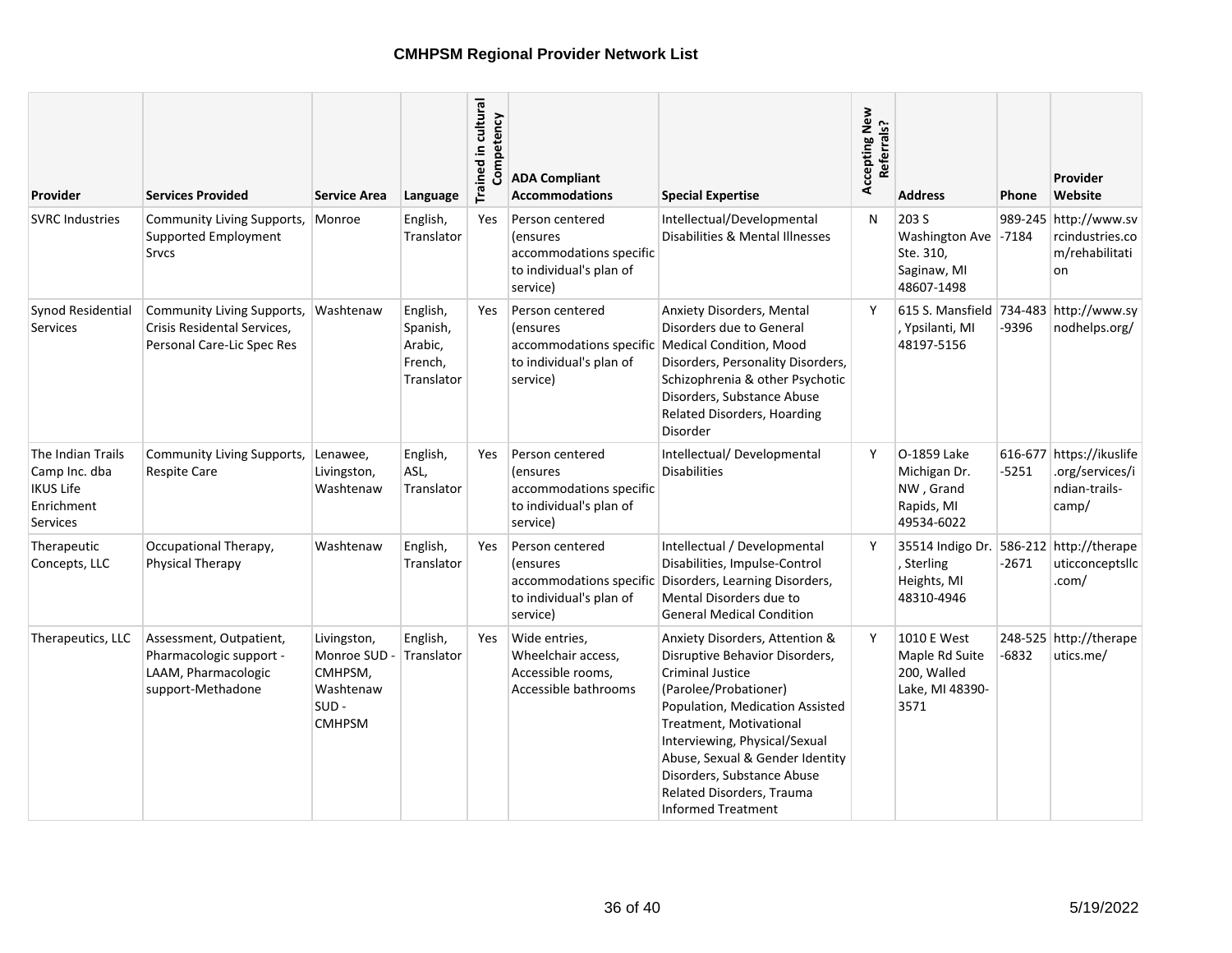| Provider                                                                   | <b>Services Provided</b>                               | <b>Service Area</b>                                              | Language               | Trained in cultural<br>Competency | <b>ADA Compliant</b><br><b>Accommodations</b>                                                         | <b>Special Expertise</b>                                                                                                                                                                                                                                                                                                                                                                                                                                                                                                                                                                                                                                                                                                                   | Accepting New<br>Referrals? | <b>Address</b>                                         | <b>Phone</b>            | Provider<br>Website                                                                      |
|----------------------------------------------------------------------------|--------------------------------------------------------|------------------------------------------------------------------|------------------------|-----------------------------------|-------------------------------------------------------------------------------------------------------|--------------------------------------------------------------------------------------------------------------------------------------------------------------------------------------------------------------------------------------------------------------------------------------------------------------------------------------------------------------------------------------------------------------------------------------------------------------------------------------------------------------------------------------------------------------------------------------------------------------------------------------------------------------------------------------------------------------------------------------------|-----------------------------|--------------------------------------------------------|-------------------------|------------------------------------------------------------------------------------------|
| Training &<br>Treatment<br>Innovations, Inc.                               | Clubhouse Psych Rehab<br>Prog                          | Washtenaw                                                        | English,<br>Translator | Yes                               | Wheelchair access Wide<br>entries Accessible rooms<br>Accessible bathrooms<br>Grab bars               | Adjustment Disorders, Anxiety<br>Disorders, Applied Behavioral<br>Analysis, Attention & Disruptive<br>Behavior Disorders, D.B.T.,<br>Delirium, Dementia & Other<br>Cognitive Disorders, Intellectual<br>/ Developmental Disabilities,<br>Dissociative Disorders,<br>Elimination Disorders, Factitious<br>Disorders, Impulse-Control<br>Disorders, Personality Disorders,<br>Physical & Sexual Abuse,<br>Schizophrenia & other Psychotic<br>Disorders, Sexual & Gender<br>Identity Disorders, Sleep<br>Disorders, Somatoform<br>Disorders, Speech Impaired<br>Consumers, Tic Disorders, ACT<br>(Assertive Community<br>Treatment), TF-CBT (Trauma<br><b>Focused Cognitive Behavioral</b><br>Therapy, CET (Cognitive<br>Enhancement Therapy) | Y                           | 1450 South<br>Lapeer Road,<br>Oxford, MI<br>48371-6108 | $-9932$                 | 248-969 https://ttiinc.o<br>rg/                                                          |
| Tributary<br>Corporation                                                   | Community Living Supports,<br><b>Respite Care</b>      | Livingston                                                       | English,<br>Translator | Yes                               | Person centered<br><i>(ensures)</i><br>accommodations specific<br>to individual's plan of<br>service) | Anxiety Disorders, Intellectual /<br>Developmental Disabilities,<br>Impulse-Control Disorders,<br><b>Mood Disorders</b>                                                                                                                                                                                                                                                                                                                                                                                                                                                                                                                                                                                                                    | Y                           | 11205 MILFORD<br>ROAD, HOLLY,<br>MI 48442-9155         | 248-807 None<br>$-0026$ |                                                                                          |
| TRINITY HEALTH<br>ST. JOSEPH MERCY<br><b>BEHAVIORAL</b><br><b>SERVICES</b> | Assessment, Outpatient,<br>Physician Srvcs-Mental Hlth | Monroe SUD -<br>CMHPSM,<br>Washtenaw<br>$SUB -$<br><b>CMHPSM</b> | English,<br>Translator | Yes                               | Wide entries,<br>Wheelchair access,<br>Accessible rooms,<br>Accessible bathrooms,<br>Grab bars        | Co-Occurring Capable Services,<br>Motivational Interviewing,<br>Substance Abuse Related<br>Disorders, Women's Specific<br><b>Substance Use Services</b>                                                                                                                                                                                                                                                                                                                                                                                                                                                                                                                                                                                    | Y                           | 5401 McAuley<br>Drive, ANN<br>ARBOR, MI<br>48106-0995  | -4946                   | 734-786 https://www.s<br>tjoeshealth.or<br>g/location/st-<br>joseph-mercy-<br>ann-arbor- |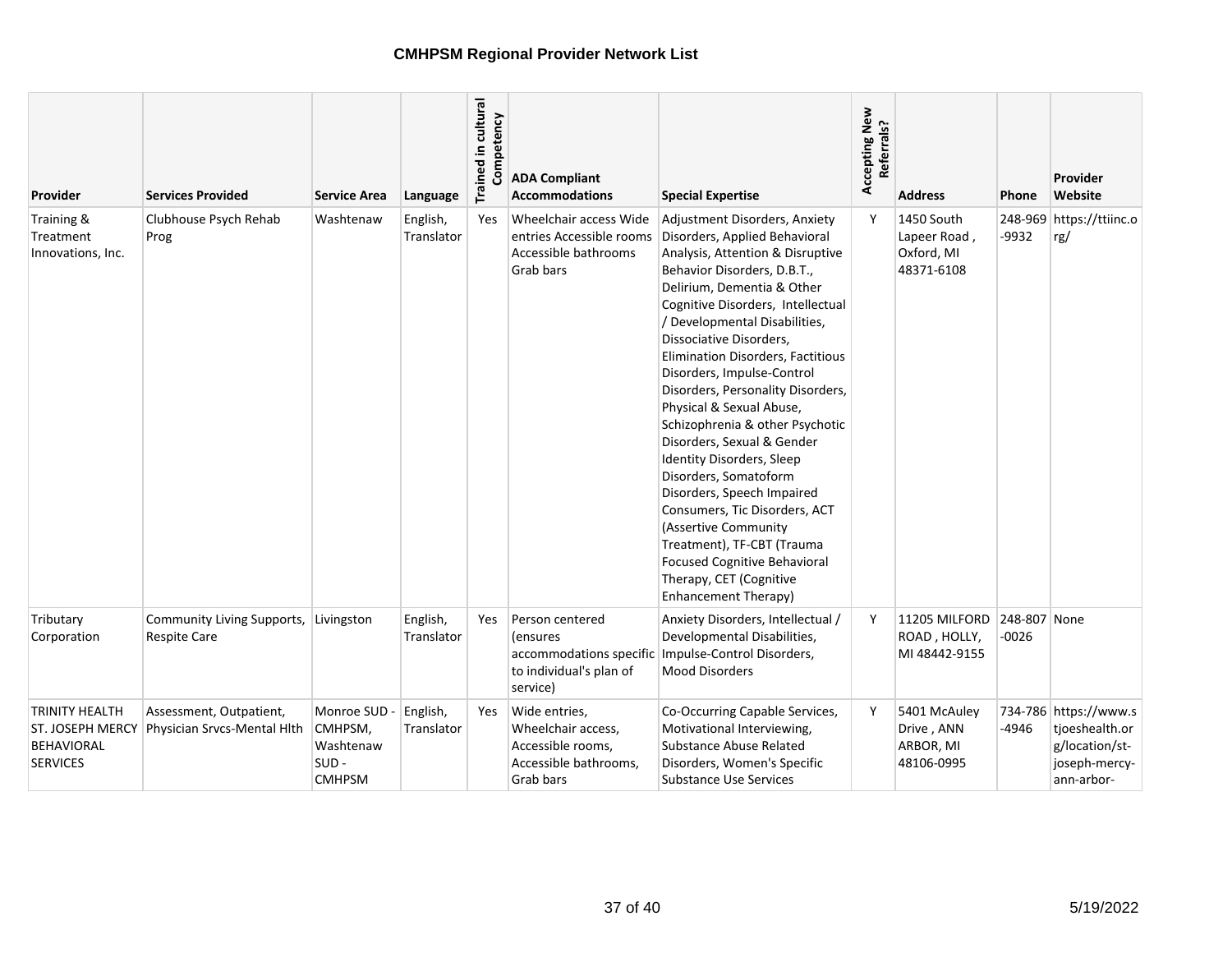| <b>Provider</b>                                                              | <b>Services Provided</b>                                                                                                                                                                                                                                                                                                                         | <b>Service Area</b>                                              | Language                           | Trained in cultural<br>Competency | <b>ADA Compliant</b><br><b>Accommodations</b>                                                         | <b>Special Expertise</b>                                                                                         | Accepting New<br>Referrals? | <b>Address</b>                                                       | <b>Phone</b>            | Provider<br>Website                                    |
|------------------------------------------------------------------------------|--------------------------------------------------------------------------------------------------------------------------------------------------------------------------------------------------------------------------------------------------------------------------------------------------------------------------------------------------|------------------------------------------------------------------|------------------------------------|-----------------------------------|-------------------------------------------------------------------------------------------------------|------------------------------------------------------------------------------------------------------------------|-----------------------------|----------------------------------------------------------------------|-------------------------|--------------------------------------------------------|
| <b>TURNING LEAF</b><br><b>RESIDENTIAL</b><br>REHABILITATION<br>SERVICES, INC | Assess Health Psych Eval,<br><b>Behavior Management</b><br>Review, Community Living<br>Supports, Out of Home Non-<br>Voc Hab., Personal Care-Lic<br>Spec Res, Physician Srvcs-<br>Mental Hlth, Skill Building<br>Assistance, Supports<br>Coordination, Targeted Case<br>Management, Therapy,<br>Mntl Hlth Chd/Adlt,<br><b>Treatment Planning</b> | Lenawee,<br>Monroe,<br>Washtenaw                                 | English,<br>Spanish,<br>Translator | <b>Yes</b>                        | Person centered<br><i>(ensures)</i><br>accommodations specific<br>to individual's plan of<br>service) | Intellectual / Developmental<br><b>Disabilities</b>                                                              | Y                           | 621 E. JOLLY,<br>LANSING, MI<br>48910-6804                           | $-2918$                 | 800-777 https://www.t<br>urningleafreha<br>b.com/      |
| Ty's House                                                                   | <b>Residential treatment</b>                                                                                                                                                                                                                                                                                                                     | Monroe SUD -<br>CMHPSM,<br>Washtenaw<br>$SUB -$<br><b>CMHPSM</b> | English,<br>Translator             | Yes                               | Wide entries,<br>Wheelchair access,<br>Accessible rooms,<br>Accessible bathrooms                      | <b>Recovery Housing</b>                                                                                          | Y                           | 15427 Keegan<br>Road, Monroe,<br>MI 48161-9513                       | (734)<br>585-<br>4104   | None                                                   |
| Umbrellex<br><b>Behavioral Health</b><br>Services                            | Community Living Supports,<br>Personal Care-Lic Spec Res                                                                                                                                                                                                                                                                                         | Washtenaw                                                        | English,<br>Translator             | Yes                               | Person centered<br><i>(ensures)</i><br>accommodations specific<br>to individual's plan of<br>service) | Intellectual/Developmental<br><b>Disabilities</b>                                                                | Y                           | 13854 Lakeside<br>Circle #255,<br>Sterling Heights,<br>MI 48313-1443 | -4342                   | 586-765 https://umbrel<br>lex.org/                     |
| <b>Victory Clinical</b><br>Services III                                      | Assessment, Outpatient,<br>Pharmacologic support-<br>Methadone                                                                                                                                                                                                                                                                                   | Livingston                                                       | English,<br>Translator             | Yes                               | Wide entries,<br>Wheelchair access,<br>Accessible rooms,<br>Accessible bathrooms,<br>Grab bars        | Outpatient opioid/methadone<br>administration services                                                           | Y                           | 3300 Lansing<br>Ave, Jackson,<br>MI 49202-2190                       | -4246                   | 810-441 http://victoryc<br>linic.com/jacks<br>on1.html |
| Wallace<br><b>PsychServices LLC</b>                                          | Assess Health Psych Eval,<br><b>Behavior Management</b><br>Review, Crisis Stab.<br>Serv/Responses, Family<br>Skills Trng/Support, Skill<br><b>Building Assistance,</b><br>Therapy, Mntl Hlth<br>Chd/Adlt, Treatment<br>Planning                                                                                                                  | Monroe                                                           | English,<br>Translator             | Yes                               | Person centered<br><i>(ensures)</i><br>to individual's plan of<br>service)                            | Clinical psychology for<br>Intellectual/Developmental<br>accommodations specific Disabilities & Mental Illnesses | Y                           | 21669<br>Woodview Drive<br>Woodhaven,<br>MI 48183                    | 313-590 None<br>$-6955$ |                                                        |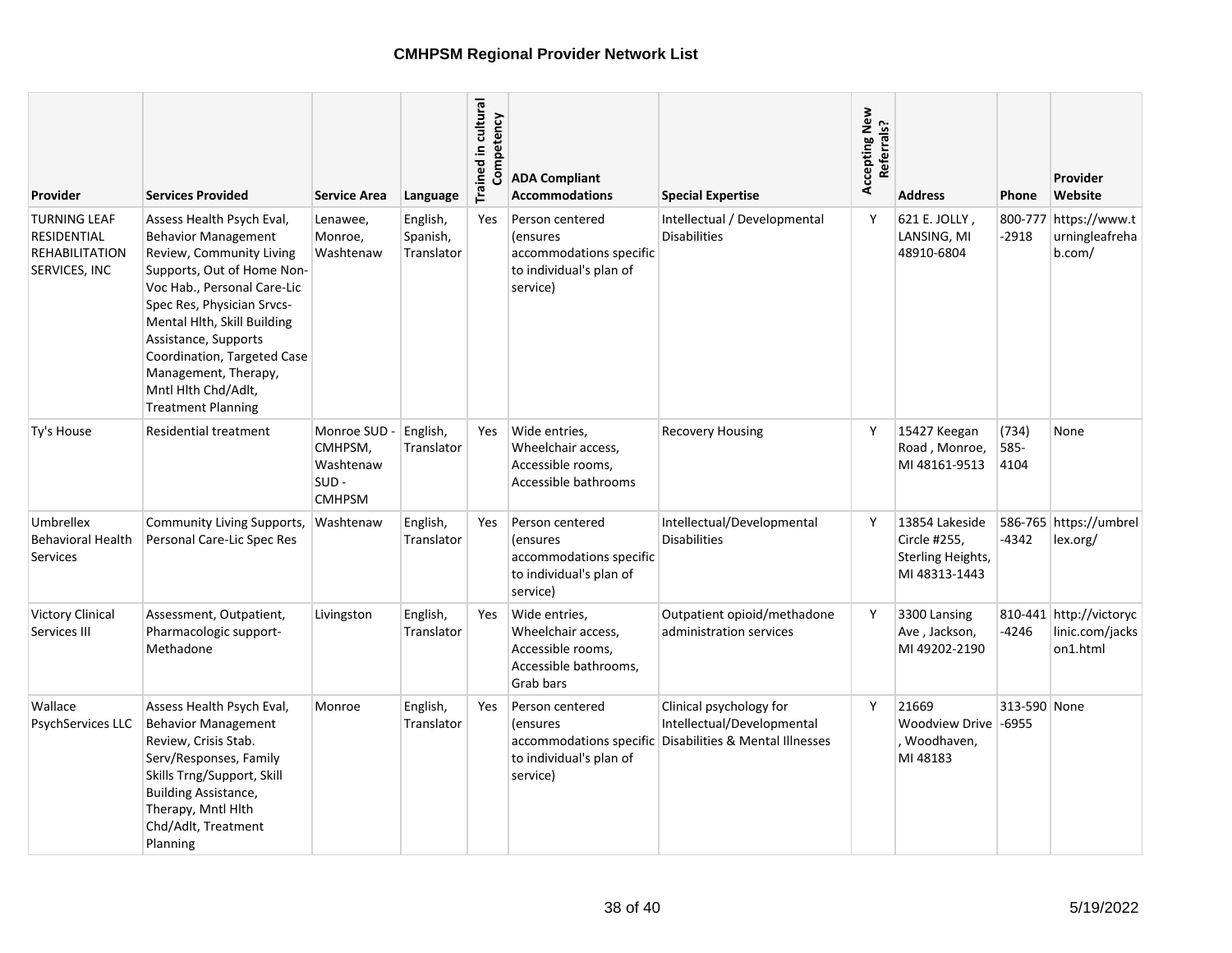| <b>Provider</b>                                   | <b>Services Provided</b>                                                                                                                                                                                                                                                                                                                                                                                                   | <b>Service Area</b>                                              | Language                           | Trained in cultural<br>Competency | <b>ADA Compliant</b><br><b>Accommodations</b>                                                                 | <b>Special Expertise</b>                                                                                                                                                                                                                                                                                                                                                                                                                                                                                                                                                                                                                                                                                                                                                                            | Accepting New<br>Referrals? | Address                                                                | Phone                   | Provider<br>Website                          |
|---------------------------------------------------|----------------------------------------------------------------------------------------------------------------------------------------------------------------------------------------------------------------------------------------------------------------------------------------------------------------------------------------------------------------------------------------------------------------------------|------------------------------------------------------------------|------------------------------------|-----------------------------------|---------------------------------------------------------------------------------------------------------------|-----------------------------------------------------------------------------------------------------------------------------------------------------------------------------------------------------------------------------------------------------------------------------------------------------------------------------------------------------------------------------------------------------------------------------------------------------------------------------------------------------------------------------------------------------------------------------------------------------------------------------------------------------------------------------------------------------------------------------------------------------------------------------------------------------|-----------------------------|------------------------------------------------------------------------|-------------------------|----------------------------------------------|
| Women<br>Empowering<br>Women DBA<br>Paula's House | Assessment, Residential<br>treatment                                                                                                                                                                                                                                                                                                                                                                                       | Monroe SUD -<br>CMHPSM,<br>Washtenaw<br>$SUB -$<br><b>CMHPSM</b> | English,<br>Spanish,<br>Translator | Yes                               | Wide entries,<br>Wheelchair access,<br>Accessible bathrooms,<br>Accessible rooms,                             | Developmental Disabilities,<br>Learning Disorders, Substance<br>Abuse Related Disorders,<br>Trauma Informed Treatment,<br>Women's Specific Substance<br>Use Services, Peer Recovery                                                                                                                                                                                                                                                                                                                                                                                                                                                                                                                                                                                                                 | Y                           | 3580 S Custer<br>Rd, Monroe, MI<br>48161-9774                          | $-6650$                 | 734-242 https://www.p<br>aulashouse.or<br>g/ |
| <b>Work Skills</b><br>Corporation                 | Applied Behavior Analysis,<br>Assess Health Psych Eval,<br><b>Behavior Management</b><br>Review, Community Living<br>Supports, Family Skills<br>Trng/Support, Out of Home<br>Non-Voc Hab., Personal<br>Care-Lic Spec Res,<br>Prevocation Out of Home,<br>Respite Care, Skill Building<br>Assistance, Speech &<br>Language Therapy,<br>Supported Employment<br>Srvcs, Therapy, Mntl Hlth<br>Chd/Adlt, Treatment<br>Planning | Livingston,<br>Washtenaw                                         | English,<br>Translator             | Yes                               | Person centered<br>(ensures<br>to individual's plan of<br>service)                                            | Intellectual/Developmental<br>Disabilities, Adjustment<br>accommodations specific Disorders, Anxiety Disorders,<br>Applied Behavioral Analysis,<br>Attention & Disruptive Behavior<br>Disorders, Communication<br>Disorders, Delirium, Dementia &<br>Other Cognitive Disorders,<br>Dissociative Disorders, Eating<br>Disorders, Impulse-Control<br>Disorders, Learning Disorders,<br>Mental Disorders due to<br>General Medical Condition,<br>Mood Disorders, Motivational<br>Interviewing, Motor Skill<br>Disorders, Personality Disorders,<br>Physical/ Sexual Abuse,<br>Schizophrenia & other Psychotic<br>Disorders, Sexual & Gender<br>Identity Disorders, Sleep<br>Disorders, Somatoform<br>Disorders, Speech Impaired<br>Consumers, Tic Disorders,<br>Visually Impaired Consumers,<br>D.B.T. | Υ                           | 100 Summit<br>Street,<br>Brighton, MI<br>48116-2465                    | -4868<br>ext. 104       | 810-227 https://www.<br>wskills.com/         |
| Y-PCS Group, Inc.                                 | Community Living Supports,<br><b>Respite Care</b>                                                                                                                                                                                                                                                                                                                                                                          | Washtenaw                                                        | English,<br>Translator             | Yes                               | Person Centered Person<br>centered (ensures<br>accommodations specific<br>to individual's plan of<br>service) | Intellectual/Developmental<br><b>Disabilities</b>                                                                                                                                                                                                                                                                                                                                                                                                                                                                                                                                                                                                                                                                                                                                                   | Y                           | 23077<br>Greenfield Road<br>Suite 238,<br>Southfield, MI<br>48075-3767 | 313-412 None<br>$-1318$ |                                              |